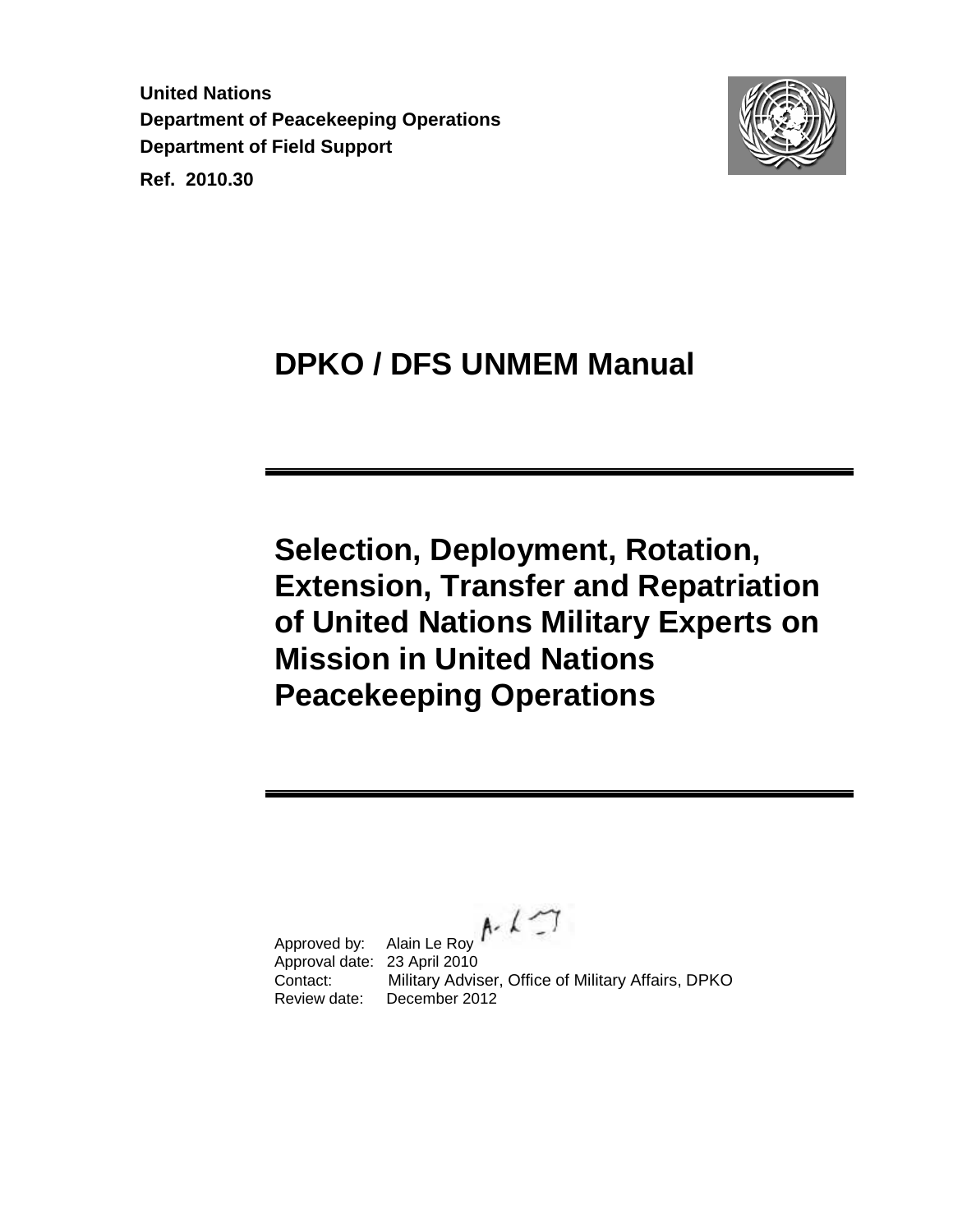### **MANUAL**

#### **FOR THE SELECTION, DEPLOYMENT, ROTATION, EXTENSION, TRANSFER AND REPATRIATION OF THE UNITED NATIONS MILITARY EXPERTS ON MISSION (UNMEM) IN UNITED NATIONS PEACEKEEPING OPERATIONS (UNPKOs)**

#### **CONTENTS**

| <b>CHAPTER</b>     | <b>SUBJECT</b>                                | <b>Page</b>    |
|--------------------|-----------------------------------------------|----------------|
| <b>Chapter I</b>   | <b>General Information</b>                    |                |
|                    | Introduction                                  | 5              |
|                    | <b>Relevant References</b>                    | 6              |
|                    | Correspondence                                | $\overline{7}$ |
| <b>Chapter II</b>  | <b>Authority and Mandate</b>                  |                |
|                    | Authority                                     | 8              |
|                    | Mandate                                       | 8              |
|                    | Command and Control of the Military Component | 8              |
|                    | in United Nations Peacekeeping Operations     |                |
|                    | <b>Security Arrangements for UNMEM</b>        | 12             |
| <b>Chapter III</b> | <b>Composition of Peacekeeping Operations</b> |                |
|                    | <b>Mission Structure</b>                      | 13             |
|                    | Military UNMEM Component                      | 13             |
|                    | <b>Administrative Component</b>               | 13             |
|                    | <b>Integrated Support System</b>              | 14             |
| <b>Chapter IV</b>  | <b>Selection Standards</b>                    |                |
|                    | General                                       | 15             |
|                    | <b>Selection Criteria/Requirements</b>        | 15             |
| <b>Chapter V</b>   | <b>Personal Conduct and Performance</b>       |                |
|                    | Privileges and Immunities                     | 19             |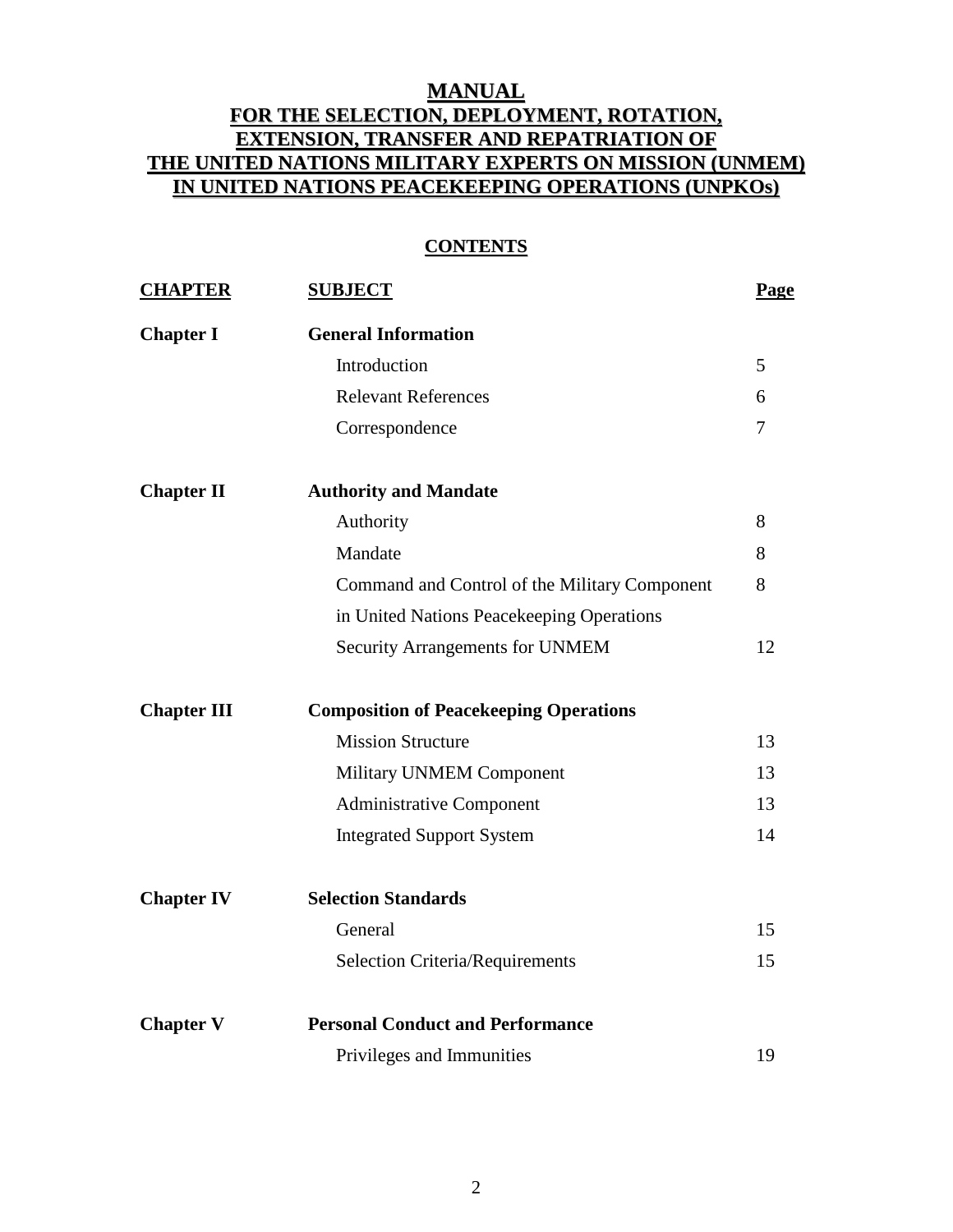|                    | <b>Conduct and Performance</b>                                          | 19 |
|--------------------|-------------------------------------------------------------------------|----|
|                    | Performance Evaluation                                                  | 20 |
| <b>Chapter VI</b>  | <b>Deployment, Rotation, Extension and Transfer</b><br>and Repatriation |    |
|                    | <b>General Policy</b>                                                   | 21 |
|                    | <b>Initial Deployment</b>                                               | 21 |
|                    | Rotation (Replacement)                                                  | 22 |
|                    | Extension                                                               | 22 |
|                    | Transfer                                                                | 23 |
|                    | Repatriation                                                            | 24 |
| <b>Chapter VII</b> | <b>Administration and Logistics</b>                                     |    |
|                    | General                                                                 | 26 |
|                    | Pre-deployment Preparation                                              | 26 |
|                    | <b>Travel Arrangement</b>                                               | 27 |
|                    | <b>Mission Identification Cards</b>                                     | 28 |
|                    | Clothing and Equipment                                                  | 29 |
|                    | Living Conditions in the Mission area                                   | 29 |
|                    | <b>Medical and Dental Arrangements</b>                                  | 30 |
|                    | <b>Travel and Mission Subsistence Allowances</b>                        | 30 |
|                    | Shipment and Insurance of Personal Baggage                              | 31 |
|                    | <b>Personal Mail</b>                                                    | 31 |
|                    | Leave and Compensatory Time-off (CTO)                                   | 32 |
|                    | <b>Compensation for Loss of Personal Effects</b>                        | 32 |
|                    | Compensation for Death, Injury or Illness                               | 33 |

# **Annexes**

| A. | Privileges and Immunities of UNMEM in UN PKOs | 35  |
|----|-----------------------------------------------|-----|
| B. | Text of Undertaking to be signed by UNMEM     | 36  |
| C. | We are United Nations Peacekeepers.           | 39. |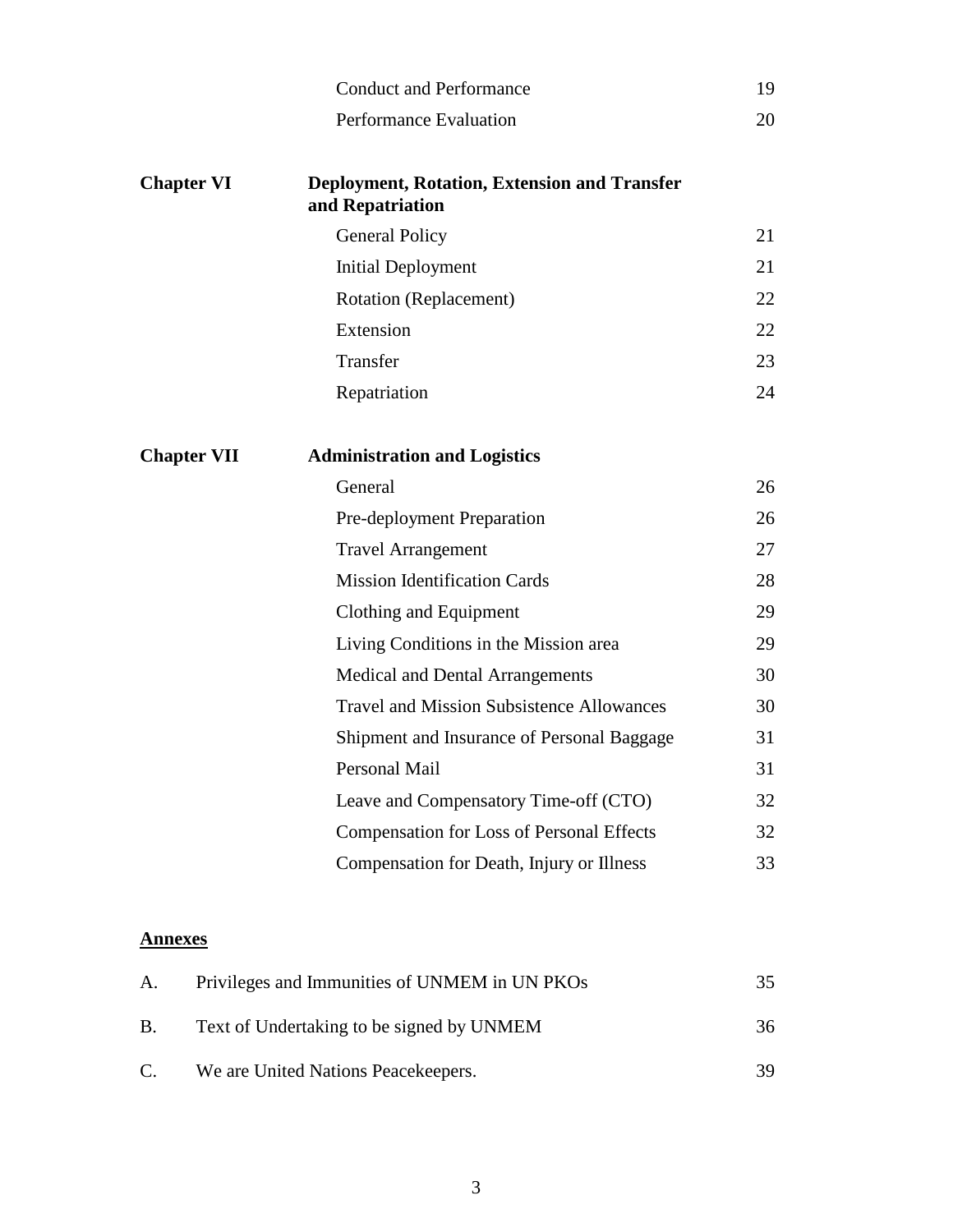| D. | Ten Rules - Code of Personal Conduct for Blue Helmets                                                                          | 41 |
|----|--------------------------------------------------------------------------------------------------------------------------------|----|
| Ε. | Guidance to Commanders of United Nations Peacekeeping<br>Operations: Standards of Conduct and Performance Criteria.            | 42 |
| F. | Example of a Note Verbale initiated by United Nations Headquarters<br>for Initial Deployment of UN Military Experts on Mission | 45 |
| G. | Example of Permanent Mission's Reply for Initial Deployment<br>of the UN Military Experts on Mission                           | 46 |
| H. | Standard United Nations Personal Data for Travel Itinerary Form                                                                | 47 |
| I. | Standard United Nations Entry Medical Examination Form (MS-2)                                                                  | 48 |
| J. | United Nations Personal History Form for Military Personnel                                                                    | 52 |
| K. | Example of a United Nations Request for Rotation/Replacement                                                                   | 55 |
| L. | Example of a Permanent Mission's Reply Concerning Replacement                                                                  | 56 |
| M. | Example of United Nations Request for an Extension                                                                             | 57 |
| N. | Example of a Permanent Mission's Reply when Extension is Denied                                                                | 58 |
| O. | Example of a Permanent Mission's Reply when Extension is Approved                                                              | 59 |
| P. | United Nations Medical Standards for Peacekeeping Operations                                                                   | 60 |
| Q. | Immunisation, First Aid and Medical Procedures                                                                                 | 62 |
| R. | Clothing and Equipment Guide List                                                                                              | 66 |
| S. | United Nations Compensatory Time-Off Policy for UNMEM                                                                          | 67 |
| T. | Performance Evaluation Form for the UNMEM                                                                                      | 70 |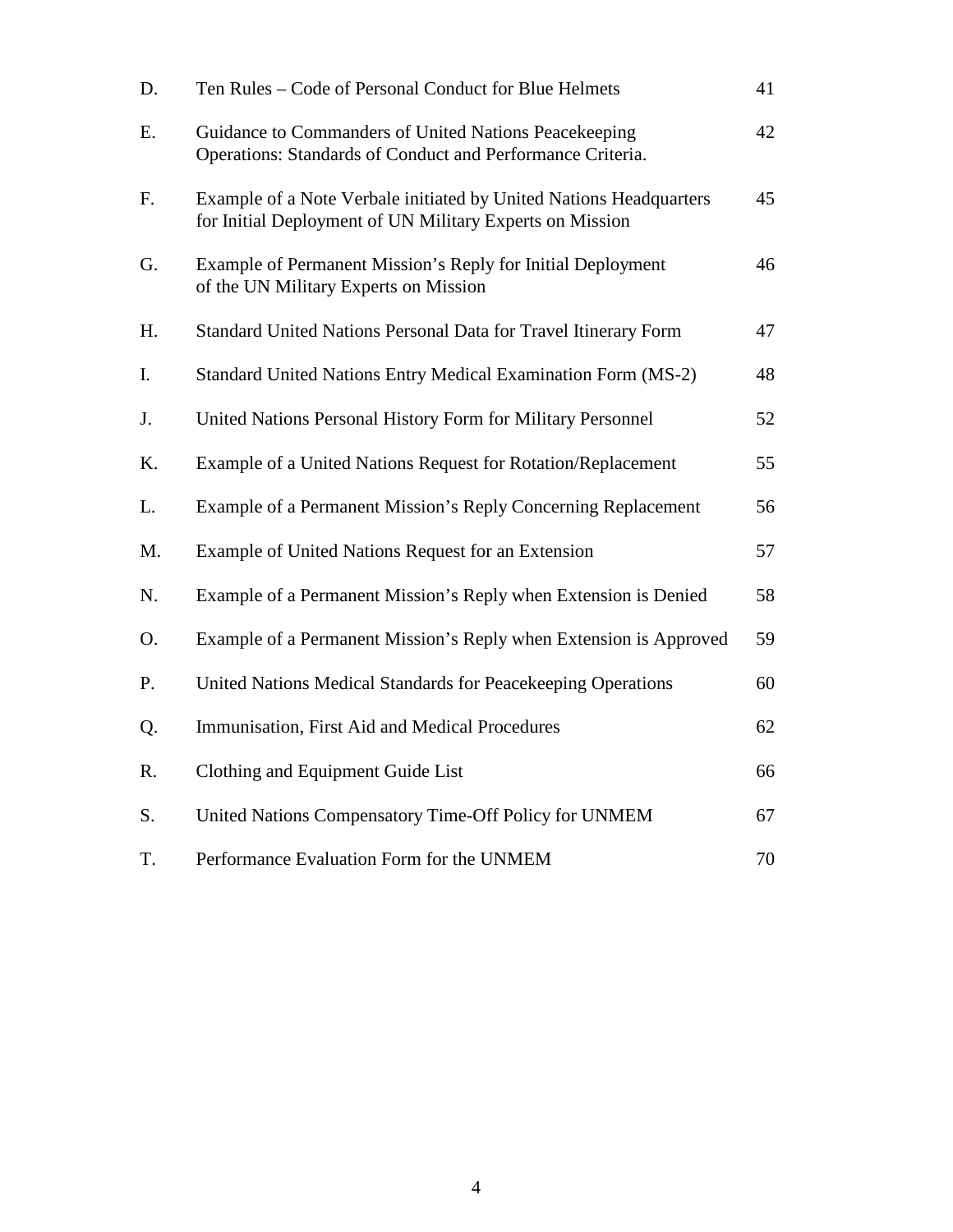# **CHAPTER I**

## **GENERAL INFORMATION**

## **Introduction**

1. This manual contains general information on various administrative aspects relating to the selection, deployment, rotation, transfer and repatriation of all United Nations Military Experts on Mission (UNMEM). These personnel may be categorized as UN Military Observers (UNMOs), UN Military Liaison Officers (MLOs) or UN Military Advisers (MILADs). For the purpose of this manual, when the term "UNMEM" is mentioned, it includes all categories, unless a direct reference to one of the categories or other title that may be designated is made.

- 2. The manual aims to:
	- a. Provide the respective Governments of the Member States (MS) with relevant information enabling them to select suitable officers to serve as UNMEM in UNPKOs and finalise their pre-deployment preparations.
	- b. Standardize the administrative procedures for the selection, deployment, rotation (replacement), extension and transfer of UNMEM in UNPKOs.
	- c. Ensure that the Governments and all UNMEM are fully aware of administrative, logistics and financial terms and conditions to govern the contribution of UNMEM in UNPKOs.

3. This "Manual" should not be regarded as exhaustive and shall be applied in conjunction with the mission specific guidelines for UNMEM and other policies and procedures for the conduct of UNPKOs and any other supplementary directions issued by United Nations Headquarters (UNHQ).

4. Should any substantial changes to this document have to be made and/or any additional information becomes available, this will be distributed accordingly. In case of any clarification, the MS should contact the Office of Military Affairs (OMA) in the Department of Peacekeeping Operations (DPKO) and the Department of Field Support (DFS).

5. **This "Manual" replaces UNMO Guidelines (1995) and subsequent draft versions.**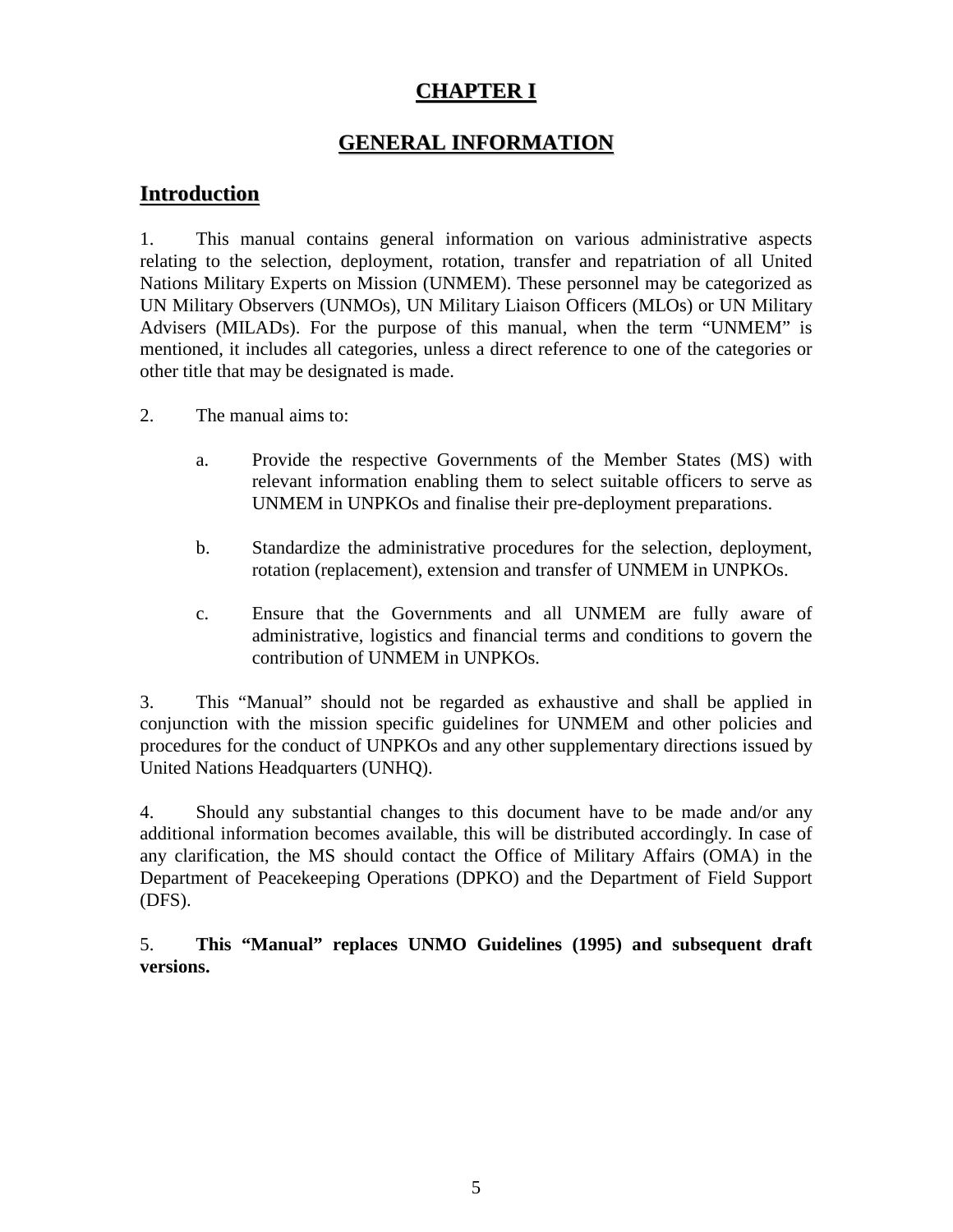#### **Relevant References**

- 6. The following documents have been consulted while preparing this "Manual":
	- a. Authority, Command and Control in United Nations Peacekeeping Operations, February 2008;
	- b. United Nations Military Observers Handbook (Second Draft), July 2001;
	- c. A Peacekeeping Training Manual, Department of Peacekeeping Operations, January 2001
	- d. United Nations Peacekeeping Operations Principles and Guidelines, January 2008;
	- e. Applicability of the Arrangements of the United Nations Security Management System to Individually Deployed Military and Police Personnel in DPKO- or DPA-led Missions – Policy dated 1 May 2008;
	- f. Guidelines on Roles and Training Standards for UN Military Experts on Missions, March 2009;
	- g. ST/SGB/2000/9, dated 15 May 2000: Secretary-General's Bulletin "Functions and Organisation of the Department of Peacekeeping Operations";
	- h. Handbook on UN Multidimensional Peacekeeping Operations, December 2003;
	- i. Mission Start-up Field Guide, Version I, February 2008;
	- j. Model Status of Forces Agreement 1990, General Assembly A/45/594, 9 October 1990.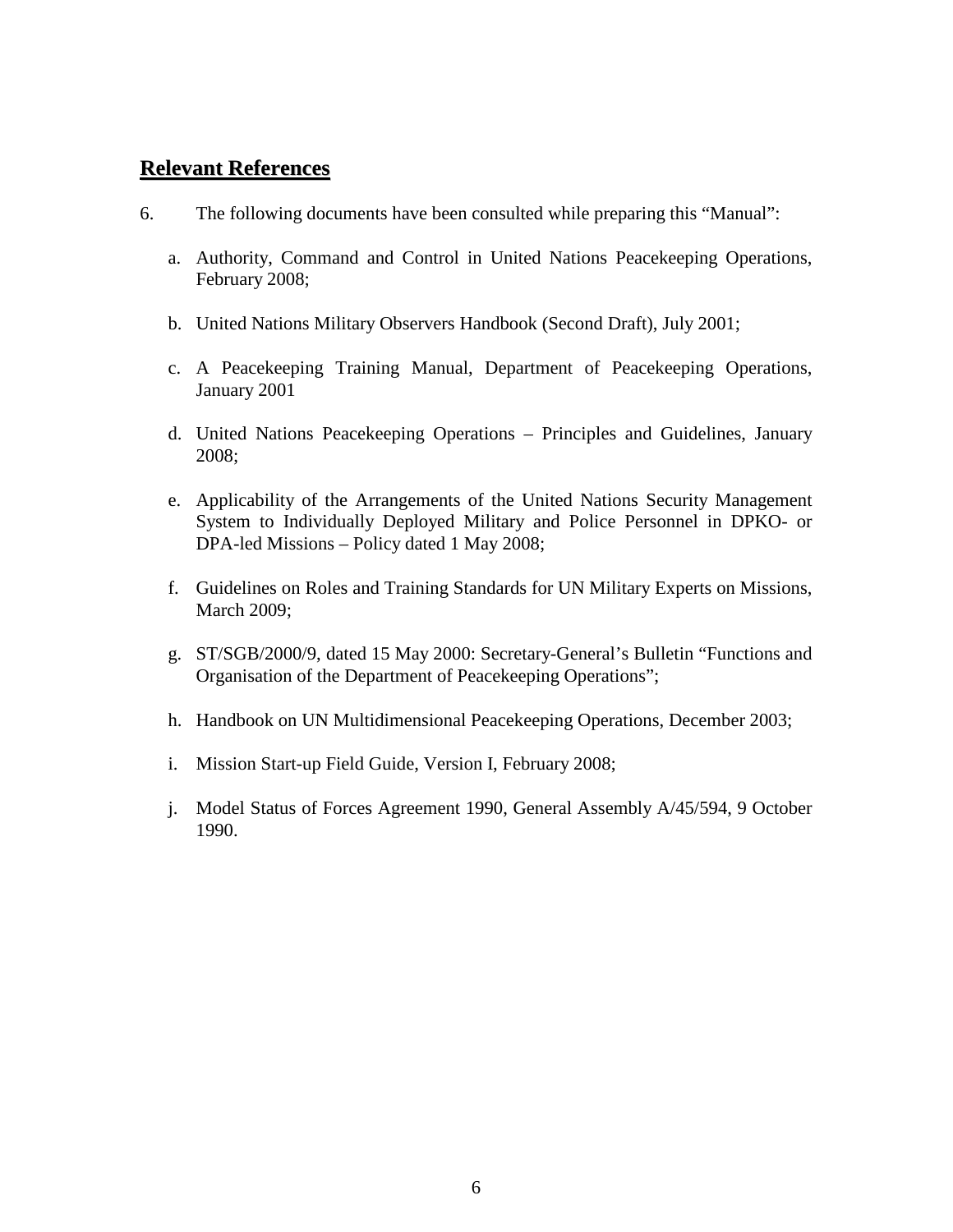# **Correspondence**

7. All correspondence within the scope of this "Manual" should be addressed to the OMA, DPKO. Other offices will not be able to initiate any action until it has been authorised by relevant officers in the OMA.

8. All UN correspondence would include a reference number (e.g. a Fax or Note Verbale number). Please refer to this number in any reply.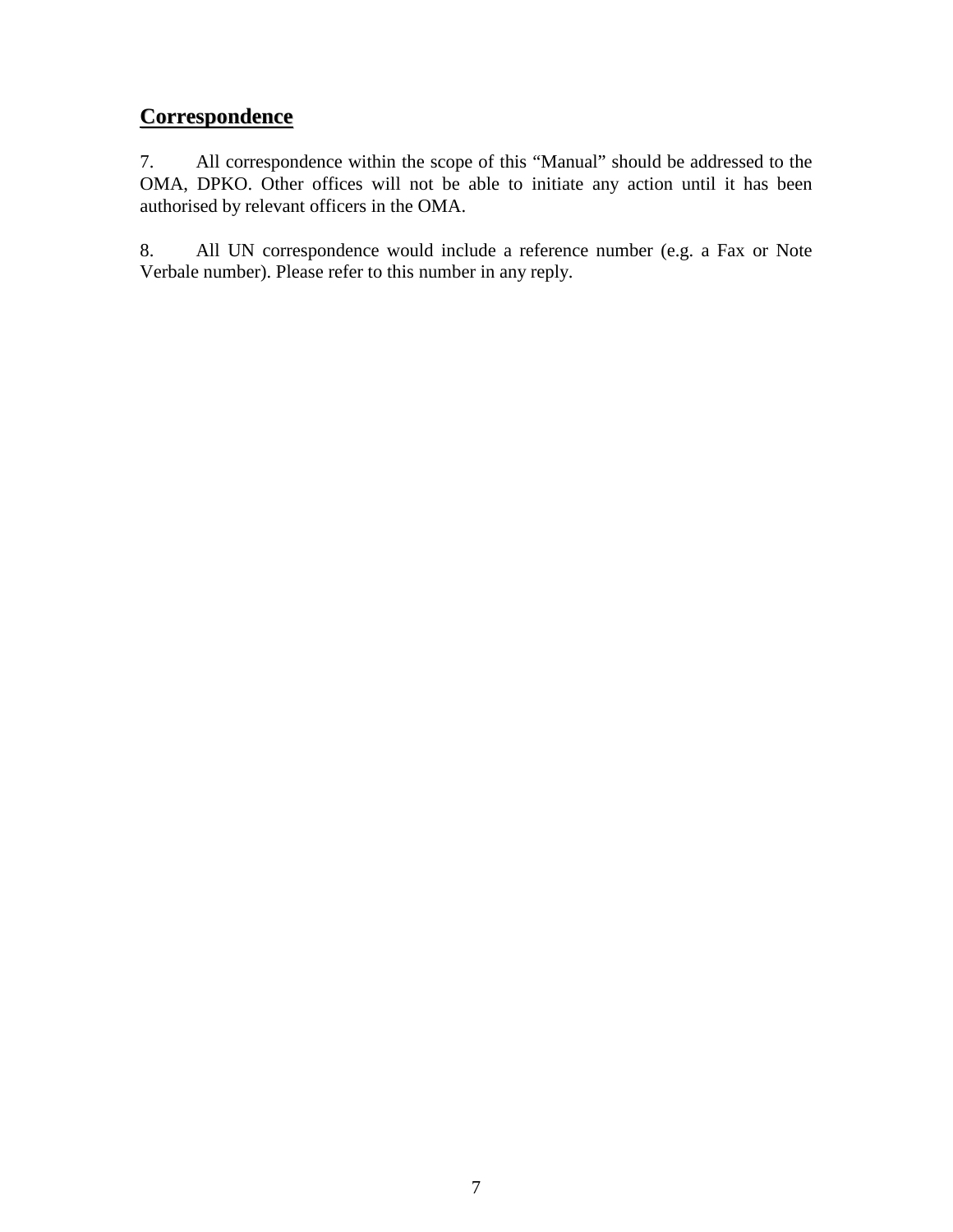## **CHAPTER II**

## **AUTHORITY AND MANDATE**

## **Authority**

9. UNPKOs are normally authorised by the Security Council. The overall **operational** authority for these operations, including the operational authority over all military and police personnel, is vested in the Secretary-General. The Secretary-General has delegated to the Under-Secretary-General for Peacekeeping Operations responsibility for the planning, preparation, conduct and direction of all United Nations fields operations.

10. The Secretary-General, with the approval of the Security Council, appoints the Head of Mission (HOM) who is responsible for the implementation of its mandate and has authority over all its components. The HOM, through the Under-Secretary-General for Peacekeeping Operations, is responsible to the Secretary-General for the implementation of the mandate. The DPKO/DFS policy on "Authority, Command and Control in UN Peacekeeping Operations" issued on 15 February 2008, clarifies the authority, command and control arrangements for the uniformed components of United Nations peacekeeping operations; and also provides important information regarding the relevant civilian and other managerial structures and their relationship to the uniformed components so as to enable more effective integration of the mission effort in multidimensional peacekeeping operations

#### **Mandate**

11. The mandate of each mission is defined by the relevant Security Council resolutions establishing and governing the UNPKOs.

## **Command and Control of Military Components in United Nations Peacekeeping Operations**

#### **General Concept of Command in United Nations Peacekeeping Operations**

12. The levels of authority in United Nations peacekeeping operations are not as clear-cut as they are in military organizations. Military personnel contributed by the Member States to UNPKOs remain members of their national defence forces. However, the operational authority (including the operational control) over such forces and personnel is transferred to the UN, and vested in the Secretary-General, under the authority of Security Council. In the field, the Head of Mission (HOM) exercises operational authority over the United Nations peacekeeping operation's activities, including military, police and civilian resources. In the case of military personnel provided by member states, these personnel are placed under the operational control of the Head of Military Component (HOMC). Once assigned under United Nations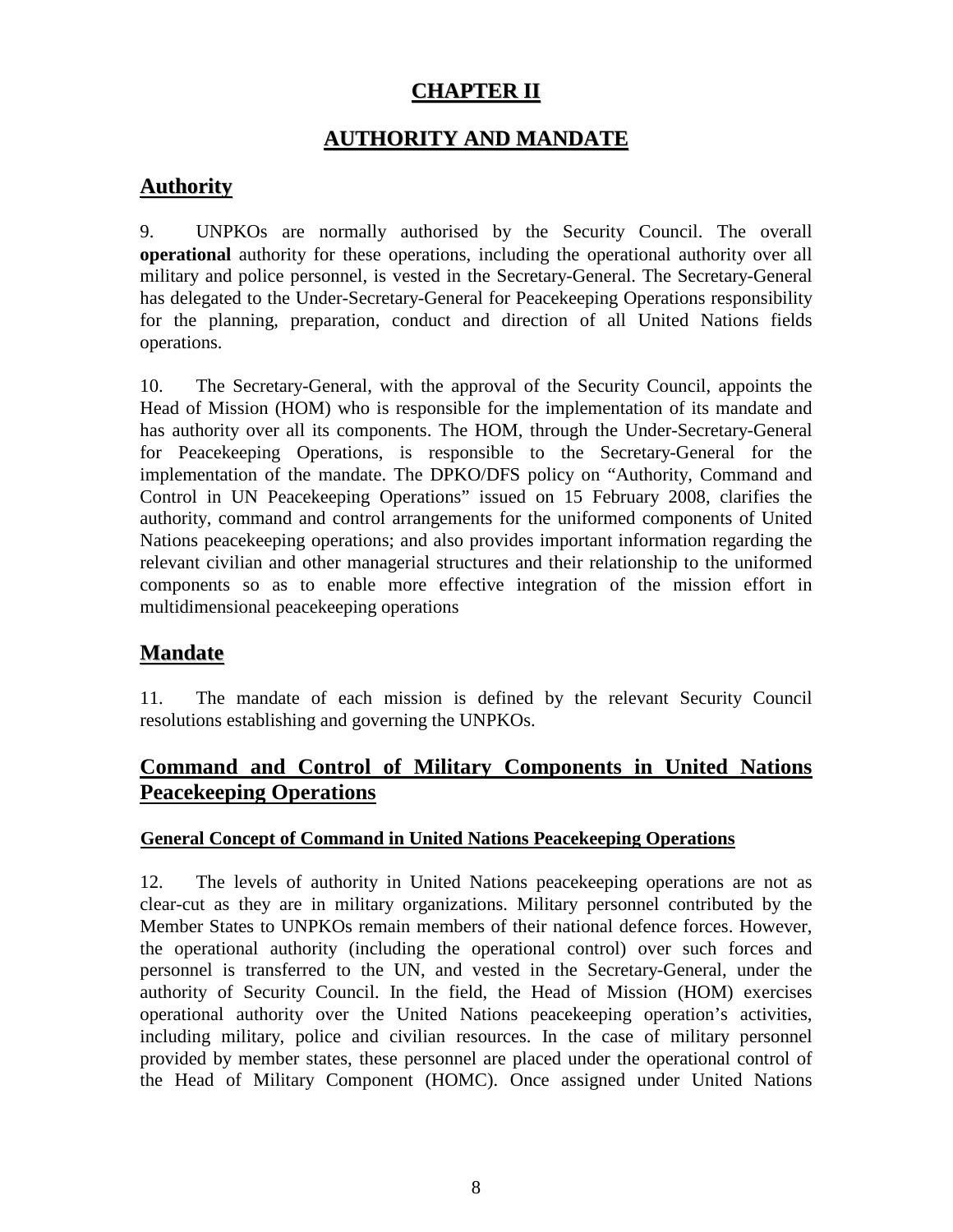operational control, experts on mission and contingent members report to the Head of Military Component and they should not act on national direction.

## **Levels of Command**

<u>.</u>

- 13. In UNPKOs there are three distinct levels of 'authority, command and control':
	- a. Overall political direction, which is the purview of the Security Council;
	- b. Executive direction and control, which is provided by the Secretary-General; and
	- c. Authority in the field which resides with the Head of Mission. The Head of Military Component exercises operational control over all military personnel in the field.

#### **United Nations Chain of Command**

14. An unambiguous chain of command, from the highest political level – the Security Council – to the troops and military observers in field, is essential for coherence in the direction of the mission and the successful conduct of military activities in support of UN PKOs. The DPKO/DFS policy on "Authority, Command and Control in UN Peacekeeping Operations" defines and describes UN peacekeeping Authority, Command and Control in three separate but overlapping levels:

a. **Strategic Level**. The management of a peacekeeping operation at United Nations Headquarters level in New York is considered to be the strategic level of authority, command and control. **The Security Council** provides the legal authority, high-level strategic direction and political guidance for all UN peacekeeping operations, and it vests the operational authority for directing these operations in the **Secretary-General** of the United Nations. **The Under-Secretary-General for Peacekeeping Operations** (USG DPKO) has been delegated responsibility from the Secretary-General for the administration of, and provision of executive direction for, all UN peacekeeping operations. The Under-Secretary-General for Peacekeeping Operations is accountable to the Secretary-General. On behalf of the Secretary-General, the Under-Secretary-General directs and controls UNPKOs; formulates policies for peacekeeping operations and operational guidelines based on Security Council mandates; prepares reports of the Secretary-General to the Security Council on each peacekeeping operation, with appropriate observations and recommendations; and advises the Secretary-General on all matters related to the planning, establishment and conduct of UN peacekeeping missions<sup>1</sup>.

<sup>1.</sup> Secretary-General's Bulletin "Functions and Organisation of the Department of Peacekeeping Operations", ST/SGB/2000/9, dated 15 May 2000, p.2.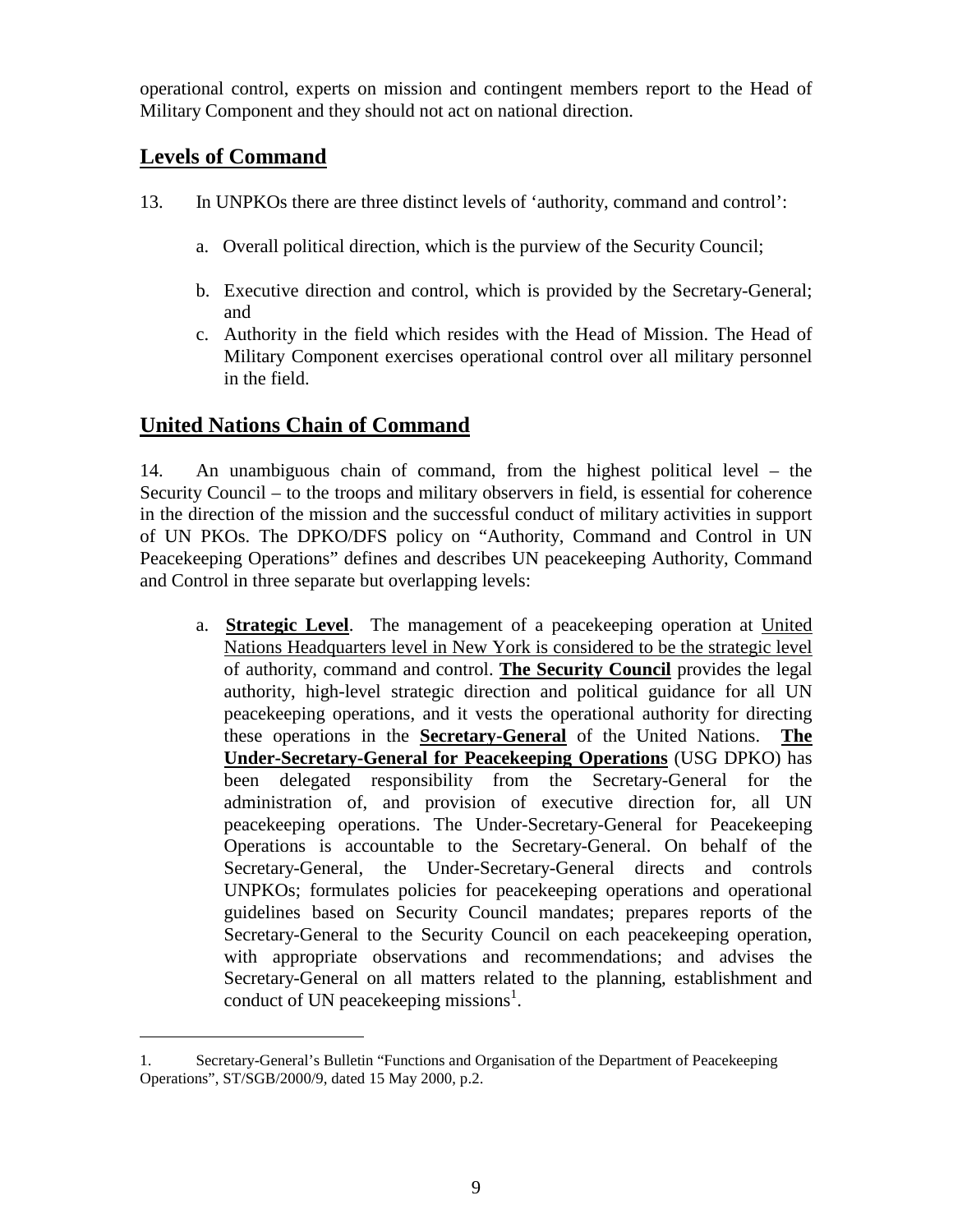In addition to the above-mentioned responsibilities, UN System responsibilities for financial authority and for the safety and security of UN staff, which lie outside of the authority of USG DPKO but which affect UN peacekeeping operations are:

- (1) The Under-Secretary-General for Management (USG DM) has been delegated financial authority and responsibility from the Secretary-General for all financial matters relating to UN peacekeeping operations.
- (2) The Under-Secretary-General for Safety and Security (USG DSS) is directly accountable and responsible to the Secretary-General for the executive direction and control of the United Nations security management system and for the overall safety and security of United Nations civilian personnel and their recognized dependents at both headquarters locations and in the field.
- (3) The Under-Secretary-General for Field Support (USG DFS) responsible for all activities of the Department of Field Support. On behalf of the Secretary-General, the Under-Secretary-General directs all support for the peace operations by providing necessary strategic direction to guide the work programme of DFS. Under direction of the USG DFS, the Department of Field Support is responsible for delivering dedicated support to the field operations, including on personnel, finance, procurement, logistical, communications, information technology and other administrative and general management issues.
- b. **Operational Level.** The field-based management of a peacekeeping operation at the Mission Headquarters is considered to be the operational level. The following senior officials hold operational level authority, command and control responsibilities at the Mission Headquarters level:
	- (1) **Head of Mission (HOM)**. The Head of Mission (HOM) of a multidimensional peacekeeping operation is generally a Special Representative of the Secretary-General (SRSG), though the Secretary-General may appoint a Chief Military Observer or Force Commander as HOM. The HOM reports to the Secretary-General through the USG DPKO. The HOM is the senior UN Representative and has overall authority over the activities of the United Nations in the mission area. The HOM represents the Secretary-General, leads UN political engagement and speaks on behalf of the United Nations within the mission area. The HOM leads and directs the heads of all mission components and ensures unity of effort and coherence among all UN entities in the mission area, in accordance with the UN Integrated Strategic Framework for the mission. The HOM provides political guidance for mandate implementation and sets mission-wide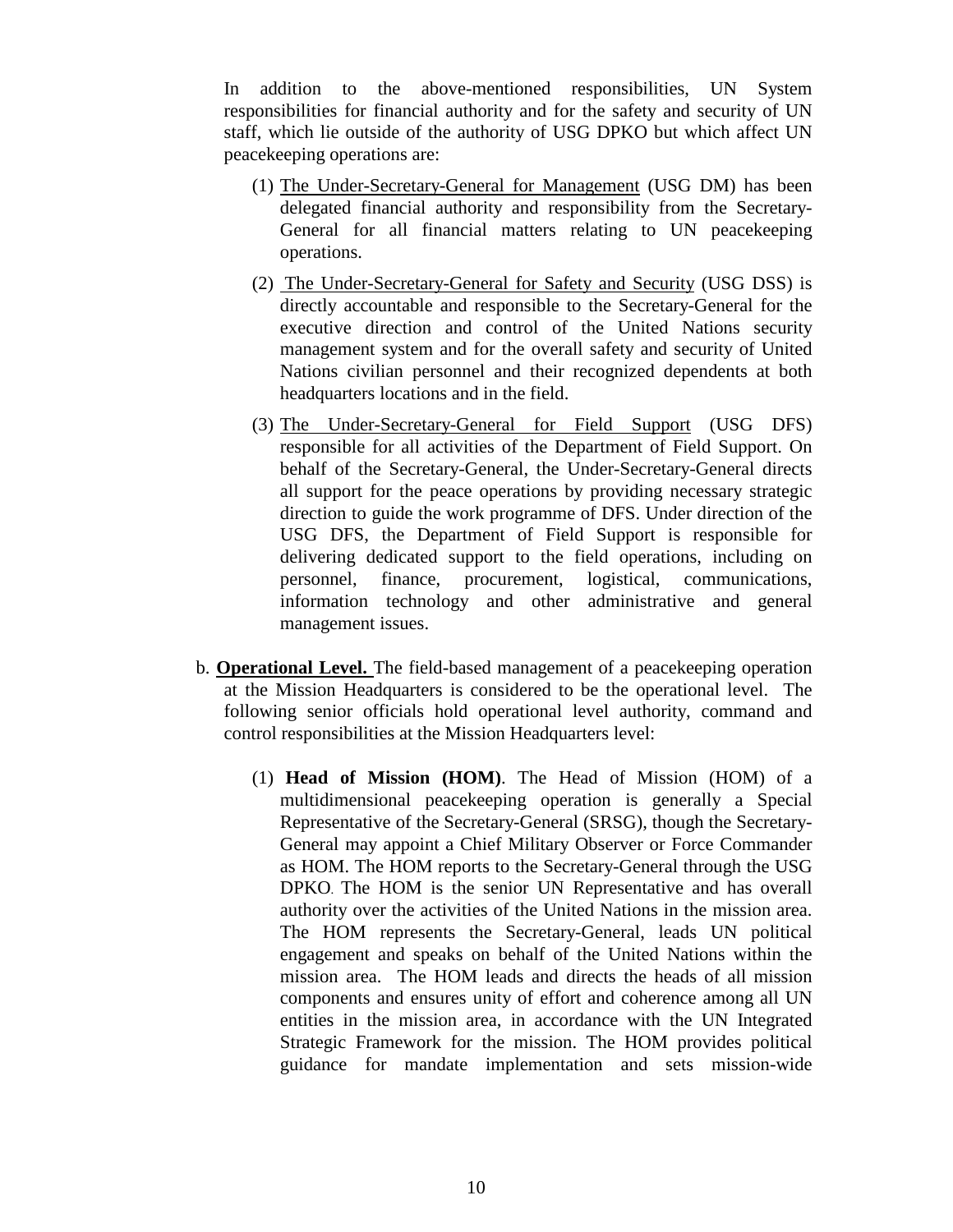operational direction including decisions on resource allocation in case of competing priorities. The HOM delegates the operational and technical aspects of mandate implementation to the heads of all components of the mission. The HOM provides direction to those components through the component heads.

- (2) **Head of Military Component (HOMC)**. The Head of Military Component (HOMC) reports to the HOM. The HOMC exercises operational control over all military personnel, including Experts on Mission, in the mission. The HOMC establishes the military operational chain of command in the field. The HOMC may establish subordinate Sector Commands, as appropriate. In doing so, the HOMC places military units under the Tactical Control of military commanders in the operational chain of command. In multidimensional peacekeeping operations the HOMC is generally designated as the Force Commander. If the military component comprises Military Observers only, a Chief Military Observer (CMO) or Chief of Staff (COS) will be appointed as the HOMC - the CMO then reports directly to the HOM and exercises Operational Control over all Military Observers. The operational chain of command for such situations is: the CMO, Sector Commanders/Senior Military Observers, Military Observer Team Leaders and Military Observers. In some missions, the HOMC, CMO or COS may act as the Head of Mission. The roles and responsibilities of the HOMC (Force Commander, Chief Military Observer and Military Chief of Staff) are more comprehensively covered under directives for these individual positions, issued by DPKO.
- c. **Tactical Level.** The management of military operations below the level of Mission Headquarters as well as the supervision of individual personnel is considered to be at the tactical level and is exercised at various levels by subordinate military commanders at command levels established within the military command frameworks (for example Brigade, Regional, Sector Commanders). Tactical level commanders report directly to their respective operational commanders. This level of command and control generally involves the physical conduct of tasks in order to implement or safeguard the mission's mandate. Where a Division Headquarters is established in the operational chain of command, this headquarters shall be considered to be at the operational level of command and control, reporting to the HOMC at Mission Headquarters.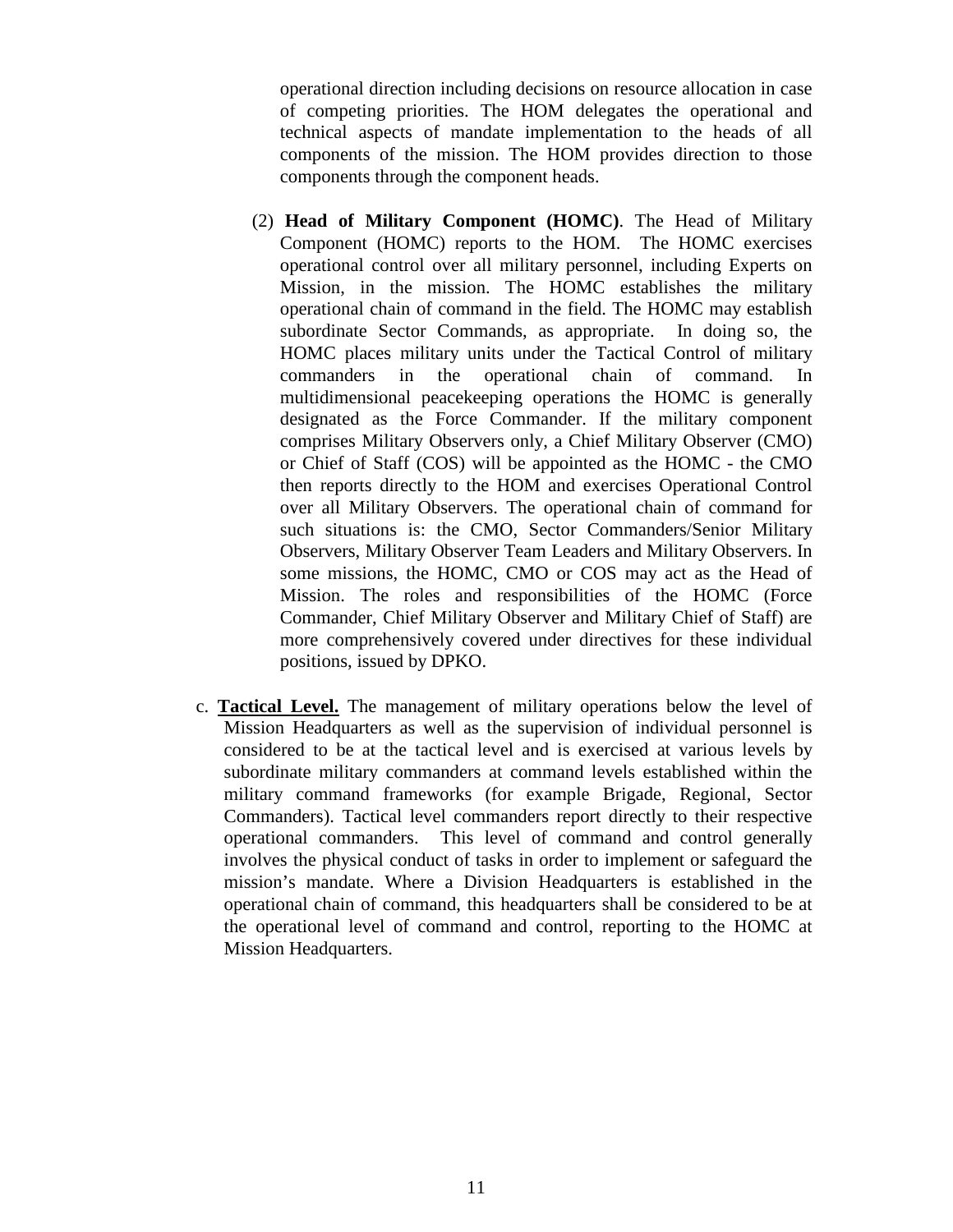#### **United Nations Operational Control**

15. The authority granted to a Military Commander in a United Nations Peacekeeping Operation to direct forces assigned so that the Commander may accomplish specific missions or tasks which are usually limited by function, time, or location (or a combination), to deploy units concerned and/or military personnel, and to retain or assign Tactical Command or Control of those units/personnel. Operational Control includes the authority to assign separate tasks to sub units of a contingent, as required by operational necessities, within the mission area of responsibility, in consultation with the Contingent Commander and as approved by the United Nations Headquarters.

#### **Security Arrangements for UNMEM**

16. UNMEM normally operate from either well established military bases guarded by contingent personnel, or (in the case of UNMOs), from isolated team sites with little or no protection. UNMOs are traditionally deployed to Missions without a personal weapon, and operate unarmed. Protection, when required, will be provided by contingent troops. Exceptions to this practice are explained in paragraph 38.

17. The UN has developed a governance system for security management throughout the UN system, referred to as the United Nations Security Management System (UNSMS). The Designated Official (DO) is accountable to the UN Secretary General, through the Under-Secretary General of the Department of Safety and Security (DSS) for the security of personnel employed by the UN system and, if applicable, their authorized dependents.

18. The Head of Mission is accountable for the security of all uniformed personnel deployed to a UN peacekeeping operation. Because they are often deployed in remote locations such personnel are not generally covered by force protection arrangements provided for military and police contingents. As a result, it is the responsibility of the Head of Mission to ensure that individually deployed military and police personnel are not unduly exposed to risk and that their deployment in the field - especially in remote and isolated locations - is supported by the necessary mitigation instruments. Recognizing that unarmed military and police personnel are being asked to function in high-risk environments, this policy allows the Heads of Mission to place these personnel under some or all provisions of UNSMS, on the basis of a documented threat or risk assessment.

19. The application of the UNSMS arrangements to individually deployed military personnel does not preempt the operational control of heads of the United Nations military component over their personnel deployed in the mission. The mission leadership has the authority to task the individual military officers, also in the case the arrangements of the UNSMS are not in place.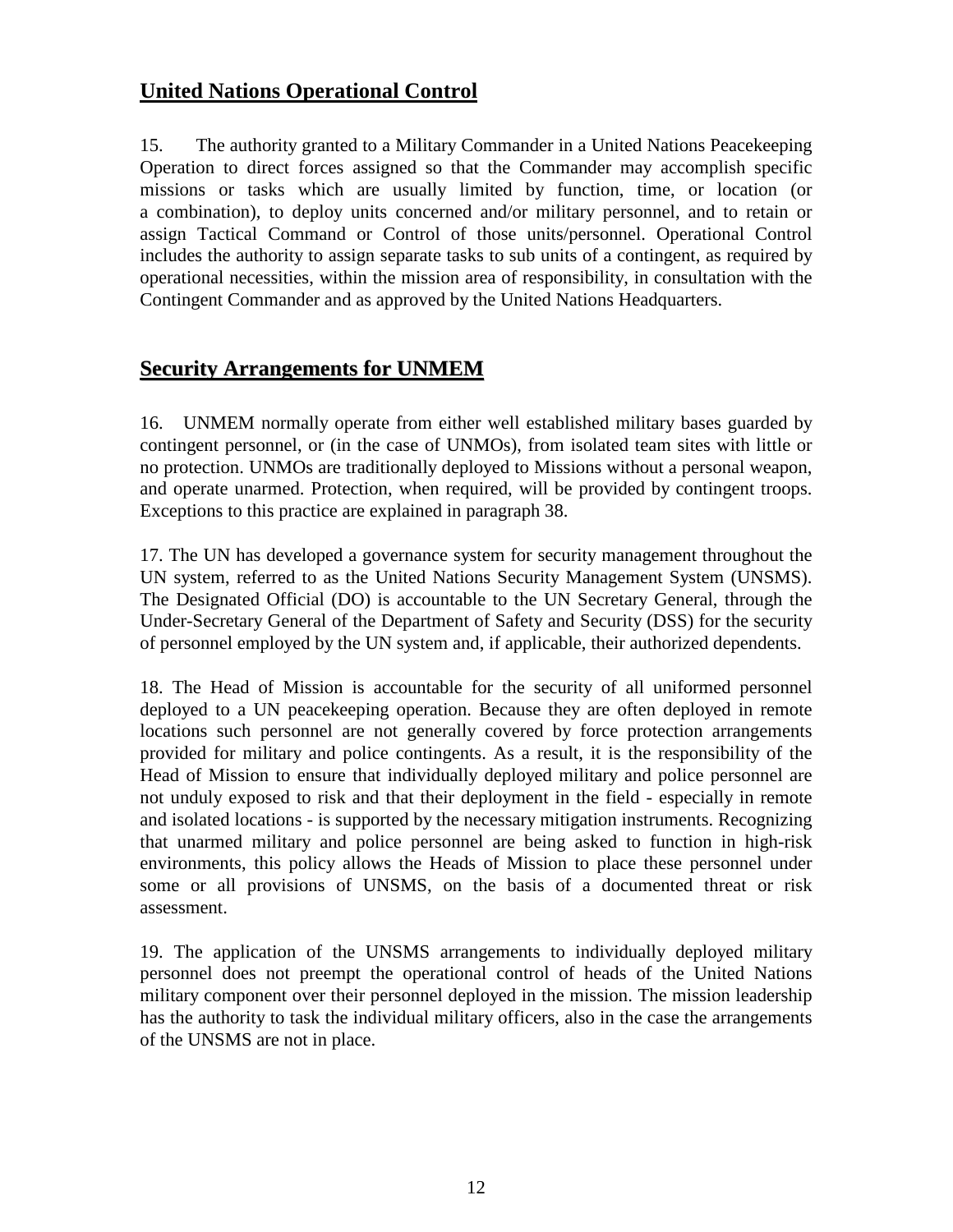## **CHAPTER III**

## **COMPOSITION OF PEACEKEEPING OPERATIONS**

#### **Mission Structure**

20. The UNPKOs are subsidiary organs of the UN, established pursuant to a Security Council resolution, or exceptionally one from the General Assembly. A UNPKO, besides its military component, generally comprises political, legal, civilian police, electoral, administrative, humanitarian, human rights, gender, public information and medical support components. The HOM is responsible to ensure necessary co-ordination and to maintain an integrated approach towards accomplishing the Mission's mandate.

#### **Military/UNMEM Component**

21. The Military Component of UNPKOs consists of national military contingents and/or UNMEM provided by the Member States of the UN upon the request of the Secretary-General. The HOM exercises operational control over the military component, including the UNMEM. In case a peacekeeping mission comprises an UNMO component only, the CMO, as head of the UNMO Component, exercises operational control over all UNMOs and advises the HOM directly on all military matters. Appropriate structure will be in place for other military experts on mission, such as MilAds and MLOs.

#### **Administrative Component**

22. The Director of Mission Support (DMS) / Chief of Mission Support (CMS) is the head of the Administrative Component of the Mission. The Under-Secretary-General for Peacekeeping Operations, in prior consultation with the Under-Secretary-General for Management, designates the DMS/CMS. The DMS/CMS is the principal adviser to the HOM on UN rules, regulations, policy instruments and procedures, and assists the HOM in ensuring that the Mission is managed within the framework established by the legislative bodies of the UN. The DMS/CMSs advice to the HOM extends to all matters related to finance, budget, personnel and all aspects of administration and management of the Mission, including logistics.

23. The DMS/CMS, under the overall authority of the HOM, is responsible for all administrative functions, logistics and all general and technical services relating to the Mission's activities, including the Integrated Support Structure, and for providing the administrative support necessary to carry out the substantive work of the Mission's UNMO Component. The DMS/CMS is also responsible for the administrative and financial certification, policy and procedural guidance and the proper implementation of the rules and regulations, and supplementary directives issued by the UNHQ in the areas of finance, personnel, logistics and general services.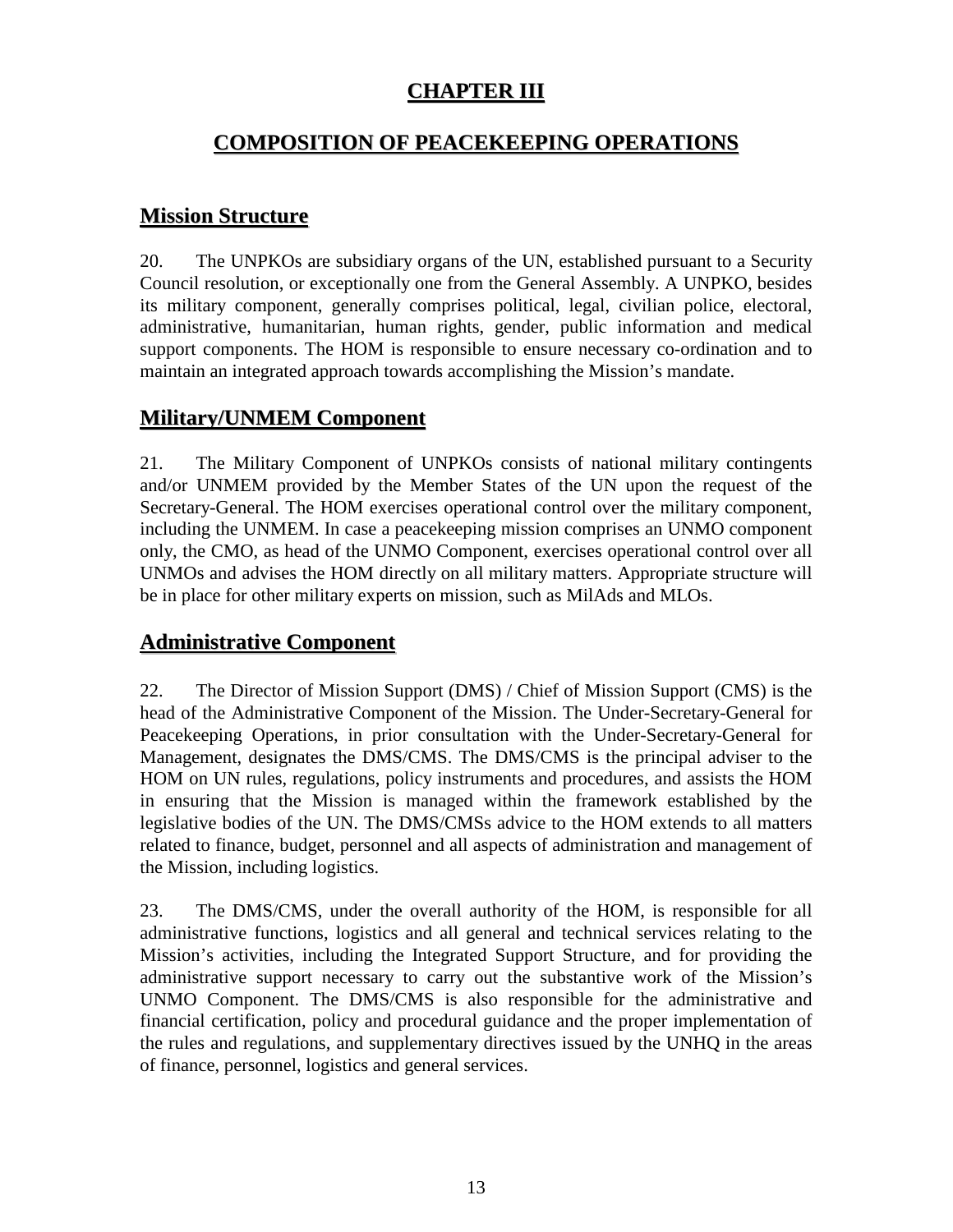## **Integrated Support Services (ISS)**

24. An integrated UN civilian and military system will perform logistics and other services and support functions in UNPKOs. All military personnel, who are placed in this integrated system, by the UNHQ or by the Mission's Military Component Headquarters will perform their day-to-day activities and routine functions under the technical supervision of the designated UN civilian or military staff. Tasking of military personnel within the ISS is undertaken by the respective service/section/unit chief within ISS hierarchy, whether civilian or military. The Military Component Headquarters will coordinate all such functions and duties with the DMS/CMS. However, these military personnel will remain, at all times, under the "operational control" of the normal chain of command of the Military Component.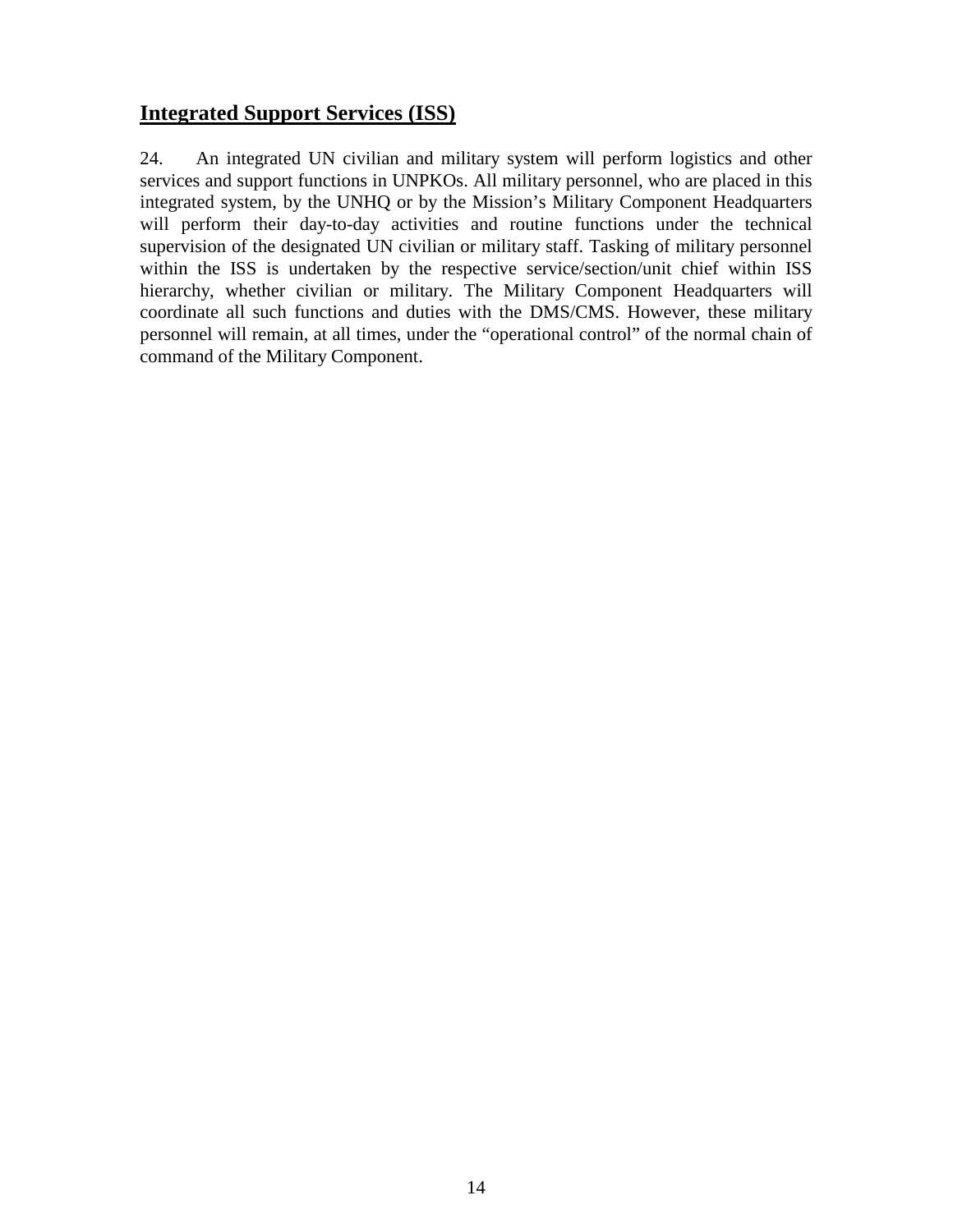# **CHAPTER IV**

# **SELECTION STANDARDS**

## **General**

25. Selection standards have been established to ensure that UNMEM of the highest quality are selected for service with the UN. These selection standards represent minimum requirements and failure to meet one or more of these standards could result in the rejection of nomination and/or repatriation of the UNMEM at the expense of the providing MS.

## **Selection Criteria/Requirements**

26. **Nationality.** The UNMEM must be a citizen of the MS he/she is representing. Non-citizens cannot represent a country as an UNMEM. An UNMEM must hold a valid passport issued by his/her country.

27. **Professional Status**. The UNMEM must be a serving member of the MS defence forces. This excludes retired military/defence officers. A military officer nominated as an UNMEM should be currently working on a full-time military duty with a minimum of five years of regular military service as an officer.

28. **Rank**. The UN normally asks the MS to nominate their officers in the rank of Captain and /or Major to serve as an UNMEM. However, depending upon the nature of the task, at times, senior officers such as Lieutenant Colonels and Colonels may also be assigned as UNMEM. The CMO is generally a Brigadier or Major General. UNMEMs nominated by the MS must be of the rank requested by the UN. If an officer arrives in the mission area with a higher rank than requested, or is promoted during his tour of duty, the UN will not be obliged to take the higher rank into consideration in determining the officer's assignments.

29. **Age**. MS must not nominate and deploy UNMEM who are less than 25 years of age. As a rule an UNMEM must not be over 55 years old. This rule is not applicable to the senior UNMO appointments (ranks equivalent to colonel and above).

30. **Gender**. The UN is committed to improving the level of representation of women in peacekeeping in accordance with the provisions of Security Council Resolution 1325 on women, peace and security. The deployment of women UNMEM is necessary to ensure effective outreach to women in the host population and thereby enhance the operational effectiveness of peacekeeping missions.

31. **Mental and Physical Health**. UNMEM should be in excellent physical condition and must meet the established UN medical criteria outlined in the Medical Support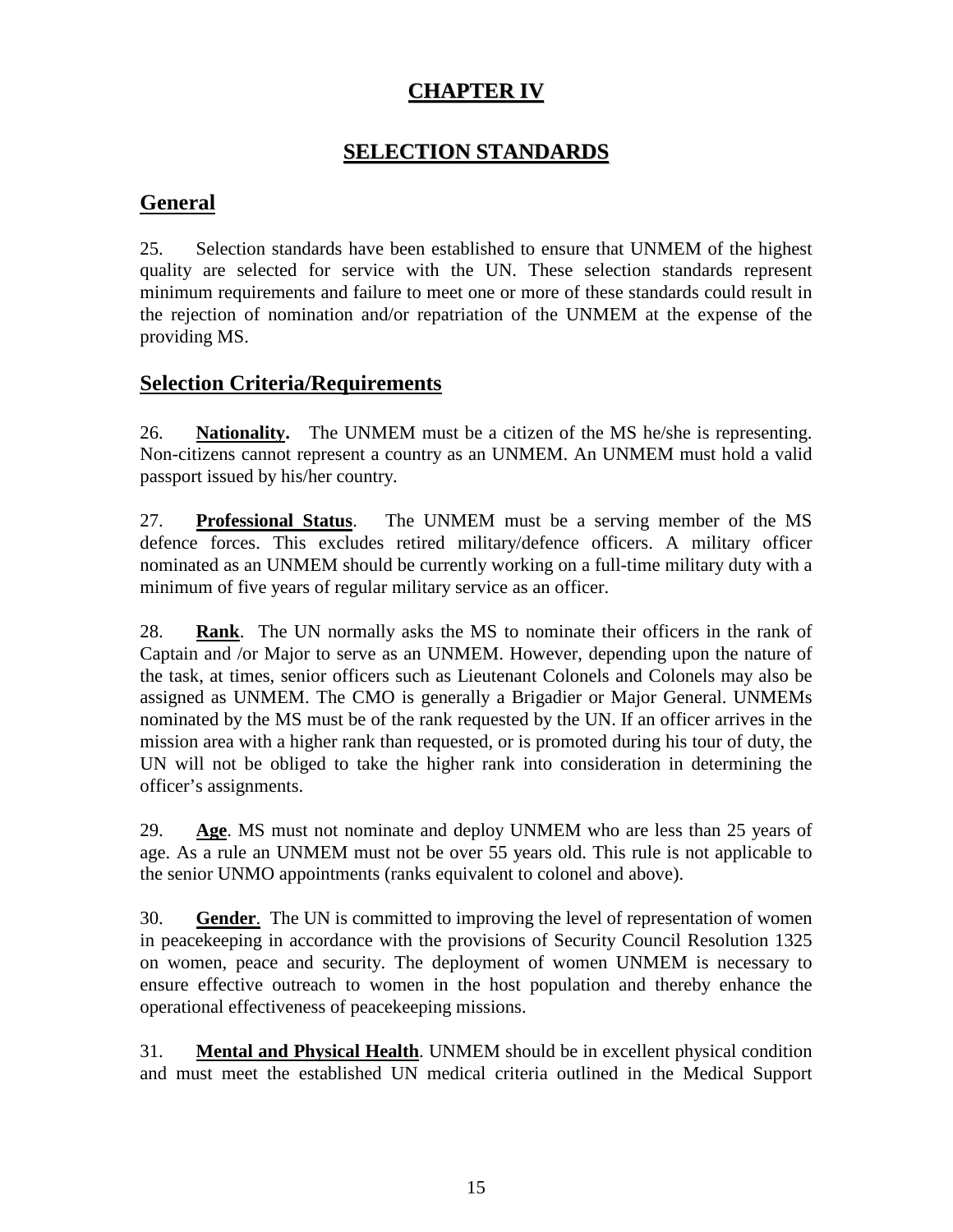Manual for United Nations Field Operations. They may have to live and work in conditions of hardship and physical danger.

32. **Professional Competencies and Experience**. The officers must have the essential competencies and expertise which will enhance their performance on the ground and reduce the requirement of additional training in the mission area. DPKO has issued separate "Guidelines on Roles and Training Standards for Military Experts on Mission". Essential competencies for UNMEM are:

- a. Previous field/troop unit experience in his/her national armed forces;
- b. Knowledge of infantry organisations (force structure, equipment, and capabilities) and operations at company and battalion level;
- c. Experience or training in light and medium weapons, support equipment, and common weapon, vehicle, aircraft, helicopter and ship identification;
- d. Proficiency in map reading, land navigation (both ground and vehicle) and use of global positioning systems (GPS);
- e. Use of tactical and basic commercial communications equipment and approved UN radio procedure;
- f. Knowledge of basic skills in dismounted and vehicle patrolling;
- g. Knowledge of basic negotiation, mediation and conflict resolution skills and basic interviewing techniques;
- h. Knowledge of basic first aid and stress management techniques;
- i. Ability to speak read and write the working language of the UNPKO and other languages, if specifically described. Officers are required to write or type their own reports and to communicate on voice radio sets;
- j. Be experienced light vehicle drivers, capable of supervising the daily maintenance of light military or commercial pattern vehicles and trained in employing self-recovery techniques. UNMEM should have at least two years recent experience in driving 4x4 type vehicles and be in possession of a national, military or international driving license that is valid for at least one month beyond the end of the anticipated tour of duty. Many of the duties will involve driving four-wheel drive vehicles over rough terrain.

All UNMEM will be tested in the following skills upon deployment to the mission area and therefore should: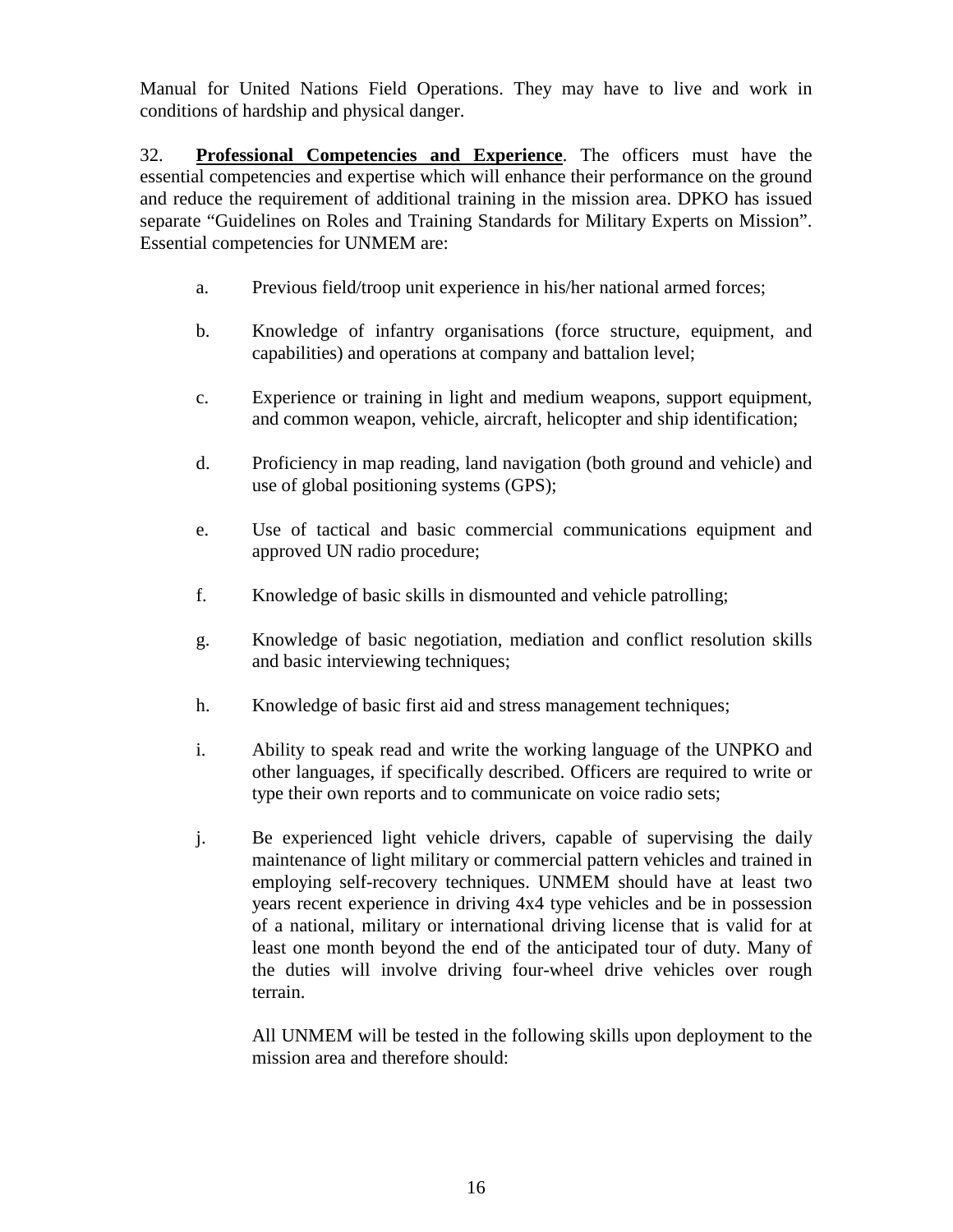- 1) Have working level English language skills (French skills are desirable in Francophone missions);
- 2) Be able to drive 4x4 vehicles;
- 3) Be able to communicate on radio both high frequency (HF) and very high frequency (VHF);
- 4) Be able to use maps and GPS;
- 5) Be able to use a personal computer (PC);
- 6) Complete the UN Basic and Advanced Safety in the field training (on-line trainings);
- 7) Complete the Code of Conduct, Integrity, and Prevention of Sexual Exploitation and Abuse (SEA) (on-line trainings),

*NOTE: Failure in any of the above skills may lead to repatriation at national expense. Deployment of replacement will also be at national expense.* 

- k. Additional Qualifications. The following qualifications are desirable and are mentioned in mission specific guidelines or in the request initiated by DPKO/OMA.
	- 1) Combat experience or combat troop-training experience, in order to properly evaluate or analyse situations that may confront UNMEMs in the course of carrying out their duties;
	- 2) Staff training and experience.
- l. Specific Qualifications for Armed UNMEM. If the USG DPKO has authorized the deployment of armed UNMEM under the provisions established in Para 38, the qualifications for that Mission will include firearms proficiency tests.
	- 1) Pre-deployment Training
		- a. UNMEM to be deployed armed should pass firearm proficiency tests as per national standards.
	- 2) In-Mission Training
		- a. Firearms proficiency standards and type of tests will be set out in the HOM Annual Military Training Directive.
		- b. UNMEM will be tested at the beginning of TOD. Failing to comply with Mission standards may lead to repatriation at national expense. (See NOTE above)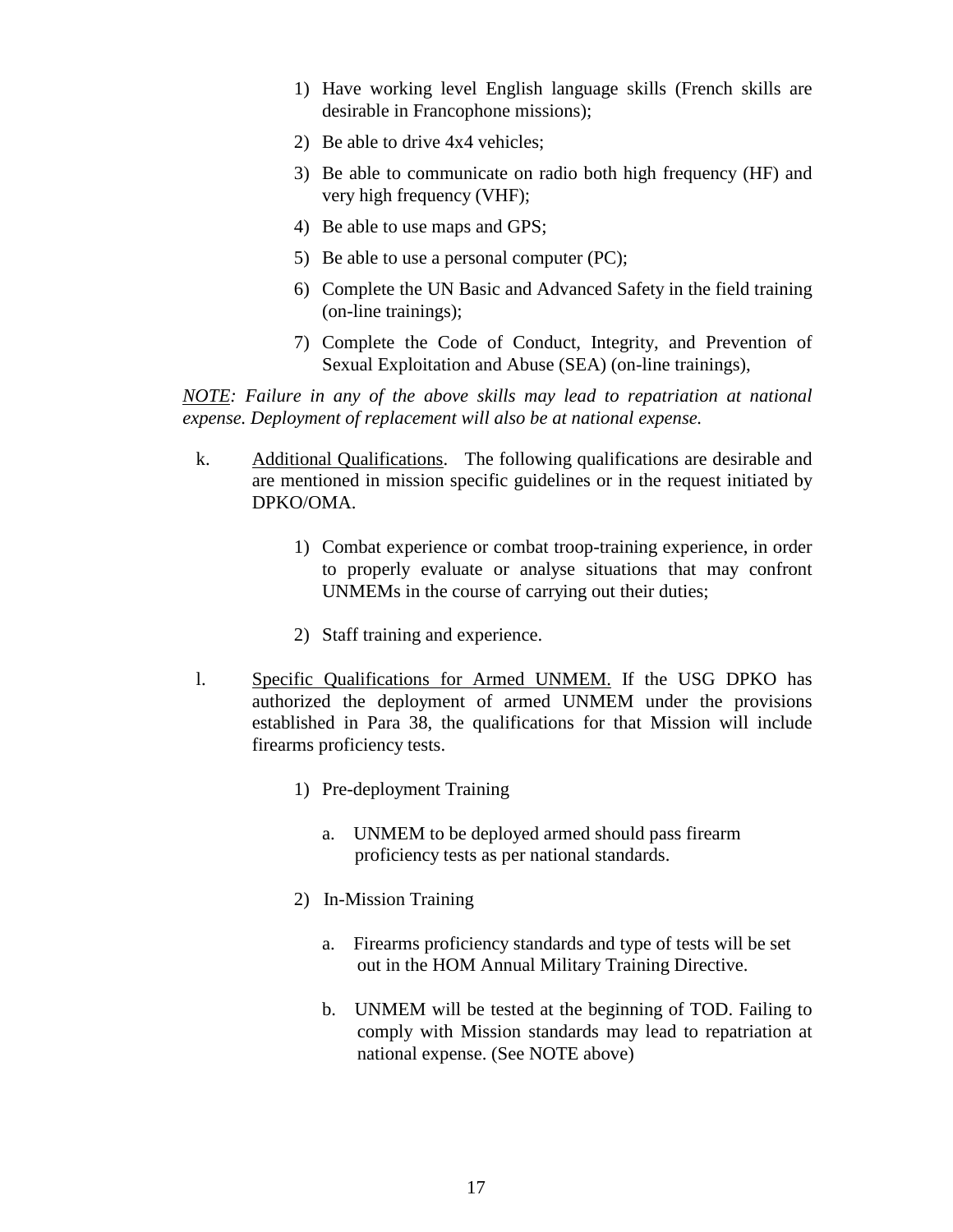- c. Firearms training for UNMEM will be coordinated by the Integrated Mission Training Center.
- d. Firearms training will specifically take into account that UNMEM operate in coordination with armed UN troops. Training in these coordinated activities will ensure that armed UNMEM are able to work effectively alongside armed forces.
- 33. Roles and Skills.

The required skill set for an UNMEM is determined by the role, the mandate and tasking. The following relations between roles and skills exist:

- a. **Monitoring and Observation:** Proficiency in static procedures, mobile procedures, foot patrols, aerial patrols, long range patrols, town security and curfew patrols, inspection procedures, radio communication, use of GPS, use of binoculars and night vision devices (NVD), ambush and kidnapping avoidance strategies, and anti-sniper drills.
- b. **Negotiation and Mediation:** Proficiency on basic negotiation skills, identification of dispute, prevention of escalation, dispute resolution, gender awareness and the use of language assistants.
- c. **Liaison:** Having good communication skills, a high level of proficiency in the official language of the mission, liaison techniques, interviewing techniques, and be skilled in the use of interpreters. Familiarity with the role of different partners external to the mission and relevant for the achievement of the mission's mandate. Additionally, in liaising with opposing armed groups and military forces, UN Military Experts on Mission should be familiar with issues such as human rights, obligations and international criminal justice implications. Proficiency in scheduling (meetings, events, travels), and should have good knowledge of the roles of the agencies, local groups and government in UN peacekeeping missions.
- d. **Reporting**: Be proficient in the use of computers and communications systems, able to write and speak at a high level in the working language of the mission (as specified in the UN job description), have previous report writing experience, and be familiar with the UN Standard Operating Procedures (SOPs) on reporting. Be proficient in briefings (including lectures, Power Point and informal briefings). UN Military Experts on Mission must be skilled in applicable UN Guidelines for staff duties.

More details on roles and skills of UNMEM are provided in the UN Guidelines on Roles and Training Standards for UN Military Experts on Mission.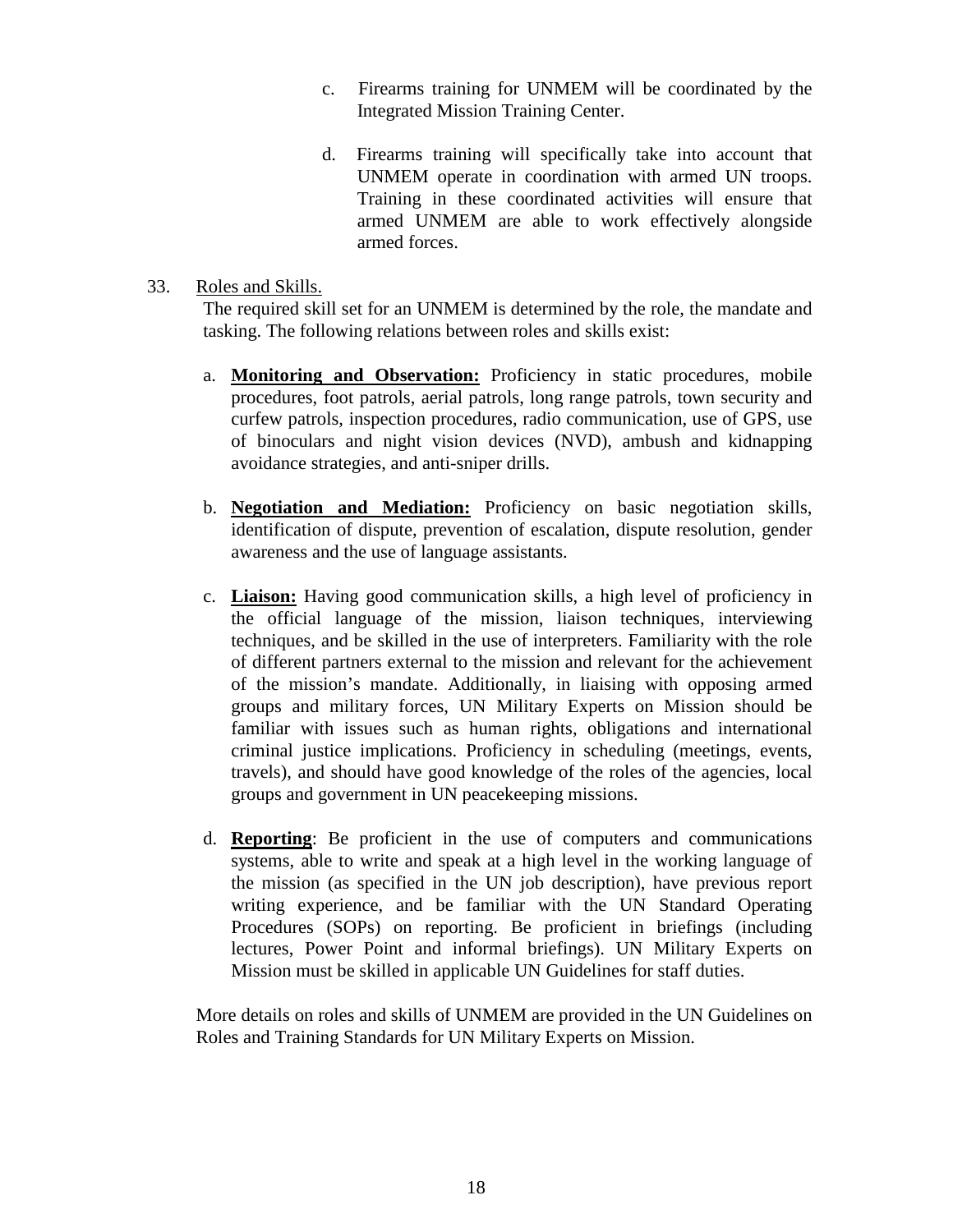## **CHAPTER V**

## **PERSONAL CONDUCT AND PERFORMANCE**

#### **Privileges and Immunities**

34. Article VI of the Convention on the Privileges and Immunities of the United Nations (1946) determines the status of an UNMEM. They enjoy the privileges, immunities and facilities specified in that article and those of the Status of the Mission (or Forces) Agreement wherever they perform missions for the UN. The text of Article VI is reproduced in Annex "A". These privileges and immunities are granted in the interest of the UN and not for the personal benefit of individuals. The Secretary-General has the right and duty to waive the immunity in any case where, in his opinion, the immunity would impede the course of justice. Such a waiver shall be without prejudice to the interest of the UN. The provisions of mission-specific Status of Forces Agreement are applicable.

#### **Conduct and Performance**

 $\overline{a}$ 

35. Conduct and Performance<sup>2</sup>. Military officers serving as UNMEM must display exemplary personal and professional integrity. This implies an international outlook and independence from direction from governments and organizations external to the UN. The UNMEM must act with impartiality, maturity, high ethical standards, honesty and trustworthiness. All UNMEM assigned to UNPKOs shall comply with all rules, regulations, instructions, procedures and directives issued by the Secretary-General and the HOM. They are required to sign the undertaking attached as Annex "B". UNMEM are under the authority and direction of the FC/CMO and are answerable to him/her for the conduct and performance of their duties. In particular, all military personnel shall:

- a. Conduct themselves at all times (both on and off duty) in a manner befitting their status as a member of the Mission and carry out their duties and regulate their conduct solely with the interest of the UN in mind;
- b. Refrain from any action incompatible with the international nature of their duties;
- c. Respect the laws, regulations and customs of the host country, as well as international human rights standards and international humanitarian law and receive adequate training in these areas. In this connection, it is imperative that they demonstrate respect for all members of the local population;

<sup>2.</sup> Further guidance in regard to the conduct of the UN civilian and military personnel serving in the field is contained in the DPKO Human Resources Handbook. The Code of Conduct in respect of the UN staff members was approved by the General Assembly by its resolution 52/252 of 8 September 1998.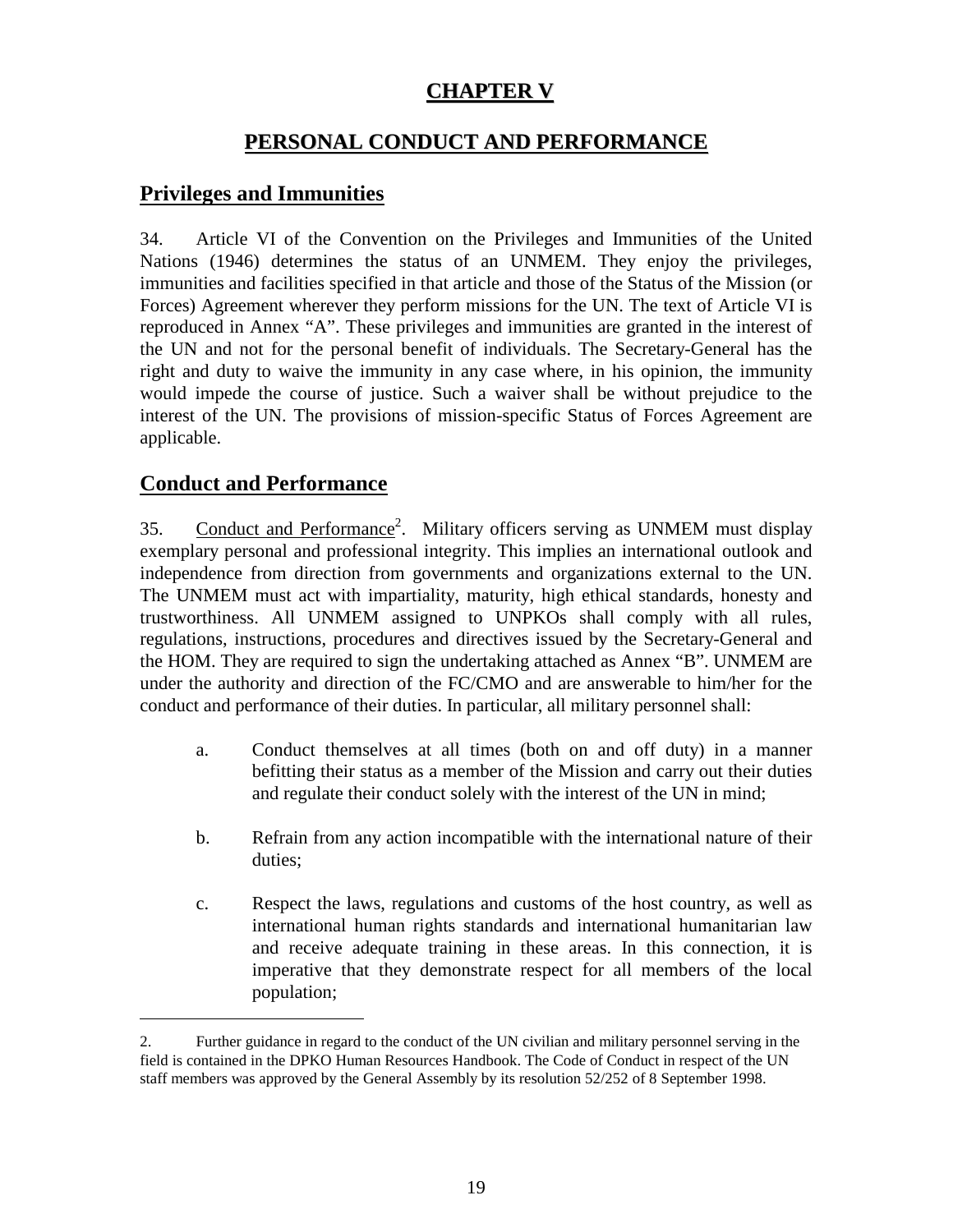- d. Exercise utmost discretion in respect to all matters of official business; do not communicate to any person any information known to them by reason of their official position; and not at anytime use such information to their private advantage. This obligation shall not cease at the completion of the tour of duty by the UNMEM;
- e. Not seek or accept instructions in regard to the performance of their duties from their respective governments or from any other authority external to the UN;
- f. Not participate in exercises conducted by the armed forces of the host country or conducted by regional organisations on the territory of the host country.

36. **Guidance for Personal Conduct**. As general guidelines for personal conduct of peacekeepers, the following are attached as Annexes "C", "D" and "E", "We are United Nations Peacekeepers", "Ten Rules – Code of Personal Conduct for Blue Helmets" the prohibitions set out by the Secretary-General's Bulletin "Special measures for protection from sexual exploitation and sexual abuse" (ST/SGB/2003/13), mission code of conduct, and "Guidance to Commanders of United Nations Peacekeeping Operations: Standards of Code of Conduct and Performance Criteria". Failure to meet these conduct and performance standards may lead to an early repatriation.

37. **Performance Evaluation.** The Missions will ensure that performance evaluation reports are prepared on all UNMEM at the end of their tour of duty. Such reports on UNMEM, down to and including the rank of Lieutenant Colonel, as well as reports on any officer whose performance of duties is assessed as "unsatisfactory", will be forwarded to UNHQ for further submission to the national authorities concerned. The senior military officer of each MS, in each mission, will send the reports of other UNMEMs directly to his national authorities. Each officer must sign a copy of his/her evaluation report. The template on "Evaluation Reports in United Nations Peacekeeping Operations", issued by the United Nations Headquarters, is attached as Annex "T"

38. UNMEM are traditionally deployed UNARMED, and are prohibited from bringing service or privately owned weapons and ammunition into the Mission area. Exceptions to this practice, if any, will be authorized by the USG DPKO in accordance with procedures and criteria established by the Secretariat for that purpose. Should there be a decision for arm the UNMEM for a particular PKO, the responsibility for their training rests with the TCC (See Para 32). Similarly, UNMEM are prohibited from purchasing/owning weapons or ammunition in the mission area or exporting such weapons or ammunition from the mission area. The UN will not issue certificates dealing with the export of private weapons. In this context the term "private weapon" includes not only firearms, but any other form of lethal weapon.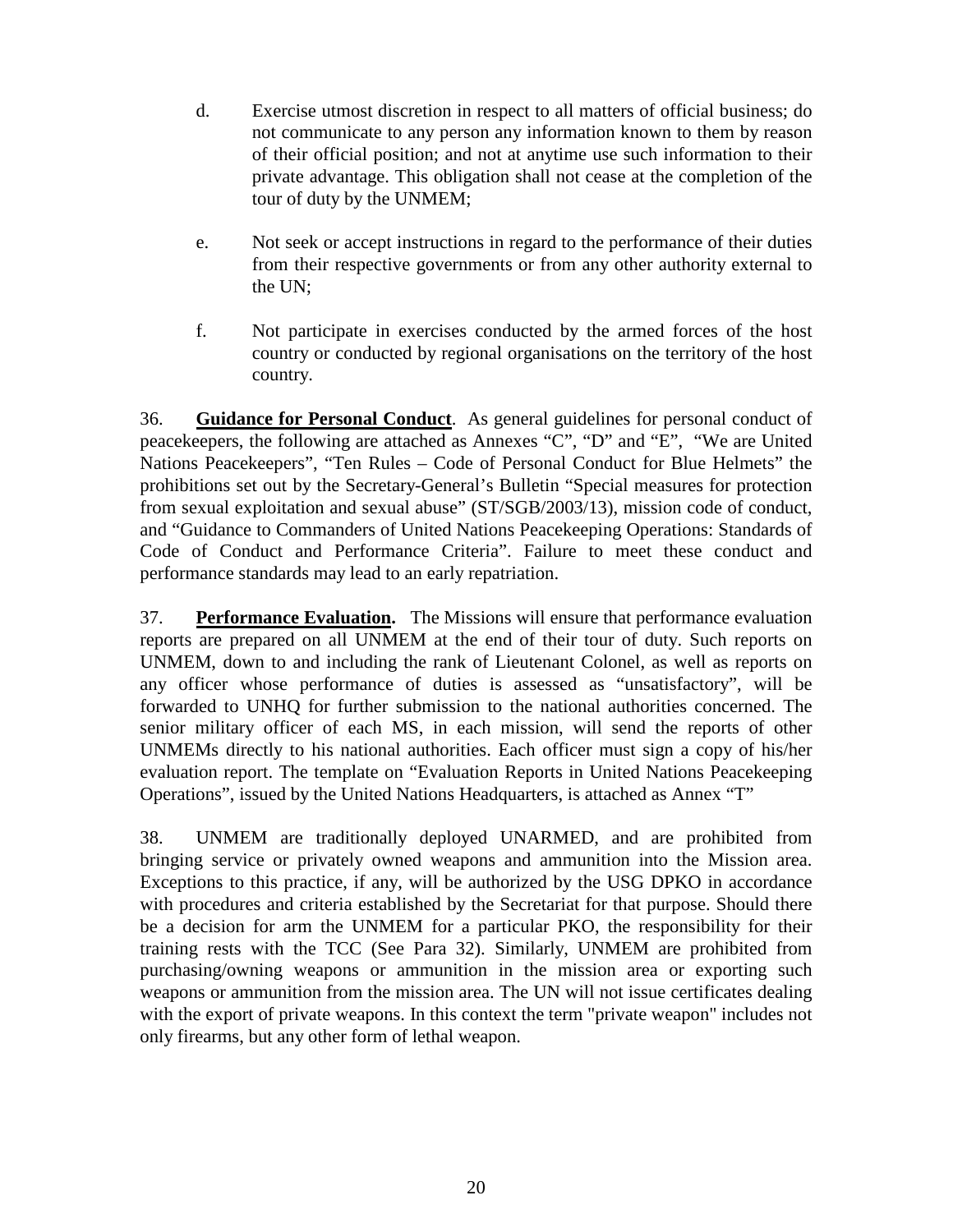## **CHAPTER VI**

## **DEPLOYMENT, ROTATION, EXTENSION, TRANSFER AND REPATRIATION**

#### **General Policy**

39. Tour of Duty. The tour of duty for a UN Military Expert on Mission in UNPKOs is one year (a period of twelve continuous months) or up to the end of the Mission's mandate, whichever is earlier. Repatriation on completion of this tour of duty will be at UN expense. Any rotation undertaken during an authorized twelve-month mandate period will be at the contributing country's expense. However, assignments may be extended, subject to the recommendation by the HOM and the approval of DPKO/Office of the Military Adviser and the governments concerned. Any exception to this rule will be mentioned in the UN request to the MS.

40. Rank and Qualification of UNMEM. Each UN request for initial deployment, rotation (replacement), extension and/or transfer of an UNMEM will specify the rank and qualifications for each position for which the request is made. This is done to meet the requirements of the Mission. Within the UNMEM Component of a Mission, there are limited numbers of senior appointments/positions. These positions are normally distributed proportionately, on a progressive basis, between all contributing countries and are rotated on a one to two-year basis. It is, therefore, essential that a nominee must hold the desired rank and qualifications as requested by UNHQ. Any change with regard to the rank and specified qualifications of UNMEM will require prior agreement of UNHQ.

#### **Initial Deployment**

41. UN Request for Initial Deployment. During the planning phase of new peacekeeping mission, the OMA will informally contact the Permanent Mission (PM) of the designated countries to seek their contribution to the proposed UNPKO. After informal agreement is reached, the OMA will forward a Note Verbale – an example attached at Annex "F" – to concerning countries to provide UNMEM. The request will include the following information:

a. The number of UNMEM requested including the minimum numbers of female military observers required;

- b. The required rank(s) and qualifications of the UNMEM;
- c. The length of tour of duty;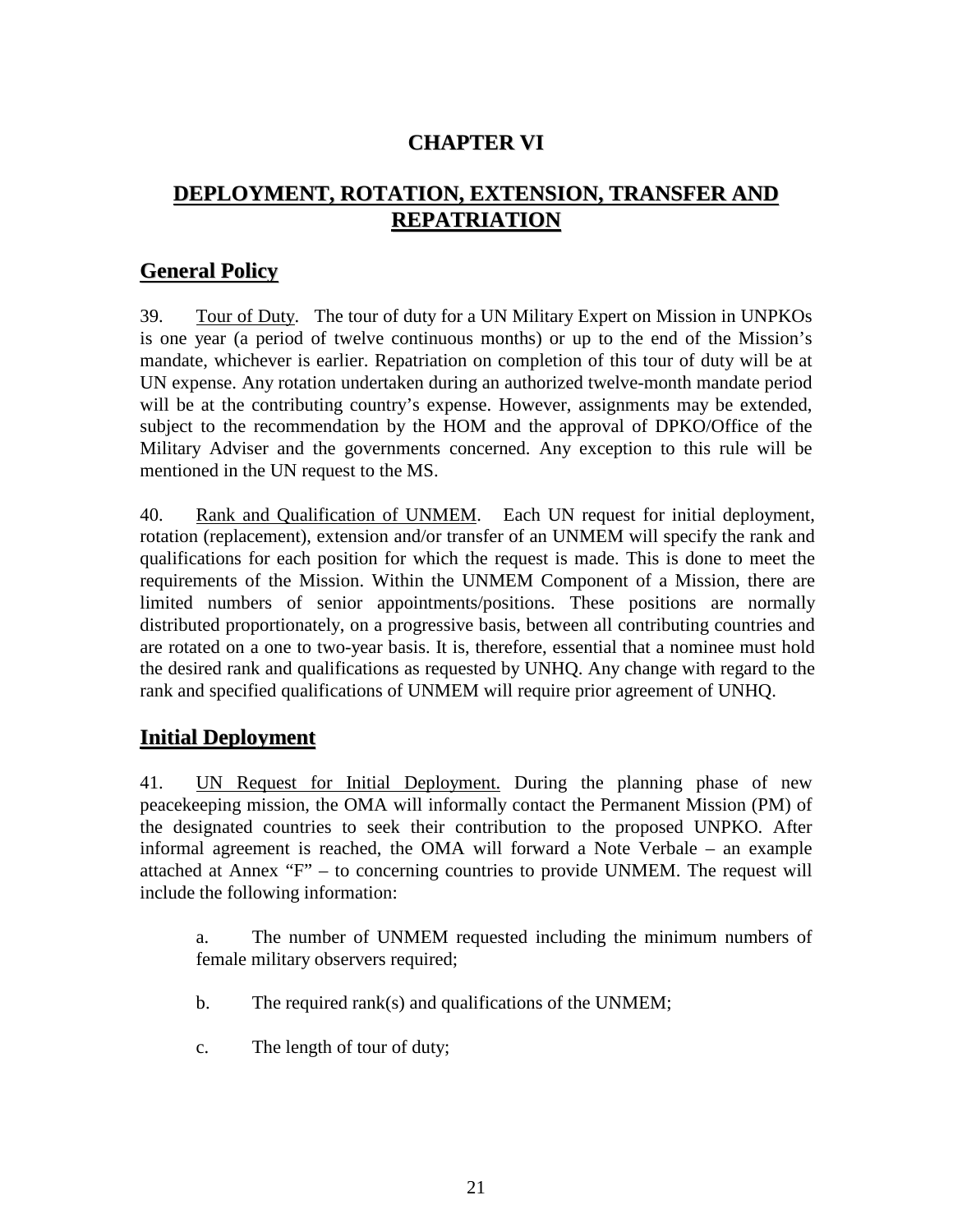- d. The tentative date by which they should deploy to the Mission area;
- e. Additional requirements (language(s), specific specialities, etc. as specified in the Job Description)

42. Permanent Mission's Response. Experience shows that, invariably, there is very little time between the date of the original UN request and the desired date of deployment of the UNMEM, especially in the case of a new UNPKO. Generally, an effort is made to provide informal information to the MS to facilitate the deployment of their UNMEM at short notice. The PM should send their replies as quickly as possible. A sample reply is attached as Annex "G". The following documents should be sent three weeks prior to travel date to allow sufficient time for processing of travel arrangements.

- a. Personal History Form for Military Personnel, which is attached as Annex "J";
- b. UN entry medical examination form (MS-2) certifying the individual's fitness for UN service. Please note that contrary to the statement on page 3 of the MS-2 form, a full size chest X-ray is not required. Instead, the radiologist's report accompanying the MS-2 form will suffice. MS-2 form is attached as Annex "I".

## **Rotation (Replacement)**

43. Action by UNHQ. At least three months prior to the completion of the tour of duty of an UNMEM (normally on completion of a one year), the OMA will send a fax to the concerned PM asking for his/her replacement or providing information about his/her departure. If replacement is required, replacement request will outline who is to be replaced and the date when the new UNMEM should arrive in the Mission area. An example of the request is attached as Annex "K".

44. Permanent Mission's Response. The PM should respond to this request as explained in paragraph 42 above. In addition, reference to the name of the UNMEM being replaced must be made. An example of the reply by the PM is attached as Annex "L".

## **Extension**

45. General Policy. The normal tour of duty for UNMEM in UNPKO is one year. Extension of the UNMEM's normal tour of duty in UNPKOs is granted as an exception, and not as routine, when considered essential due to operational reasons. The HOMC or CMO, in respective peacekeeping missions, will initiate all such requests, at least **four months** prior to completion of the tour of duty, for consideration by the DPKO. An UNMEM's tour of duty may be extended up to a maximum period of twelve months beyond his/her original tour of duty. In certain cases, a government may request for an extension of an UNMEM's tour of duty.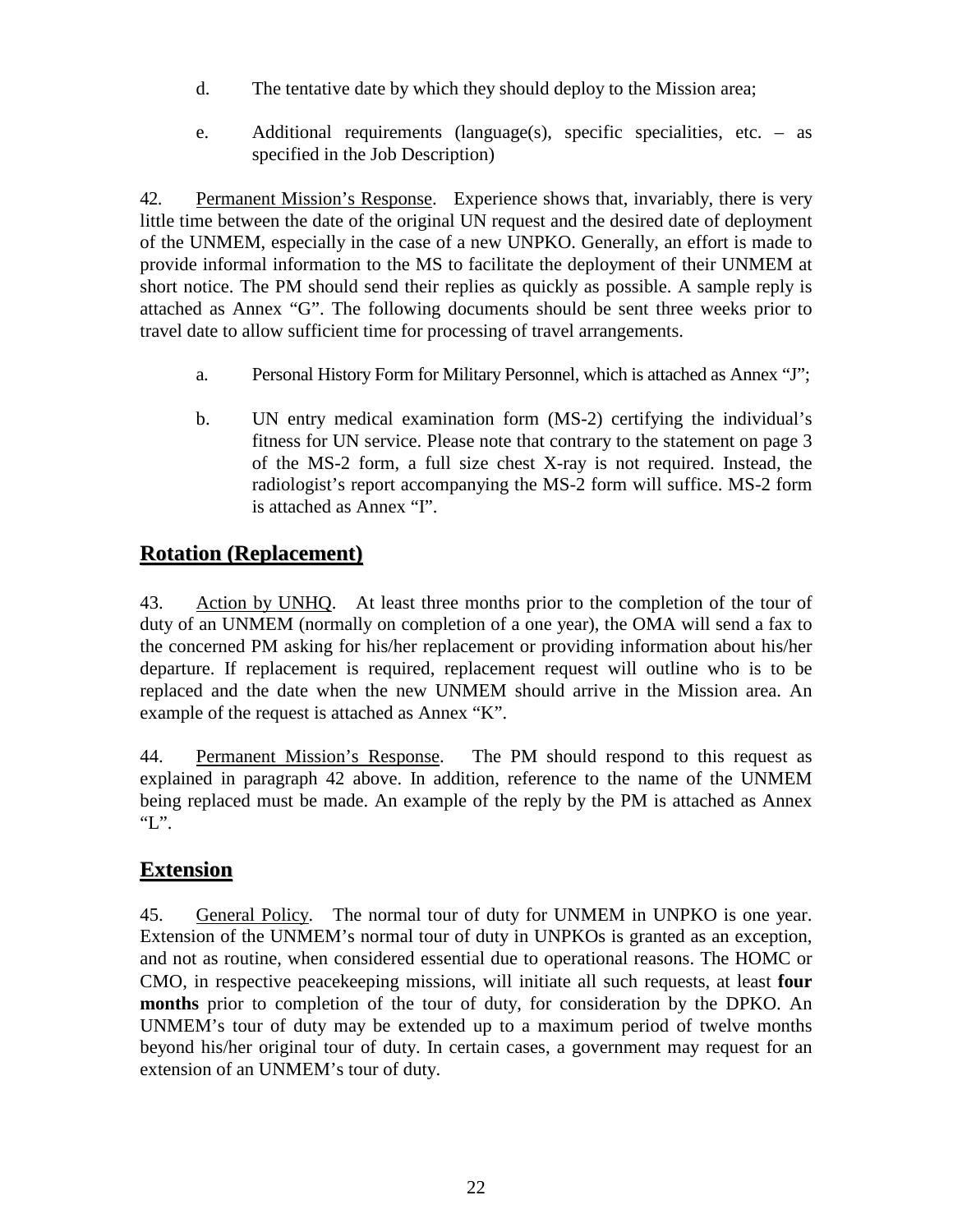#### 46. Extension Requested by a Peacekeeping Mission

- a. Action by UNHQ. Upon receipt of a request for an UNMEM's extension from Mission, the OMA will send a fax to the concerned PM, with necessary details, requesting their government's concurrence for such extension. An example of such a request is attached as Annex "M". Upon receiving the government's concurrence, the OMA will take the necessary follow up actions.
- b. Permanent Mission's Response. If the concerned government approves the extension, the PM is requested to forward their government's decision, preferably within fifteen days of the receipt of request, giving details of the length of extension granted, through a letter or fax. This information is essential especially if it differs from the length of extension time originally requested by UNHQ. Examples of these replies are attached as Annexes "N" and "O."

#### 47. Extension Requested by Permanent Missions

- a. Action by Permanent Mission. In this case, the PM will initiate a request addressed to the Military Adviser, DPKO, indicating the UNMEM's name and Mission along with the reasons and proposed duration for extension, at least three months prior to completion of the tour of duty.
- b. Action/Response by UNHQ. Upon receipt of a request for an UNMEM's extension from a PM, the OMA will inform the head of the Military Component in the concerned peacekeeping mission about the request made by the UNMEM's government and seek the concurrence of the Mission HQ. On acceptance by the Mission, the final decision for such extension will be forwarded to the concerned PM. If such a request is not considered appropriate by UNHQ or is not agreed upon by the Mission, the PM will be requested to arrange a replacement. If a government indicates its inability to provide the replacement, the OMA, will approach another MS to provide the replacement UNMEM.

#### **Transfer**

48. General Policy. Normally, UNMEM are not transferred from one peacekeeping mission to another. In certain cases, due to operational necessities and mission exigencies, UNMEM may be transferred from one Mission area to another, either at the request of the UN or following a request by their government. In both cases it will be done after consultation between DPKO, the peacekeeping mission (where the UNMEM is assigned) and the PM of the concerned country.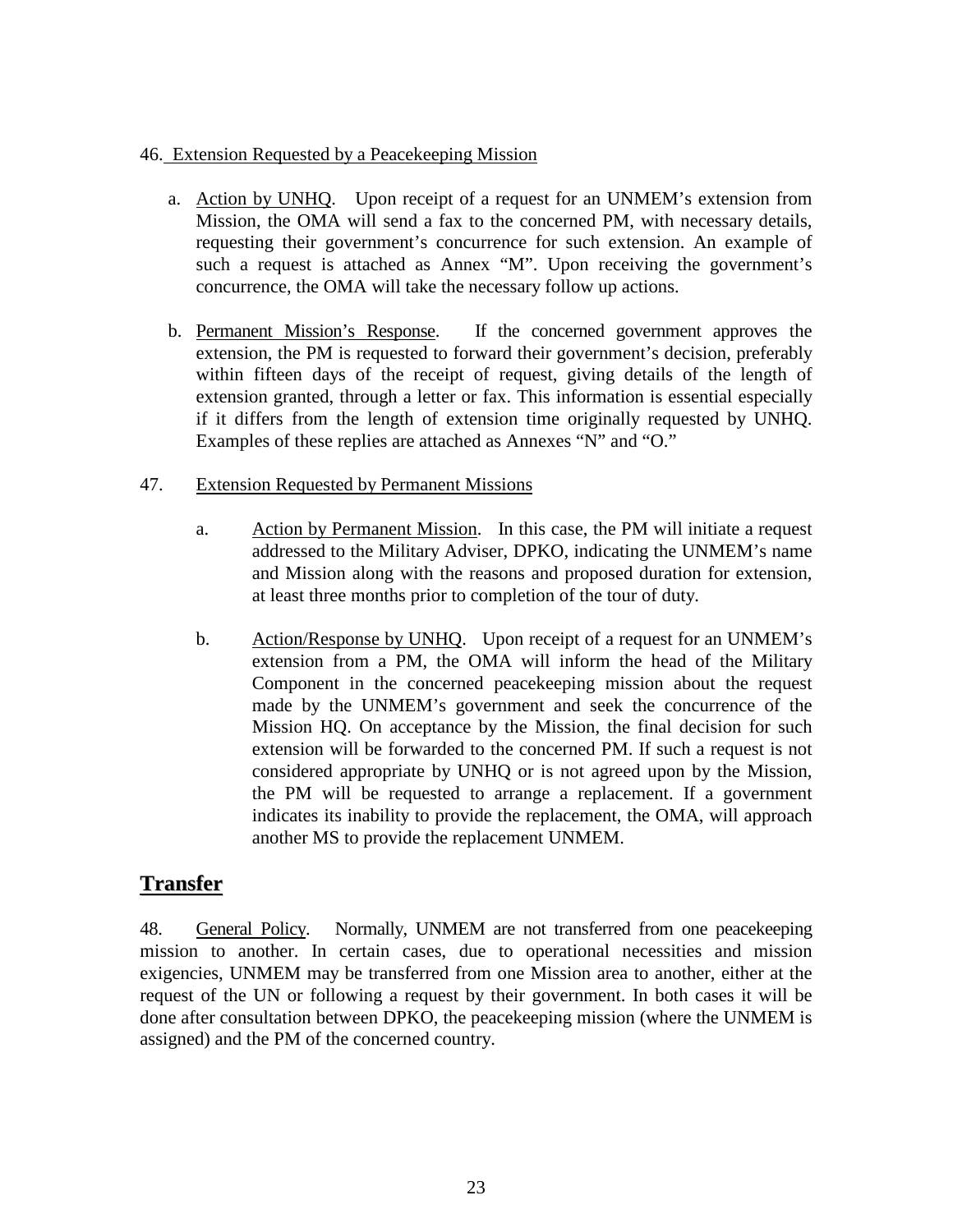49. Actions for Transfer Requests Initiated by UNHQ. When the UN needs to transfer UNMEM from one mission to another, a fax will be sent to the PM(s), requesting its/their Government's authorization for the proposed transfer, giving necessary details for the new assignment including information regarding the position and the duration of duty in the new mission. Normally, the UN will request a certain number of UNMEM for transfer. Depending upon the operational requirements, the UN may nominate specific UNMEM. The PM(s) is/are required to reply in a simple fax indicating their government's decision. If the UN has not requested the names of the UNMEM(s), the names of the UNMEM(s) that are allowed to be transferred by their government must be mentioned. Obtaining the concurrence of these UNMEM(s) will remain a national responsibility. If the UN nominates a particular UNMEM for transfer, then the OMA will obtain the individual UNMEM's willingness and availability from the UNPKO (where the UNMEM is assigned) before initiating a request to his/her government.

50**.** Actions for Transfer Requests Initiated by Permanent Missions. On rare occasions, a MS may initiate a request to move an UNMEM from one mission to another. In this case, the PM will forward a fax, addressed to the Military Adviser, DPKO, giving the details of the request and a brief explanation of the reasons for the transfer. OMA will consult with the Mission HQ, to ensure that the transfer does not affect the operational capability of the Mission. On receipt of the reply from the Mission, OMA will inform the PM. The administration of transfer will be co-ordinated within the UN system.

## **Repatriation**

51. Early Repatriation. If an UNMEM is repatriated upon national request or for either failure to meet the necessary requirements or for disciplinary reasons, all costs associated with his travel home and arrival of his replacement to complete the tour of duty will be at the expense of the UNMEM's government.

52. Compassionate Repatriation. The mission FC/CMO may approve the early repatriation of an UNMEM before completion of his/her tour of duty for compassionate reasons in the following circumstances:

- a. On the request of the UNMEM due to death of his/her close family member, having a relation of the first degree (parent, spouse or child) or due to death of other close relative who was the only surviving relative of the individual. to attend the funeral of a close family member having a relation of the first degree (parent, spouse or child);
- b. In the case of critical or dangerous illness or injury to one of the abovementioned family member/relative.

When the FC/CMO approves early repatriation on compassionate grounds, the UN will pay the one-way travel expenses to the home country against the entitlement to final repatriation travel.

53. Medical Repatriation. When an UNMEM is repatriated for medical reasons, the UN will cover all travel costs, both for him/her and his/her replacement. Before a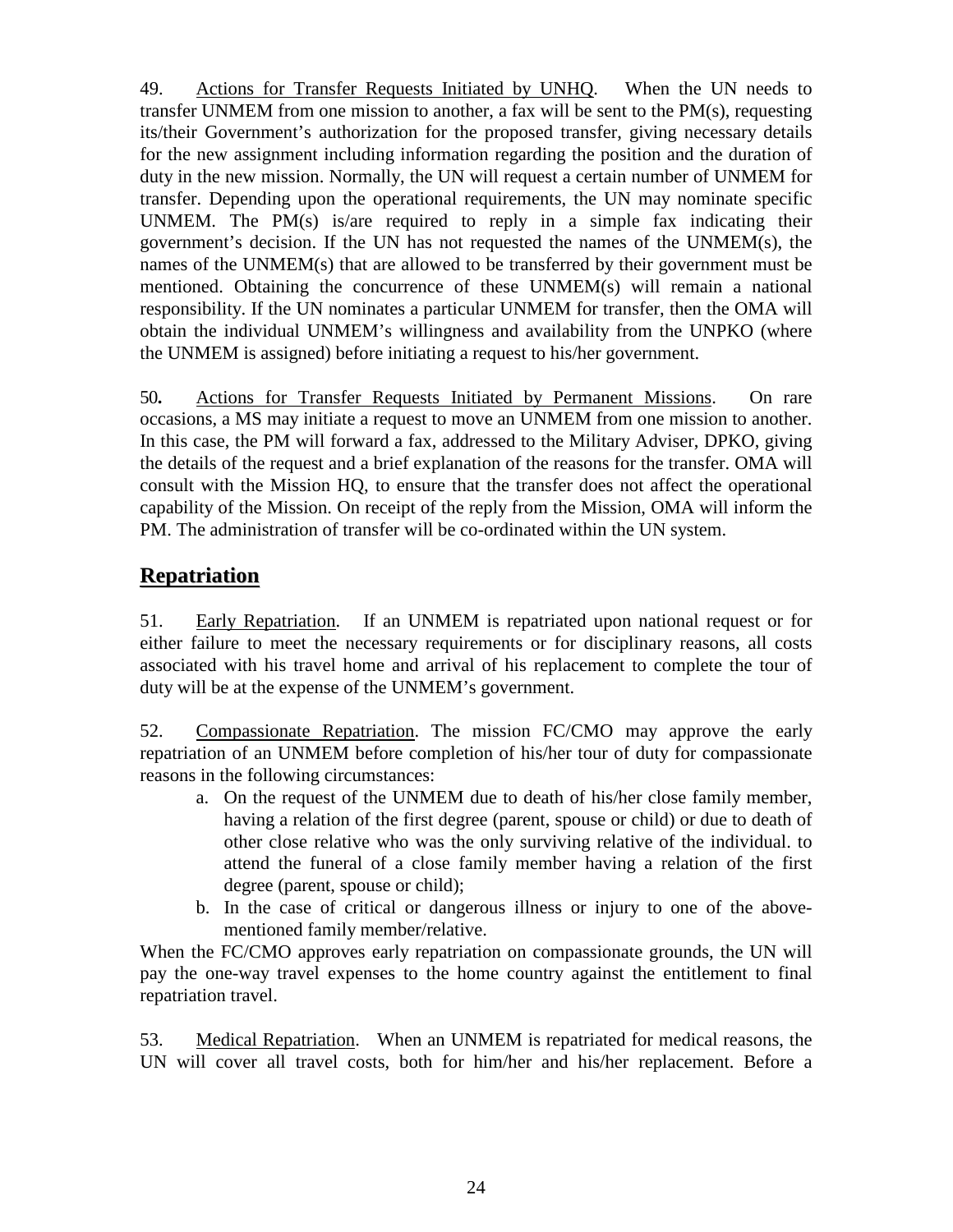decision is made, the UN Medical Service will determine whether the condition was preexisting, in which case the expense will be under the responsibility of the MS.

54. Death of an UNMEM. In the event of the death of an UNMEM while serving in a UN Mission, all costs associated with the return of the remains to the home country and travel of a replacement UNMEM to the Mission area will be borne by the UN.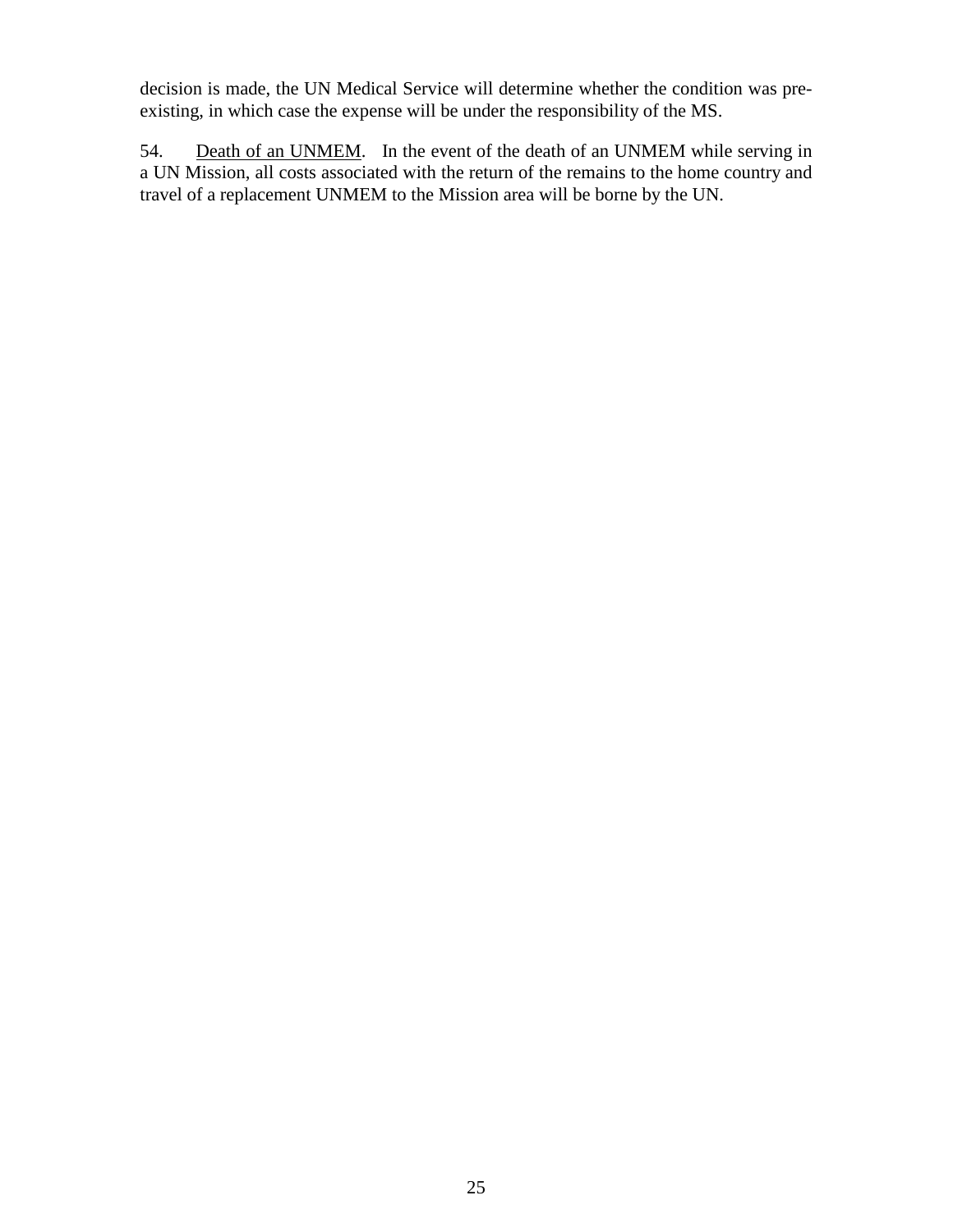## **CHAPTER VII**

## **ADMINISTRATION AND LOGISTICS**

## **General**

55. Financial Liabilities. UNMEM shall follow specific instructions regarding the safeguard of UN property and the operation and maintenance of UN vehicles. All losses of or damage to UN property must be immediately reported to the appropriate officials through the established channels. UNMEM may be required to reimburse the UN either partially or in full for any financial loss suffered by the UN as a result of their negligence, or wilful act, or from their having violated any regulation, rule or administrative instruction. This may be done by withholding the Mission Subsistence Allowance (MSA). Similarly, such liability and requirements to reimburse the Organization may arise if such loss or damage occurred outside the performance of services within the UN.

56. Dependants. UNPKOs, in general, are not family missions. UNMEM, due to the nature of their work, are not, therefore, allowed to be accompanied by dependants during their tour of duty, unless otherwise permitted. Any exemption to this rule will be notified in the mission-specific guidelines or the UN request for UNMEM.

#### **Pre-deployment Preparation**

57. Travel Documents. UNMEM are responsible for securing their own travel documents. The respective PM will co-ordinate their travel arrangements with DPKO/DFS.

58. Passport. MS must issue a diplomatic or official passport to their UNMEM. The title in the passport should be shown as "United Nations Military Expert on Mission" and there should be an entry stating "For the Service of the United Nations Mission in ----- *[Mission's complete name]*". The passport must be valid for at least two years.

59. Visas. MS must ensure that their UNMEM obtain valid visa(s) for entry into the Mission area prior to arrival at their duty location. It is also essential to obtain any transit visas, which may be required for passage through countries en route to the Mission. DPKO or the field mission might support MS in getting the visas, in specific cases.

60. Driving Licences (UN Driver permits). In order to obtain a UN drivers permit all UNMEM (as with all other Mission staff) must be in possession of a valid national civilian or military driving license, covering all vehicle categories up to and including minibuses and 4x4 jeeps/light vehicles with manual gearboxes. In addition, they must respond in writing to certain medical questions. Any failure to then pass the UN drivers test in the mission will be promptly reported to the DMS/CMS/COS by the Chief Transport Officer (CTO). The UNMEM will be given two more attempts to pass the test. If such attempts still result in failure, then repatriation may be the only remaining option.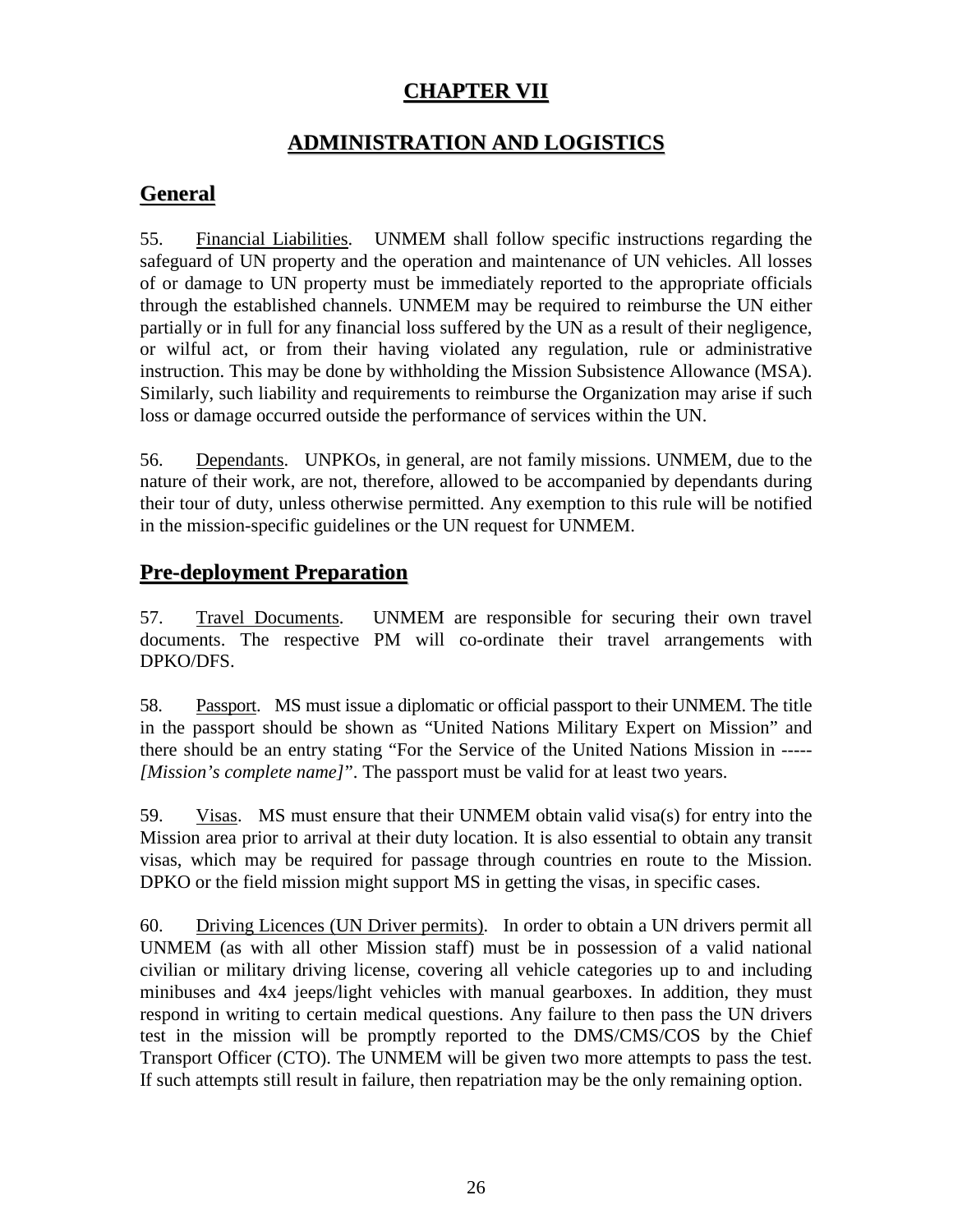61. Medical Examination/Fitness. UNMEM selected for service in a peacekeeping mission must be medically examined to determine their fitness for duty in accordance with UN medical standards, which are attached as Annex "P". UNMEM are to ensure that, prior to their departure for the Mission area, the concerned authorities of their country forward (through their government's PM to the UN in New York) a copy of their medical history and the result of their latest medical examination (UN Form MS 2), laboratory tests, Electrocardiogram (ECG) tracing, and a radiologist's report of chest Xray. These documents should be sent to the Medical Director, Medical Service, United Nations, New York, NY 10017, USA. These will be used by the Medical Director for verification of physical fitness and as a record of the UNMEM's physical condition upon assignment.

62. Immunizations. Full details of the immunization requirements for each peacekeeping Mission are in Annex "Q" to this manual.

63. Medical Documents. UNMEM must possess an international certificate of vaccination, showing all vaccinations and immunizations received. They must also obtain an authoritative record of blood type and RH factor. The UNMEM must carry these documents at all times.

64. All UNMEM should bring at least one copy of their personal health documents to the Mission, in order to provide proper information to the Mission's health service personnel.

65. Training: Prior to deployment to the mission area, Member States are to ensure that their personnel are given pre-deployment training on the social and cultural context of the peacekeeping host country, including training on gender equality principles, human rights, and conduct standards adhered to by the UN.

#### **Travel Arrangements**

66. Travel Arrangements by UNHQ. The UN will pay all the travel expenses of UNMEM travelling to UNPKOs upon assignment, and returning to their home country upon completion of their tour of duty. In special cases, when the MS decides to deploy the UNMEM for a tour of duty shorter than 12 months, the travel expenses may be either totally or partially paid by the MS, upon arrangements with DPKO and DFS. Air transportation will be by economy/tourist class, by the most direct and economical commercial route between the officer's home duty station or home country (residence or place where his military authorities are located) and the major airport nearest the Mission area. A nominated travel agency, on instructions from UNHQ, will, normally, arrange the travel to the major airport nearest to Mission area. Once these arrangements have been completed, Field Personnel Division (FPD), DFS, will send the details (including the travel authorization) to the respective PM. At the same time, they will inform the Mission HQ of the details of the UNMEM travel itinerary, in order to ensure that the Mission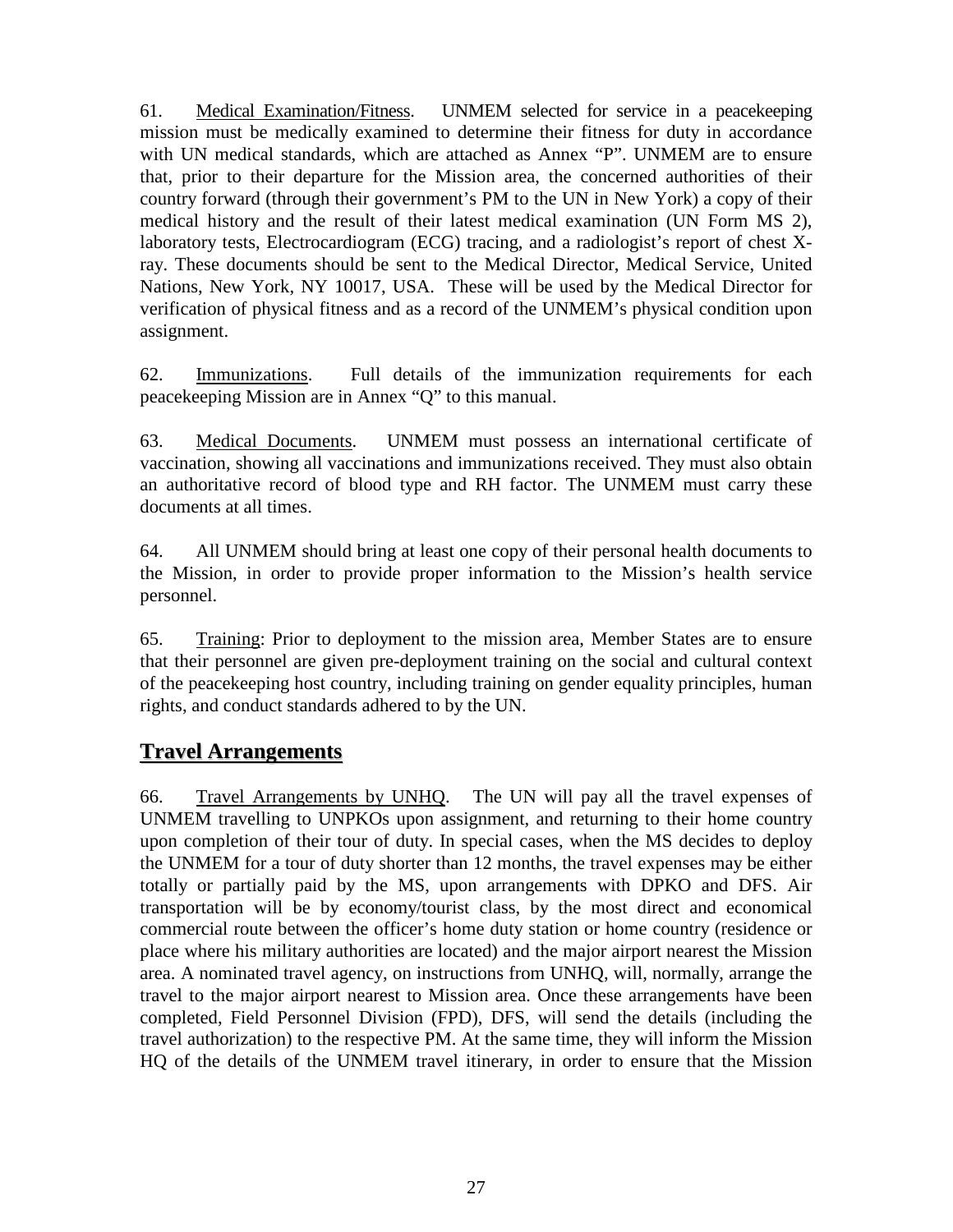makes the necessary reception arrangements for baggage allowance on initial deployment (see Para 90)

67. Group Travel. Where a large number of UNMEM are travelling together, the UN may consider the use of a chartered aircraft for their movement. Generally, such arrangements are made for a group of twenty or more personnel when rotating the UNMEM. It depends on whether chartering is more economical than the use of commercial aircraft. For each particular case, FPD/DFS will resolve the mode of travel and through OMA will advise the PM accordingly. UNMEM are limited to a total of 100 kg of personal effects for each individual, while travelling in a group on a chartered aircraft.

68. Travel Arranged by the UNMEM's Government. When the UNMEM's government, at the request of the UN, arranges travel, the UN will reimburse the government upon receipt of invoices up to the amount of the entitlement established by the UN (normally economy class or its equivalent). The government must advise FPD, DFS, DPKO, United Nations, New York, NY 10017, USA. (Fax: 1-212-963-0664) of the traveller's flight details so that the Mission can make arrangements to receive the UNMEM.

69. Travel Information. UNMEM are normally met on arrival at the airport. An officer whose travel has not been arranged directly by the UN is under the obligation to ensure that FPD/DFS is informed, as soon as possible, of airline and flight details, and of any subsequent changes. This information will be communicated to the Mission HQ. Details of any delays encountered en-route, which may affect the date of arrival, must be faxed to the DPKO Situation Centre (Fax: 1-212-963-9053), which will inform FPD/DFS and the Mission about such changes.

70. Travel Claims. UNMEM must arrange their travel as soon as possible, on receipt of travel instructions from UNHQ. Copies of all relevant travel documents (tickets, boarding passes and receipts) must be retained, as these will be required to support a travel claim.

## **Mission Identification Cards**

71. Mission Identification Card. Upon arrival, all military personnel will be issued a UN identification card for the Mission.

72. Photographs. To facilitate the issue of identity cards, and for internal record purposes, UNMEM must bring with them at least six recent passport-size photographs (approximately 3 cm x 3 cm) of themselves in uniform. The cost of these photographs is reimbursable by the UN upon presentation of a receipt.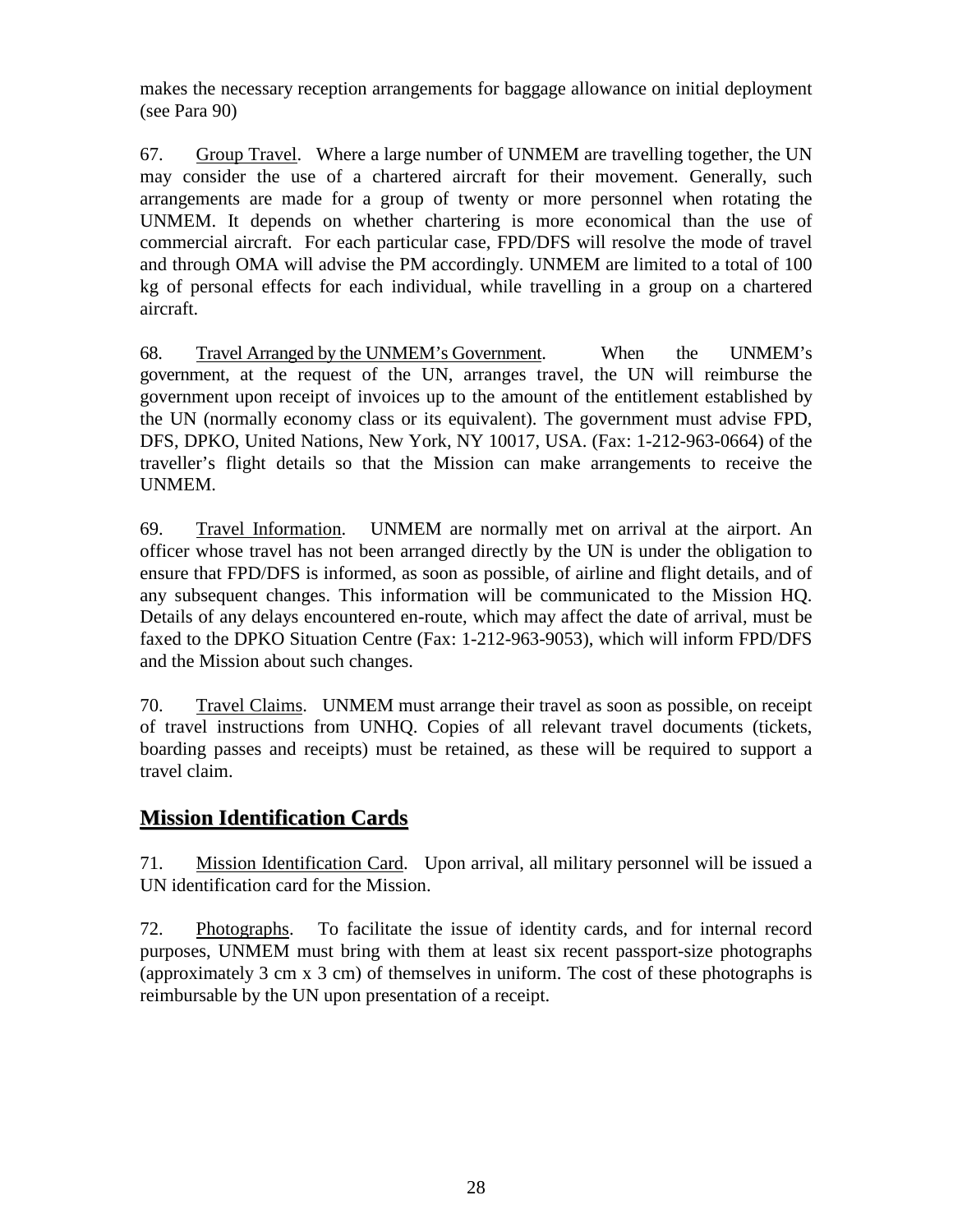## **Clothing and Equipment**

73. General Information. UNMEM are to wear their national uniforms while on duty. The UN will provide a blue beret, blue helmet cover, blue peaked cap, cap badge, two neck scarves, two brassards, and six shoulder patches. UN badges are to be sewn on the right upper sleeve of the uniform shirt or jacket and a national identification symbol; normally a small national flag is to be worn in accordance with the national regulations. A general guide to the clothing and equipment, which UNMEM must bring, is contained in Annex "R" to this manual. Appropriately designed clothing should be made available to female UNMEM.

74. Selection of Uniforms. Information regarding the requirement for uniforms, depending up on climatic and terrain conditions in the Mission will be included in Mission Guidelines to the MS. Combat or fatigue uniforms are most suitable for conducting investigations or performing other duties in the field.

75. Civilian Clothing. UNMEM may wear civilian clothes while off duty.

76. Field Equipment. UNMEM must bring their own army issue of equipment, such as field glasses, sleeping bags/rolls, compass and first aid kits, as these will not be available locally.

77. Clothing and Equipment Allowance. The entitlement for clothing and equipment will be paid each full year of service. The allowance is paid in two instalments, the first half upon arrival in the Mission area and the second half at the end of six months, when there is a reasonable expectation that the UNMEM will complete a full year's tour of duty.

78. Weapons. UNMEM normally perform their duties unarmed (see Para 16 and 38).

#### **Living Conditions in the Mission area**

79. Living Accommodation. UNMEM will be briefed on accommodation arrangements upon arrival at the Mission. Upon arrival, they are likely to stay at a local hotel for two to three nights while undergoing briefings on their duties in the field. Thereafter, the UNMEM may be required to make his/her own arrangements for accommodation. In some cases, the UNMEM could be housed in field accommodations (e.g. tents).

80. While on duty, the UNMEM will be expected to cook and keep house for themselves. They may sometimes be subjected to hardship conditions while on duty, particularly during periods of tension. When either the UN or a sponsor military unit provides accommodation, the UNMEM's mission subsistence allowance will be reduced accordingly.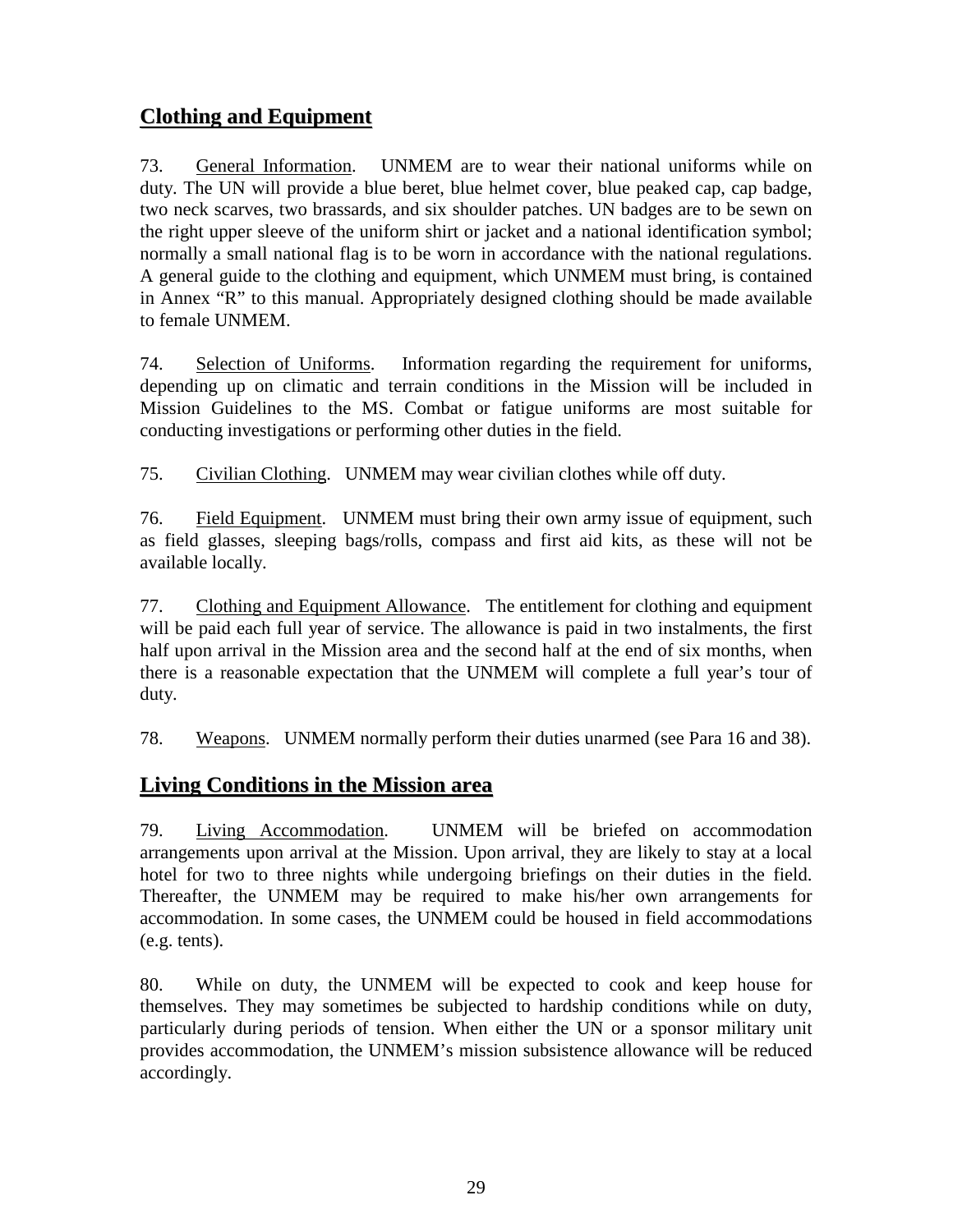81. Food. Outside the main centres of population, there may be difficulties finding basic foodstuffs. In such cases, the Mission will arrange to deliver food by truck or air. When either the UN or a sponsor military unit provides food, the UNMEM's subsistence allowance will be reduced accordingly.

## **Medical and Dental Arrangements**

82. Medical treatment and hospitalization are provided, at UN expense, to UNMEM while on duty in the Mission area. Dental expenses are not reimbursable, except when they result from service-incurred illness or injury. As the peacekeeping Mission develops, Level 1 and Level 2 medical facilities will deploy as part of the Mission intended for use by all personnel. When an UNMEM is hospitalized in the Mission area, his MSA will be reduced accordingly.

83. The concept of medical evacuation calls for immediate stabilization of casualties at site / at the Level 1 Medical Unit and rapid evacuation by ambulance or by air to the Level 2 or Level 3 Facility (Hospital). If specialized or definitive treatment is needed and is not available in the Mission, the casualty will be evacuated to a treatment facility outside the Mission, preferably to the individual's country of origin. The evacuation will normally be by air, either commercial or by a fixed-wing ambulance aircraft, configured to support a patient and staffed by medical personnel. Medical personnel with the necessary equipment and supplies to provide full in-flight support to the patient will perform this medical evacuation.

84. Medical repatriation is a medical evacuation to the patient's home country. This procedure will apply to all personnel (sick and injured), unlikely to be fit for duty within 30 days, or those requiring treatment not available in the Mission area. The FC/CMO on the advice of the Force/Senior Medical Officer may recommend in writing the repatriation of individuals on medical grounds at UN expense. Before a decision is made, the UN Medical Service will determine whether the condition was pre-existing, in which case the expense will be the responsibility of the MS.

## **Travel and Mission Subsistence Allowances**

85. Travel Expenses/Travel Claims. Upon arrival at his/her duty place in the Mission area, an UNMEM should submit a travel claim for reimbursement (UN Form F10, obtainable in the Mission) to the DMS/CMS or his/her designated representative for administrative processing. All supporting documentation, including the receipts for payments made during the journey, should be attached to the claim.

86. Mission Subsistence Allowance. The MSA is designed to cover the cost of boarding and lodging, local transportation and other incidental expenses and constitutes the total UN contribution towards such costs. The rates of subsistence allowance for different Missions, which are subject to change, are mentioned in the Mission Specific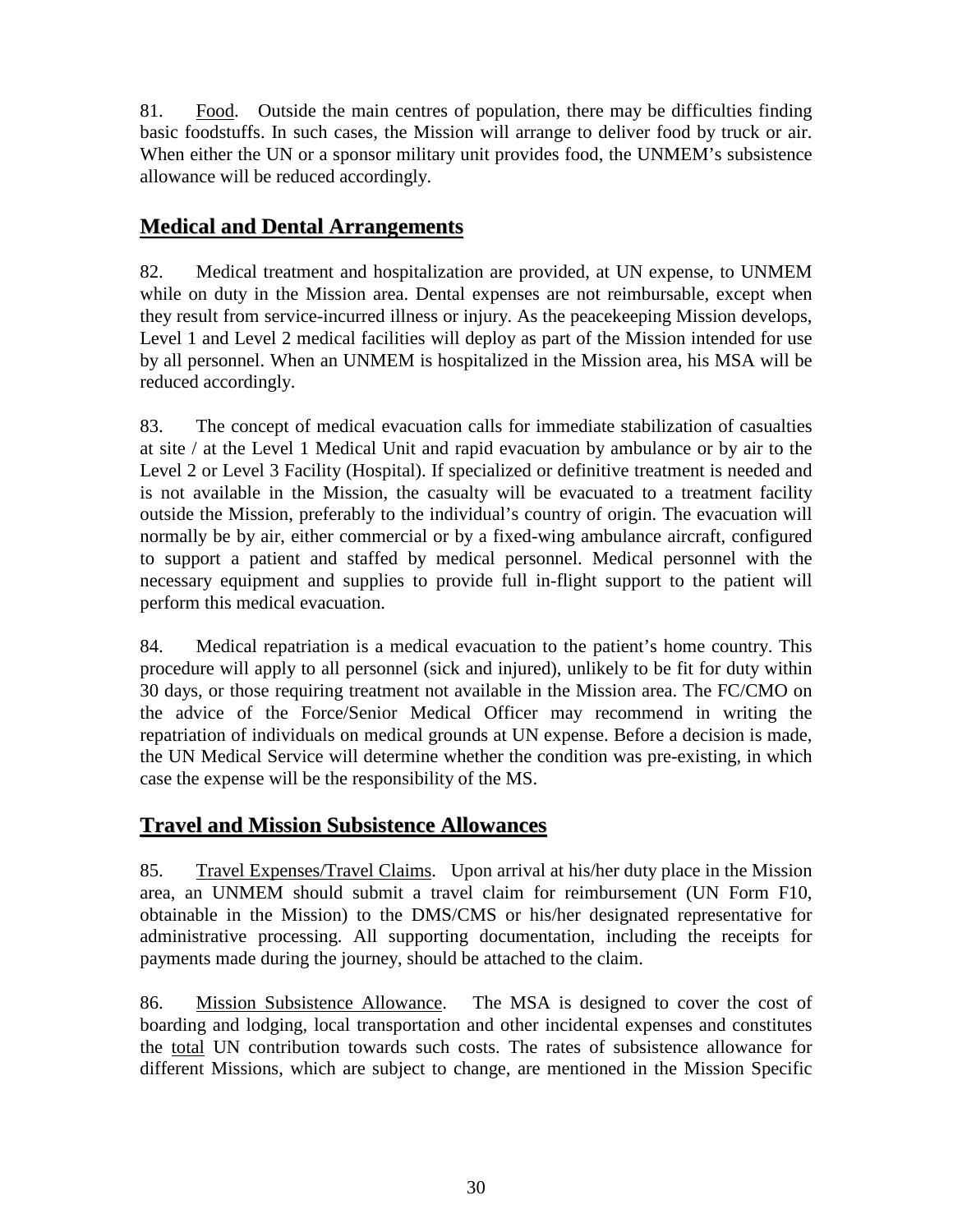Guidelines to the MS. Where food and/or accommodation are provided by the UN, Government or any related institution, the mission subsistence allowance will be reduced accordingly.

87. Withholding of MSA. The HOM or his/her designate may withhold a portion of an UNMEM's MSA to cover financial loss or damage caused to UN property through negligence or wilful act.

88. Currency Regulations. MSA is normally paid in United States dollars. It is the UNMEM's responsibility to learn and to abide by the currency regulations of his/her home country, and of the countries in the Mission area, especially as regards foreign currency exchanges on the local market. Violations of these regulations may result in disciplinary action and will be reported to the UNMEM's government.

## **Shipment and Insurance of Personal Baggage**

89. Baggage Allowance. The baggage allowance for UNMEM will vary depending on the nature of the mission and the duration of the individual's tour of duty. The baggage allowance applicable to each mission may be found in the Notes for the Guidance of UNMEM for the respective Mission. As a general guide, the baggage allowance for UNMEM assigned to special missions is usually 100 kgs. both on deployment and repatriation. Effective March 2009, transportation of 100 kg on deployment will be effected through DHL. UNMEM are requested to coordinate this transportation through their national coordinators and the local DHL office prior to commencement of their travel. All DHL invoices are reviewed and settled centrally in New York by UNHQs. Consequently, there will be no more entitlement of accompanied excess baggage on deployment. The transportation of 100 kgs. on repatriation will be done by the respective field office by the most economical means, normally by airfreight

90. For UNMEM assigned to an established Mission for one year or longer, the normal entitlement is 1,000 kgs. unaccompanied shipment by surface or 500 kgs. by air on both on deployment and repatriation. The baggage allowance in respect of a tour of duty for less than six months is 20 kgs. by air on deployment and repatriation.

91. Where charter flights are arranged, personal effects should be carried as accompanied baggage. In this case, the UNMEM are authorized to carry their normal baggage entitlement, plus an additional 20 kgs. representing the free baggage allowance normally provided by commercial airlines. If the personal effects of UNMEM cannot be carried on chartered flights due to shortage of cargo space, their effects should be consolidated into a single consignment and shipped to the same destination as the charter flight. This also applies to group travel by scheduled commercial airlines. Shipments are made on a door-to-door basis and should normally be arranged by the mission, unless an agreement has been made with the national authorities for other arrangements.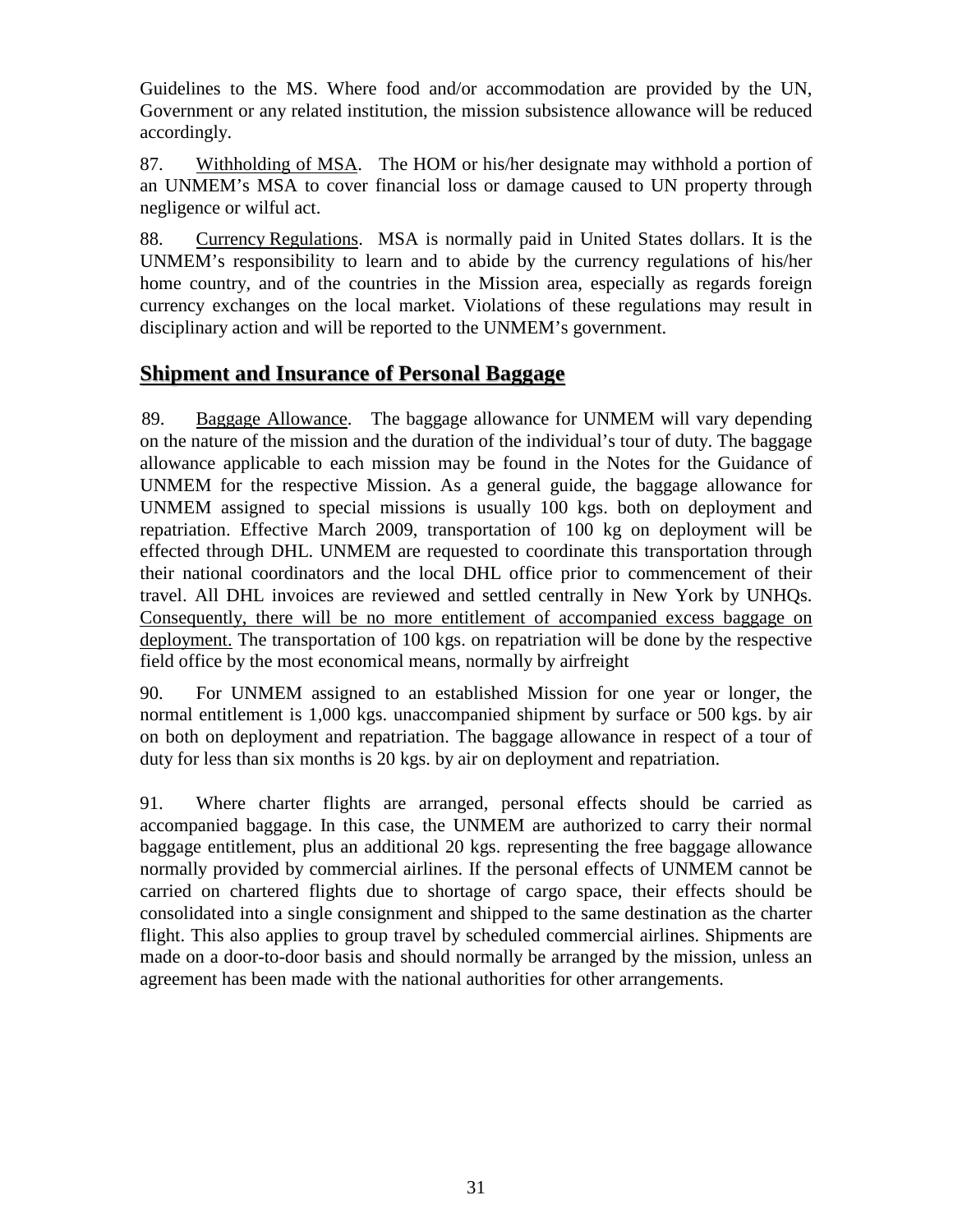## **Personal Mail**

92. Personal Mail. Personal mail to UNMEM can be sent directly in care of their Mission HQ or through the Mission Headquarters PO Box in New York. DPKO will provide these addresses to the MS.

93. UNHQ will accept only letters and small packages for dispatch to the UNMEM in the missions. Large packages and other bulky items will be returned to the sender.

## **Annual Leave and Compensatory Time Off (CTO) for UNMEM**

94. Annual leave. UNMEM accrue annual leave at the rate of two and a half  $(2 \frac{1}{2})$ days per month. Annual leave can be accrued up to a maximum of 20 days, on the understanding that it is to be taken as actual leave without cash compensation in lieu of leave not used. UNMEM who are scheduled to work on a continuous active duty basis without any scheduled time-off, weekends or official holidays may be granted CTO on a pro-rata basis whereby one day of CTO is earned for every five days of continuous active duty service. A CTO policy implemented with effect from 1 January 2009 is attached as Annex "S" to this manual. UNMEM assigned to continuous active duty do not have an established workweek, accordingly when CTO or annual leave is taken, CTO/leave is charged for the actual calendar days absent, including weekends and official holidays.

95. Advance leave. In order to facilitate an effective leave management, UNMEM can be granted leave days, which are not earned up to 4 months (10 days). Advance leave has to be authorized by the FC/CMO and must have the prior approval of the DMS/CMS. For leave days granted in advance no advance payment of MSA is applicable. MSA may be paid retroactively only as and when sufficient annual leave balance is accrued to cover the leave granted in advance.

96. Compassionate leave. In special circumstances described in para 52, UNMEM may request compassionate leave up to 14 days. If compassionate leave is granted travel costs will be paid by the individual UNMEM or his/her government and payment of MSA is not applicable.

#### **Compensation for Loss of Personal Effects**

97. Entitlement. UNMEM may be entitled, within the limits and under the terms and conditions established by the Secretary-General, to reasonable compensation in the event of the loss of or damage to their personal effects determined to be directly attributable to the performance of official duties on behalf of the UN. This provision only applies to compensation for damage to personal effects when travelling to join the Mission, from home country or place of duty, for the first time.

98. Limitations. UNMEM should not only take all possible precautions against loss or theft of their personal property, but should avoid bringing expensive or luxury items,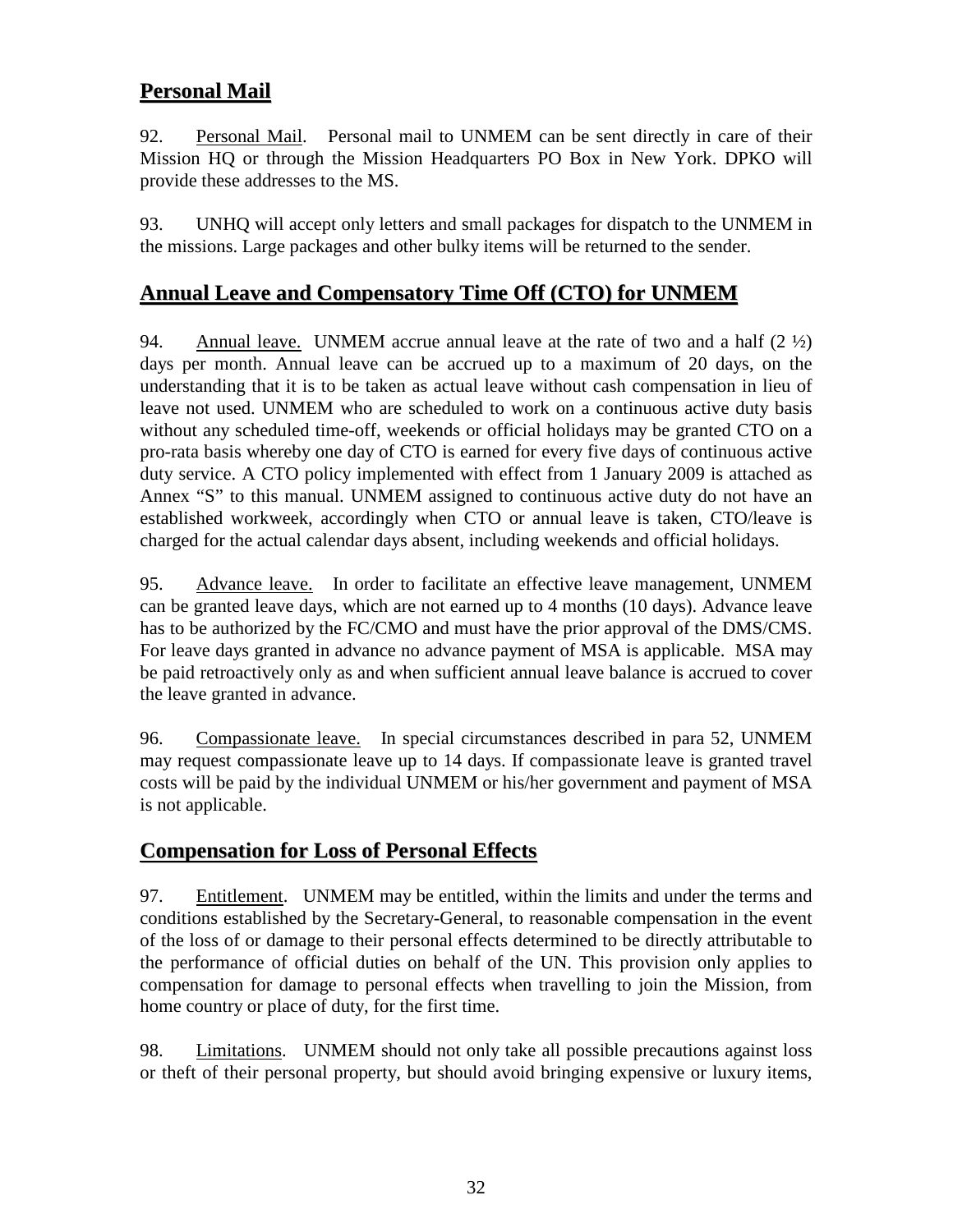such as cameras, watches, radios, computers, or large amounts of cash or traveller's checks to the Mission area. Such attractive items must never be left unattended in UN vehicles. There are strict limits to the amount of compensation that may be paid for these items, regardless of the value of the individual item or amount of money lost. No compensation will be paid for loss or damage to any article, which, in the opinion of the Secretary-General, cannot be considered to have been reasonably required for day-to-day life under the conditions existing at the duty station.

99. Compensation for Loss of Personal Effects in the Mission. The UN does not accept responsibility for providing compensation for any loss or damage to personal household effects of an UNMEM in the Mission area, regardless of whether such loss or damage occurs as a result of theft or fire, or upon transfer from one post to another in the Mission area, even if transport is provided by the Organization.

100. The above interpretation is based on the UN position that, in view of the need for mobility, UNMEM must not encumber themselves with personal household effects. No compensation shall be paid for any loss or damage which was either caused by the negligence or misconduct of the UNMEM or was sustained through the use of a private vehicle for official business.

## **Compensation for Death, Injury or Illness**

101. Entitlement. The UN may provide compensation coverage for death, injury or illness of UNMEM, which is determined, by the Secretary-General, to have been attributable to the performance of official duties on behalf of the UN, to the amount of US \$ 70,000 or twice the UNMEM annual base salary, less allowance, whichever is greater. The compensation payable under the rules governing this entitlement will be the sole compensation payable by the UN in respect of death, injury or illness. Compensation may not be paid where an UNMEM's death, injury or illness is deemed to have been caused by that individual's own wilful misconduct or wilful negligence.

102. Compensation Claims. A claim for compensation by or on behalf of an UNMEM must be submitted to DPKO, UNHQ, within four months of the UNMEM's death, injury or onset of illness by MS. In exceptional circumstances, the Secretary-General may accept for consideration a claim made at a later date. The Secretary-General has appointed an Advisory Board on Compensation Claims to review claims filed under the rules governing entitlements and to report to him regarding such claims or appeals. The determination of injury or illness and the type and degree of incapacity and the relevant award will be decided on the basis of documentary evidence and in accordance with the provisions established by the Secretary-General.

103. In an effort to expedite the processing of claims relating to the death or disability of an UNMEM while in service with the UN, the MS are urged to promptly submit such cases for review by UNHQ. All cases will be given consideration, taking into account all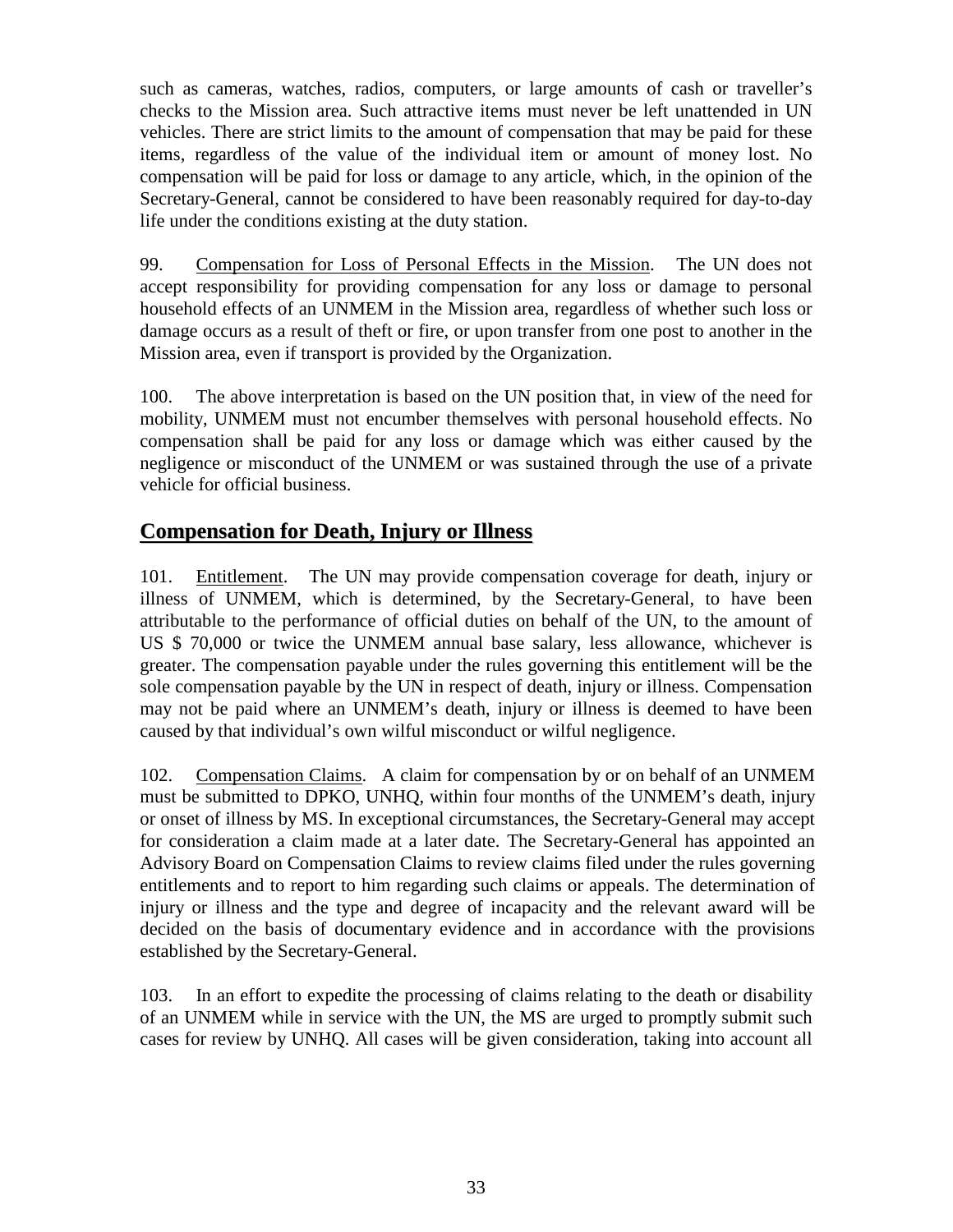relevant factors, including the possibility that such death, injury or illness could have occurred during the performance of official duties.

104. Beneficiary. In the case of death attributable to the performance of official duties, compensation may be paid only to the surviving spouse and dependant children.

105. Death. In the event of death in the service of the UN, the compensation awarded by the Advisory Board on Compensation Claims (ABCC) will be disbursed directly to the bank account of the recognized beneficiary i.e. surviving spouse and dependant children.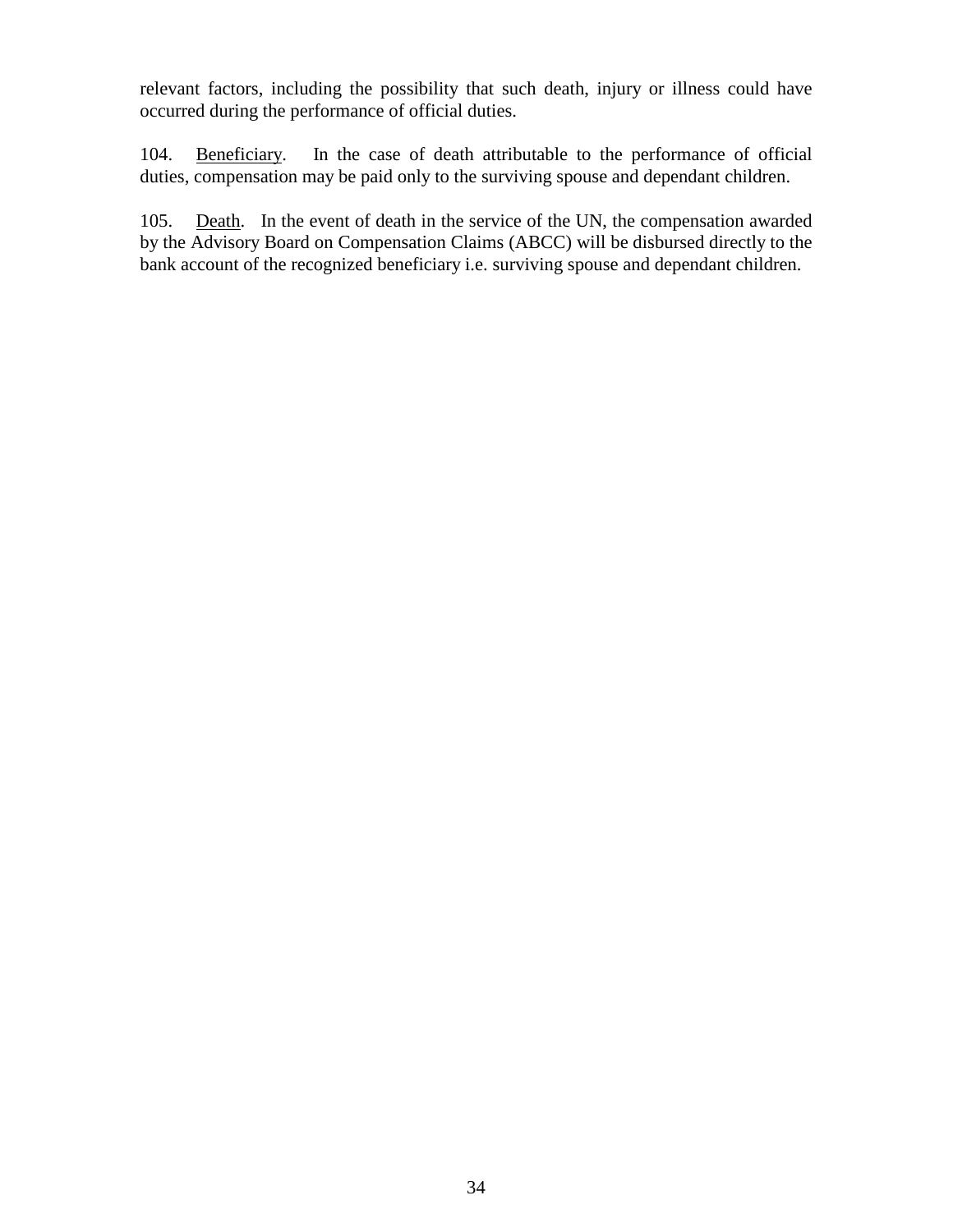# **PRIVILEGES AND IMMUNITIES OF THE UNITED NATIONS MILITARY OBSERVERS IN UNITED NATIONS PEACEKEEPING OPERATIONS**

Article VI of the Convention on the Privileges and Immunities of the United Nations<sup>3</sup> (concerning experts on Mission, which applies to Military Observers) read as follows:

"Experts on Missions for the United Nations

Section 22. Experts (other than officials coming within the scope of Article V) performing Missions for the United Nations shall be accorded such privileges and immunities as are necessary for the independent exercise of their functions during the period of their Missions, including the time spent on journeys in connection with their Missions. In particular, they shall be accorded:

- a. Immunity from personal arrest or detention and from seizure of their personal baggage;
- b. In respect of words spoken or written and acts done by them in the course of the performance of their Mission, immunity from legal process of every kind. This immunity from legal process shall continue to be accorded notwithstanding that the persons concerned are no longer employed on Missions for the;
- c. Inviolability for all papers and documents;
- d. For the purpose of their communications with the United Nations, the right to use codes and to receive papers or correspondence by courier or in sealed bags;
- e. The same facilities in respect of currency or exchange restrictions as are accorded to representatives of foreign Governments on temporary official Missions;
- f. The same immunities and facilities in respect of their personal baggage as are accorded to diplomatic envoys."

"Section 23. Privileges and immunities are granted to experts in the interests of the United Nations and not for the personal benefit of the individuals themselves. The Secretary-General shall have the right and the duty to waive the immunity of any expert in any case where, in his/her opinion, the immunity would impede the course of justice and it can be waived without prejudice to the interests of the United Nations."

 $\overline{a}$ 

<sup>3.</sup> General Assembly resolution 22 A(I).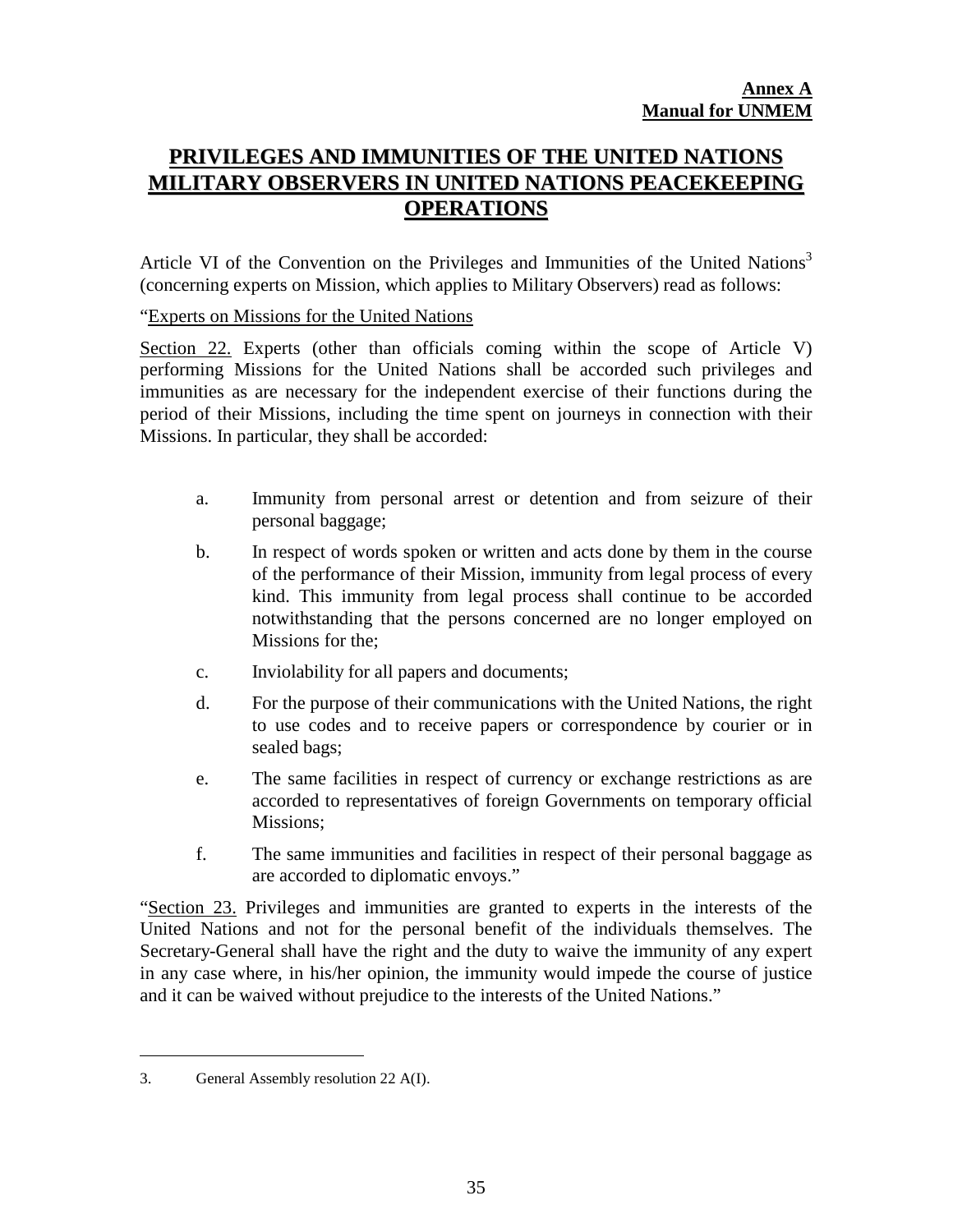# **TEXT OF THE UNDERTAKING AND DECLARATION TO BE SIGNED BY THE UNITED NATIONS MILITARY EXPERTS ON MISSION**

1. I, [name], as a member of [name of Mission] and a [functional title] make the following declaration:

"I solemnly declare and promise to exercise in all loyalty, discretion and conscience the functions entrusted to me by the United Nations, to discharge these functions and regulate my conduct with the interests of the United Nations only in view, and not to seek or accept instructions in regard to the performance of my duties from any Government or other source external to the Organization."

2. I acknowledge that I have been given a copy of the *Regulations Governing the Status, Basic Rights and Duties of Officials other than Secretariat Officials, and Experts on Mission*. I undertake to comply with those Regulations; in particular, the standards of conduct set out in Section 2 of those Regulations.

3. Sexual exploitation and sexual abuse violate universally recognized international legal norms and standards and have always been unacceptable behaviour and prohibited conduct for all members of a United Nations peacekeeping or peace mission.

4. I acknowledge and understand that the term "sexual exploitation" means any actual or attempted abuse of a position of vulnerability, differential power, or trust, for sexual purposes, including, but not limited to, profiting monetarily, socially or politically from the sexual exploitation of another. I also acknowledge and understand that the term "sexual abuse" means the actual or threatened physical intrusion of a sexual nature, whether by force or under unequal or coercive conditions.

5. I acknowledge and understand that in order to further protect the most vulnerable populations, especially women and children, the following specific standards apply to my appointment:

 (a) Sexual exploitation and sexual abuse constitute acts of serious misconduct and are therefore grounds for disciplinary measures, including termination of my appointment;

 (b) Sexual activity with children (persons under the age of 18) is prohibited regardless of the age of majority or age of consent locally unless I am legally married to someone under the age of 18 years but over the age of majority and consent pursuant to the law of nationality of the expert. Mistaken belief in the age of a child is not a defence;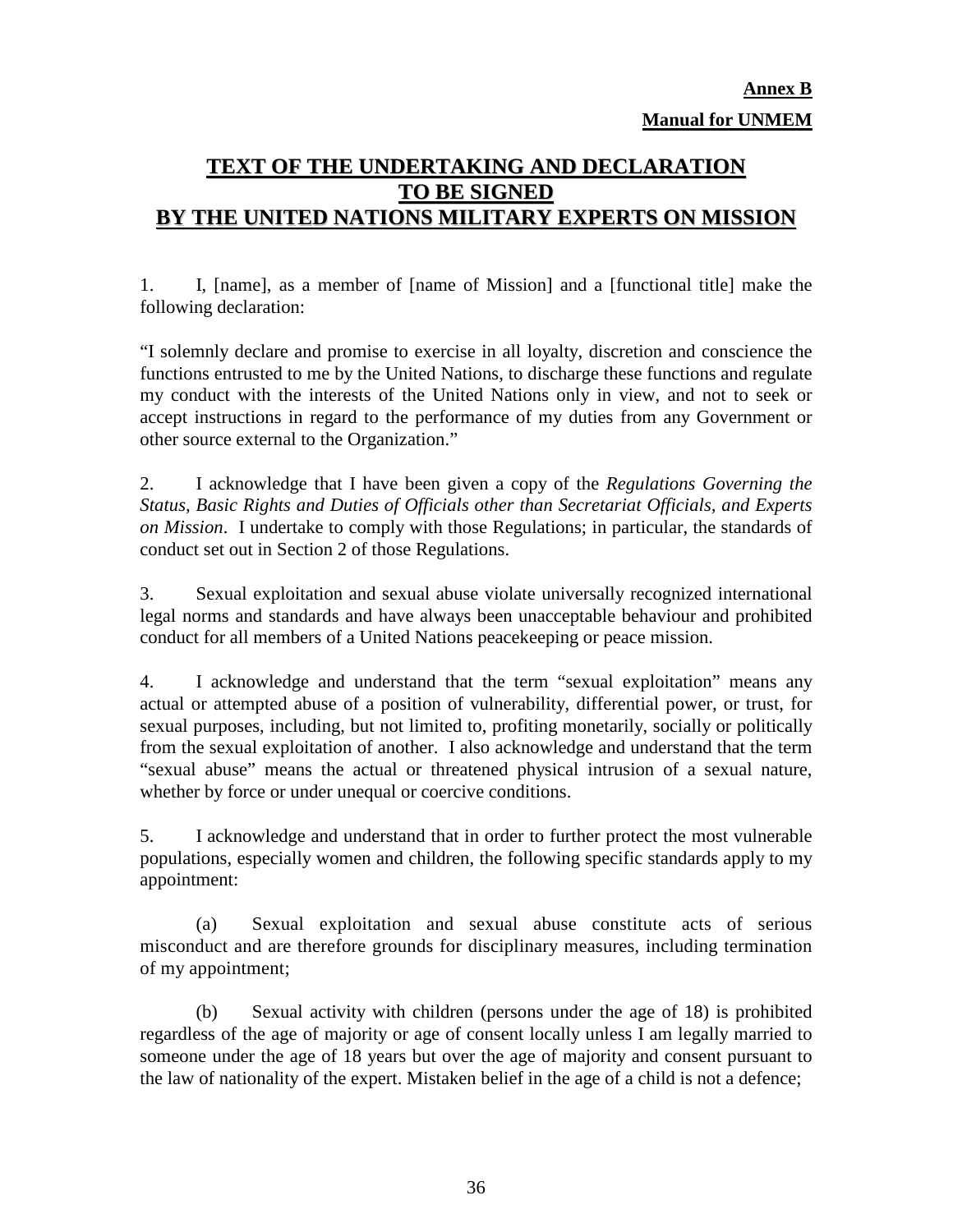(c) Exchange of money, employment, goods or services for sex, including sexual favours or other forms of humiliating, degrading or exploitative behaviour, is prohibited. This includes any exchange of assistance that is due to beneficiaries of assistance; and

 (d) Sexual relationships between members of a peacekeeping or peace mission and beneficiaries of assistance (including local population and refugees), since they are based on inherently unequal power dynamics, undermine the credibility and integrity of the work of the United Nations and are strongly discouraged.

6. I acknowledge and understand that if I develop concerns or suspicions regarding sexual exploitation or sexual abuse by another, whether in the same agency or not and whether or not within the United Nations system, I must report such concerns via established reporting mechanisms.

7. I acknowledge and understand that I am obliged to help create and maintain an environment that prevents sexual exploitation and sexual abuse.

8. I acknowledge and understand that the standards set out above are not intended to be an exhaustive list. Other types of sexually exploitive or sexually abusive behaviour may be grounds for termination of my appointment.

9. I acknowledge and understand that if, after proper investigation, there is evidence to support allegations of sexual exploitation or abuse against me, this evidence may, after consultation with the UN Office of Legal Affairs, be referred to the competent national authorities for the purposes of criminal prosecution.

10. I undertake to comply with all Mission Directives, standard operating procedures, Mission policies and other applicable issuances and undertake to cooperate fully and actively with all investigations and inquiries conducted by the Secretary-General, the Mission and any competent United Nations bodies or departments pursuant to their mandates."

11. I shall exercise the utmost discretion in regard to the handling of documents, cables, maps, or other papers of the Mission and I shall follow detailed instructions issued by the Mission concerning such documentation. I shall by the end of my assignment with the United Nations return to the Organization all original and copies of documents received or generated by me in the discharge of my mission. I shall not publish such material without written authorization, nor shall I use such information or documentation for personal gain. I undertake to respect this condition after the completion of my assignment with the Mission.

12. I shall respect all instructions regarding the taking of private photographs and audio/video recordings and the carrying of private photographic equipment. In particular, I shall not photograph without written authorization subjects designated as restricted in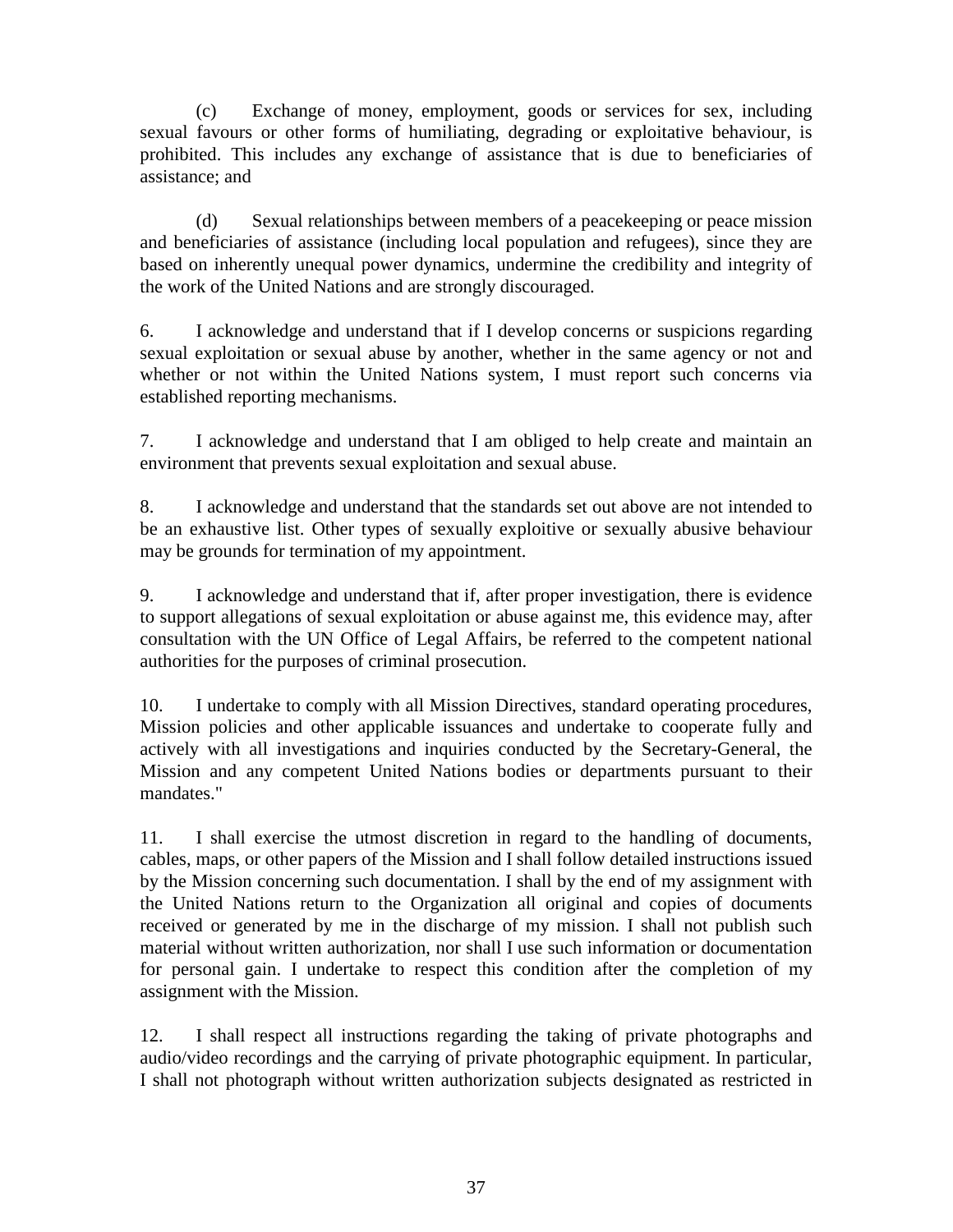Mission Directives, standard operating procedures, Mission policies and other applicable issuances.

13. Unless authorized to so do, I shall not accept speaking engagements or make statements to, or grant interviews with the press, radio, television or other agencies of public information during my assignment with the Mission.

14. I shall follow specific Mission Directives or instructions issued by the Mission regarding the purchase, import and disposal of duty-free merchandise and shall cooperate with measures taken by the Mission to prevent the occurrence of any abuse of privileges or facilities accorded to experts on mission.

I sign this Undertaking and Declaration with the full understanding that, if I violate any of the standards of conduct set out or referred to in this Undertaking and Declaration, I may be subject to disciplinary procedures and, if found culpable, I shall not be eligible for future assignments with the United Nations.

| Name:    |  |
|----------|--|
| Title    |  |
| Date:    |  |
| Witness: |  |
| Title:   |  |
| Date:    |  |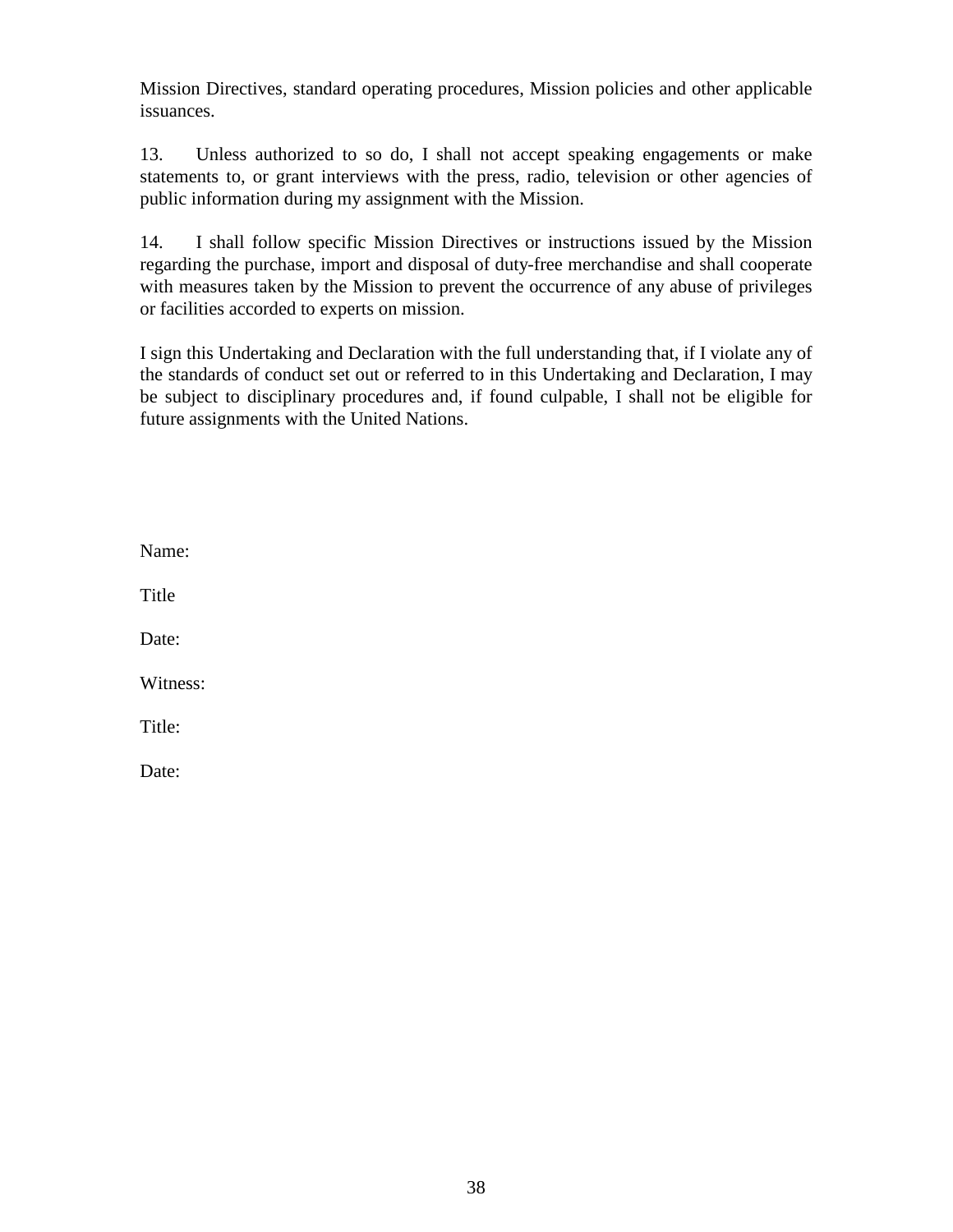# **WE ARE UNITED NATIONS PEACEKEEPERS**

The United Nations Organization embodies the aspirations of all peoples of the world for peace. In this context the United Nations Charter requires that all personnel must maintain the highest standards of integrity and conduct.

We will comply with the Guidelines on International Humanitarian Law for Forces Undertaking United Nations Peacekeeping Operations and the applicable portions of the Universal Declaration of Human Rights as the fundamental basis of our standards.

We as peacekeepers represent the United Nations and our Nations and are present in the country to help it recover from the trauma of a conflict. As a result we must consciously be prepared to accept special constraints in our public and private lives in order to do the work and pursue the ideals of the United Nations Organization.

We will be accorded certain privileges and immunities arranged through agreements negotiated between the United Nations and the host country solely for the purpose of discharging our peacekeeping duties. Expectations of the world community and the local population will be high and our actions behaviour and speech will be closely monitored.

#### **We will always:**

- Conduct ourselves in a professional and disciplined manner at all times;
- Dedicate ourselves to achieving the goals of the United Nations;
- Understand the mandate and mission and comply with their provisions;
- Respect the environment of the host country;
- Respect local customs and practices through awareness and respect for the culture, religion, traditions and gender issues;
- Treat the inhabitants of the host country with respect, courtesy and consideration;
- Act with impartiality, integrity and tact;
- Support and aid the infirm, sick and weak;
- Obey our United Nations superiors and respect the chain of command;
- Respect all other peacekeeping members of the mission regardless of status, rank, ethnic or national origin, race, gender, or creed;
- Support and encourage proper conduct among our fellow peacekeepers;
- Maintain proper dress and personal deportment at all times;
- Properly account for money and property assigned to us as members of the mission; and
- Care for all United Nations equipment placed in our charge.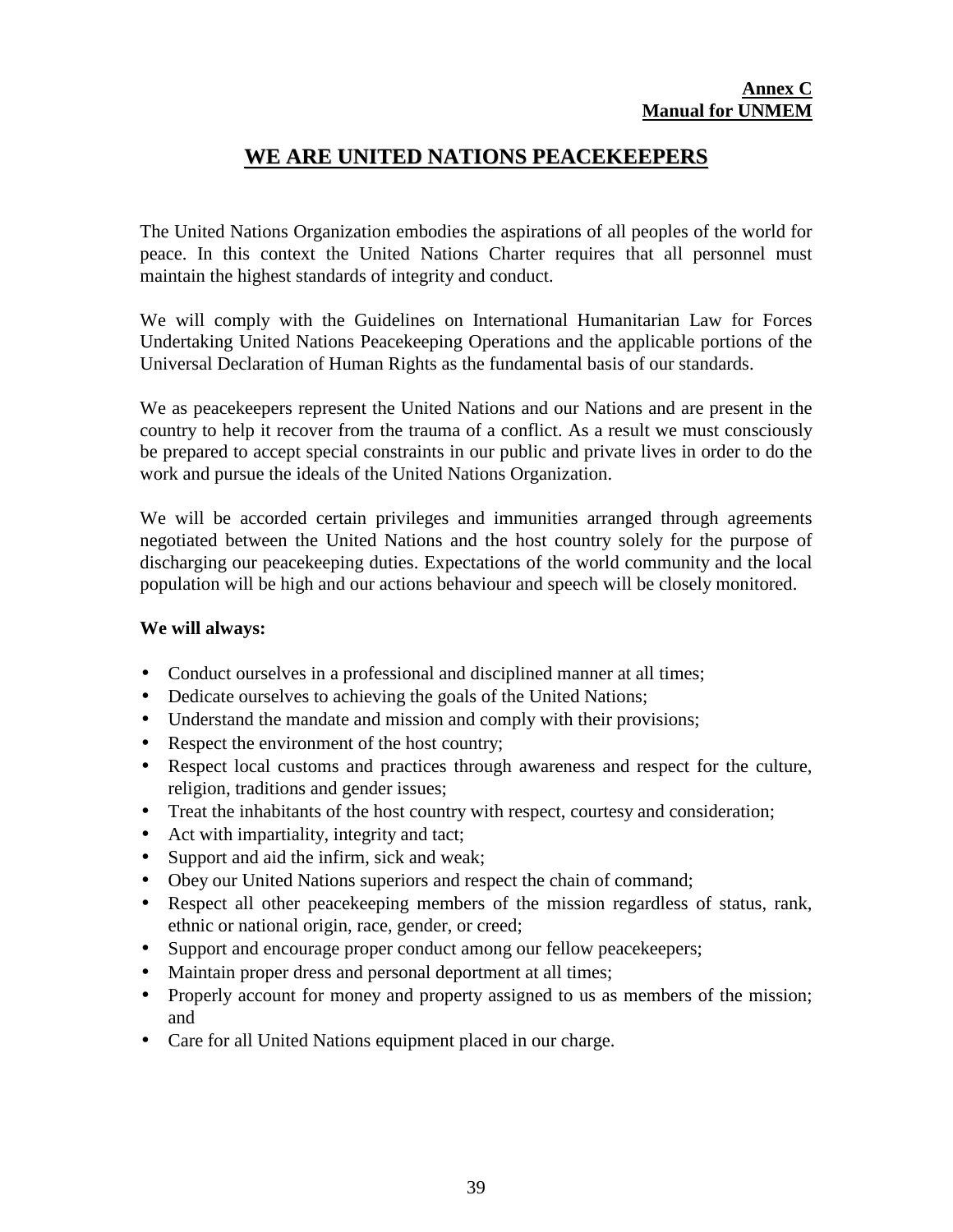#### **We will never:**

- Bring discredit upon the United Nations Organization or our Nation through improper personal conduct, failure to perform our duties or abuse of our positions as peacekeepers;
- Take any action that might jeopardize the mission;
- Make unauthorized communications to external agencies, including unauthorized press statements;
- Improperly disclose or use information gained through our employment;
- Use unnecessary violence to threaten anyone in custody;
- Commit an act that could result in physical, sexual or psychological harm or suffering to members of the local population, especially women and children;
- Commit any act involving sexual exploitation and abuse, sexual activity with children under 18, or exchange money, employment, goods or services for sex;
- Become involved in sexual liaisons which could affect our impartiality, or the well being of others;
- Be abusive or uncivil to any member of the public;
- Wilfully damage or misuse any United Nations property or equipment;
- Use a vehicle improperly or without authority;
- Collect unauthorized souvenirs:
- Participate in illegal activities, corrupt or improper practices, or
- Attempt to use our position for personal advantage, to make false claims or accept benefits to which we are not entitled.

We realize that the consequences of failure to act within these guidelines may:

- Erode the confidence and trust in the United Nations;
- Jeopardize the achievement of the mission; and
- Jeopardize our status and security as peacekeepers.
- Result in administrative, disciplinary or criminal action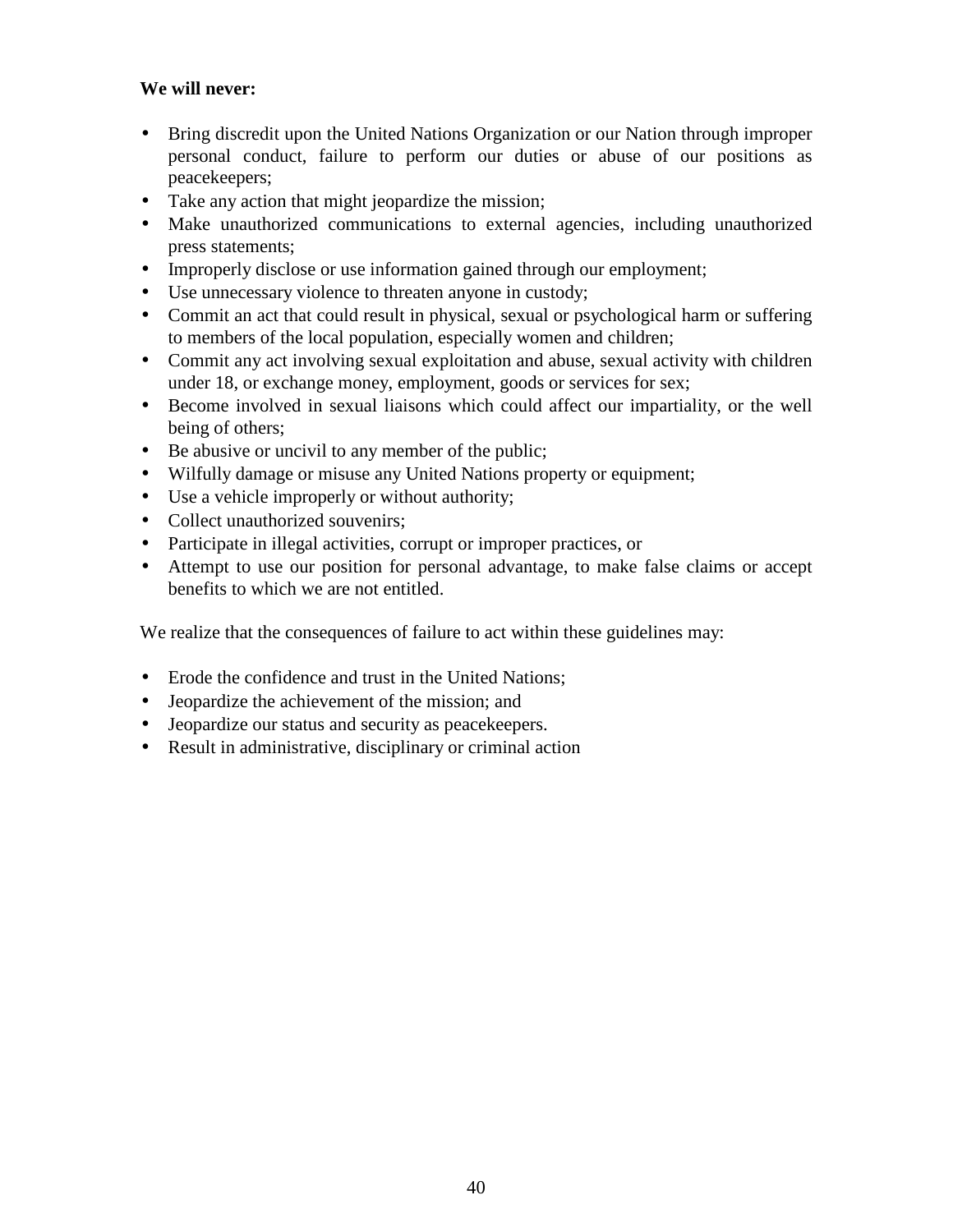# **TEN RULES**

# **CODE OF PERSONAL CONDUCT FOR BLUE HELMETS**

- 1. Dress, think, talk, act and behave in a manner befitting the dignity of a disciplined, caring, considerate, mature, respected and trusted soldier, displaying the highest integrity and impartiality. Have pride in your position as a peacekeeper and do not abuse or misuse your authority.
- 2. Respect the law of the land of the host nation, their local culture, traditions, customs and practices.
- 3. Treat the inhabitants of the host country with respect, courtesy and consideration. You are there as a guest to help them and in so doing will be welcomed with admiration. Neither solicit nor accept any material reward, honour or gift.
- 4. Do not indulge in immoral acts of sexual, physical or psychological abuse or exploitation of the local population or United Nations staff, especially women and children.
- 5. Respect and regard the human rights of all. Support and aid the infirm, sick and weak. Do not act in revenge or with malice, in particular when dealing with prisoners, detainees or people in your custody.
- 6. Properly care for and account for all United Nations monies, vehicles, equipment and property assigned to you and do not trade or barter with it to seek personal benefits.
- 7. Show military courtesy and pay appropriate compliments to all members of the mission, including other United Nations agencies regardless of their creed, gender, rank or origin.
- 8. Show respect for and promote the environment, including the flora and fauna, of the host country.
- 9. Do not engage in excessive consumption of alcohol or traffic in drugs.
- 10. Exercise the utmost discretion in handling confidential information and matters of official business, which can put the United Nations.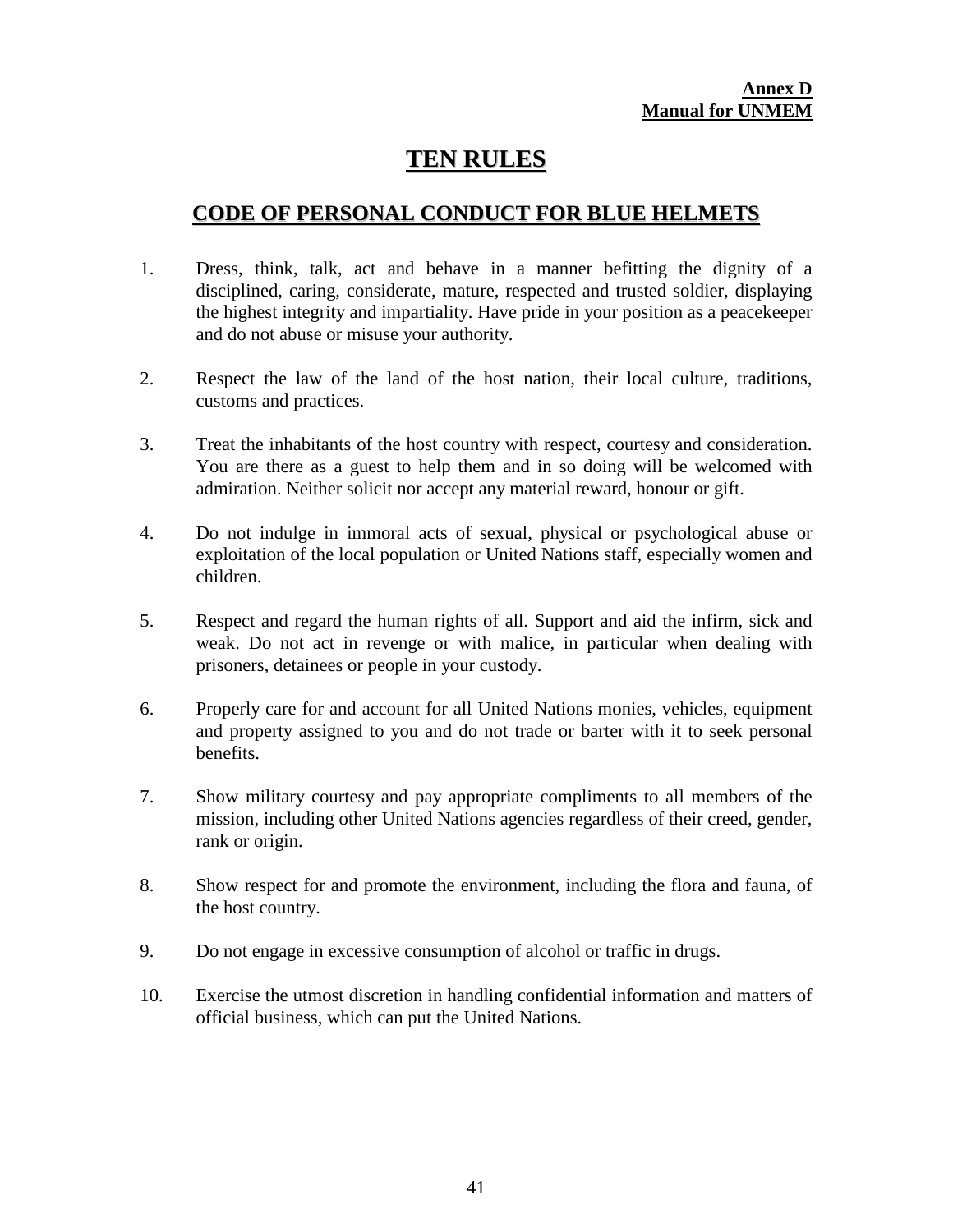# **GUIDANCE TO COMMANDERS OF UNITED NATIONS PEACEKEEPING OPERATIONS STANDARDS OF CONDUCT AND PERFORMANCE CRITERIA**

- 1. The UN embodies the aspirations of all people of the world for peace. In this context, the UN Charter requires that all personnel maintain the highest standards of integrity and conduct. The standards summarized below reflect those articulated in various official documents and policies of the UN, in particular the UN Staff Rules and Regulations. All participants in a peacekeeping operation must accept special constraints in their public and private lives in order to effectively accomplish the objectives and promote the ideals of the UN.
- 2. Standards of conduct and effective performance of peacekeeping duties are fundamental to the success of all UN operations. Within the Military Component, the principles that govern these aspects are reliant upon commanders at all levels ensuring good order and discipline amongst their subordinates.
- 3. The mission's military chain of command has a pivotal role in:
	- a. Establishing the competencies and responsibilities of subordinates.
	- b. Ensuring that subordinates are aware of, and strictly observe, their obligations.
	- c. Ensuring that conduct violations are discouraged and that any instances are promptly and thoroughly investigated and that appropriate disciplinary action is taken; and
	- d. Training subordinates in their responsibilities as part of routine training.
- 4. The Head of Mission has the organization's authority to take appropriate administrative measures where failure to comply with official guidelines is encountered. This authority may be delegated to senior staff of the UN Mission. The Head of the Military Component is to ensure that national contingent commanders, senior national officers and UN military team leaders exercise responsibility in this respect, over their subordinates.
- 5. UN military commanders must:
	- a. Ensure compliance with the guidelines on International Humanitarian Law for Forces Undertaking UN peacekeeping operations. This will take into account the nature of the UN forces, their powers, competencies and mandate.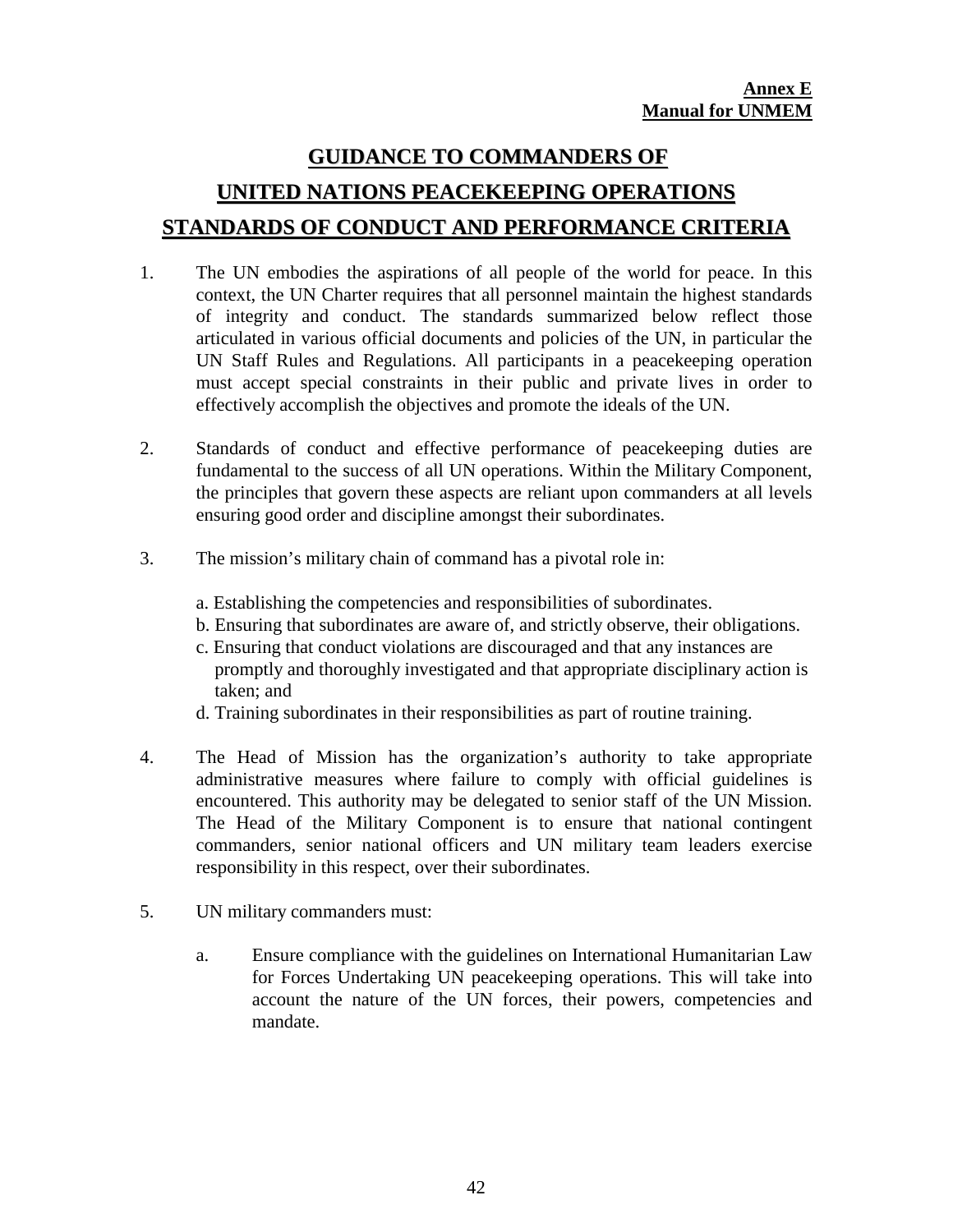- b. Enforce standards for Human Rights for the applicable sections of the Universal Declaration of Human Rights.
- c. Ensure that all personnel comply with the standards established for the conduct of UN peacekeepers.
- d. Ensure that subordinates recognize the needs and interests of the host country and its people and act in accordance with the principles of strict impartiality, integrity, independence and tact.
- e. Establish a clear chain of command to ensure that inappropriate conduct and activities are appropriately and promptly addressed. This requires a clear linkage of the national responsibilities for discipline and the prerogatives of the UN commander to ensure appropriate follow-up of all alleged incidents.
- f. Monitor and investigate all alleged incidents of illegal activities and apply appropriate remedial action.
- g. Ensure that all personnel understand the mandate and mission assigned by the Security Council and that they comply with their provisions.
- h. Confirm that comprehensive mission preparatory briefings and training include an understanding of local customs and practices and respect for mission regional culture, religion, traditions and the gender issues.
- i. Confirm that comprehensive mission preparatory briefings and training include an understanding of local customs and practices and respect for mission regional culture, religion, traditions and the gender issues.
- j. Ensure respect for local laws, customs and practices where they are not in conflict with mandated activities and the privileges, benefits or immunities the UN and its officials enjoy or which have been further negotiated and incorporated in relevant Status of Forces Agreement/ Status of Mission Agreement.
- k. Ensure that subordinates respect, manage and care for all material and goods supplied by the UN (radios, vehicles and equipment).
- 6. UN military commanders must take immediate action where UN military personnel are involved in:
	- a. Exploitation of vulnerable groups in local communities, particularly women and children, either through position or financial status has occurred or alleged to have occurred.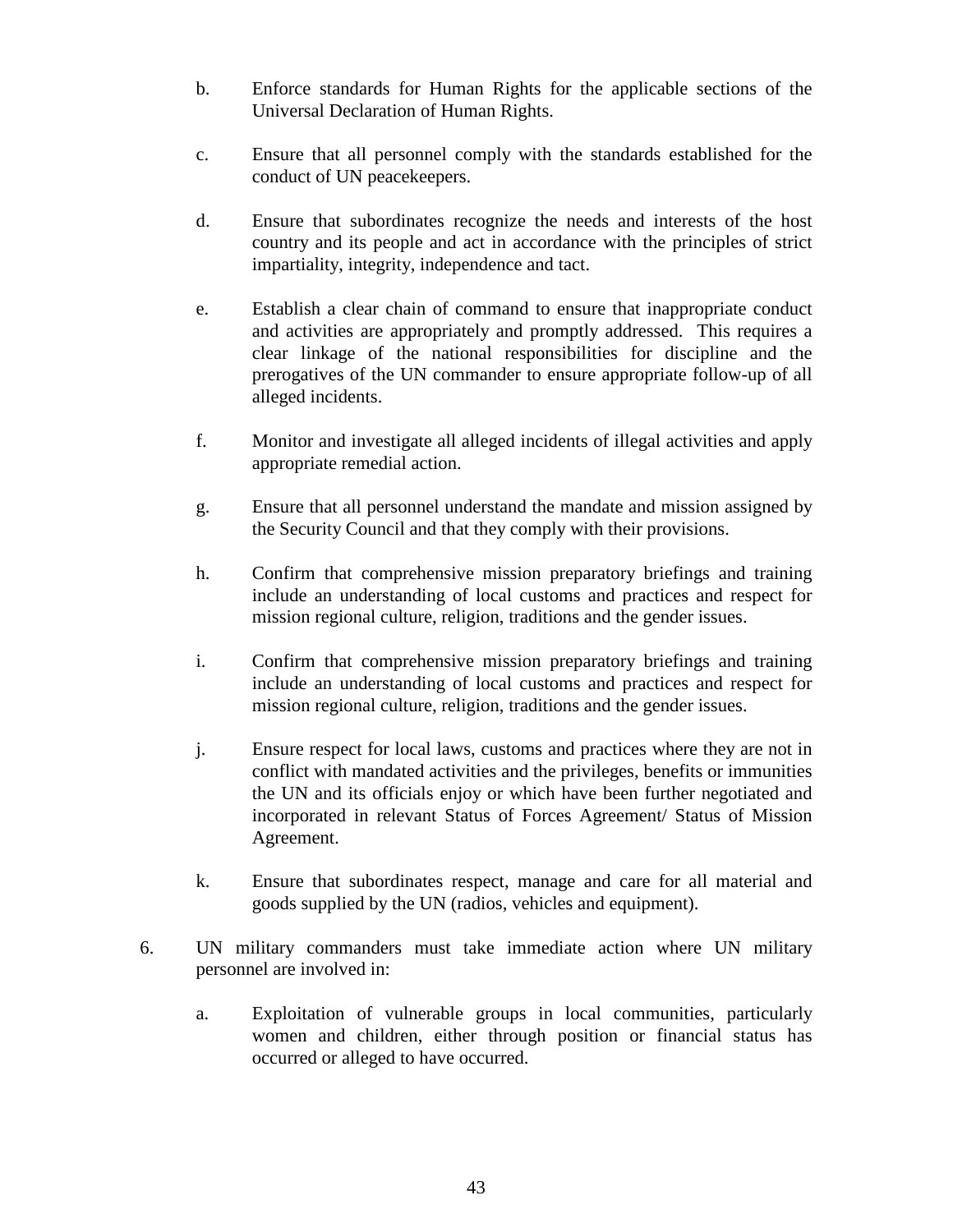- b. Excessive consumption of alcohol or the use of drugs has occurred or alleged to have occurred.
- c. Participation in criminal or illegal activities is detected or alleged to have occurred.
- **7.** UN military commanders must also ensure that military personnel neither seek nor receive instructions relating to the performance of their duties from any unauthorized external source. Therefore legitimate communications with national authorities and with the media must be within clearly established guidelines (including SOP) to avoid inappropriate actions**.**
- 8. A clear mechanism must be established for addressing complaints made against UN personnel within the mission and include actions at UN Headquarters and national authority levels. This must include a well-defined process for investigating, reporting and follow-up.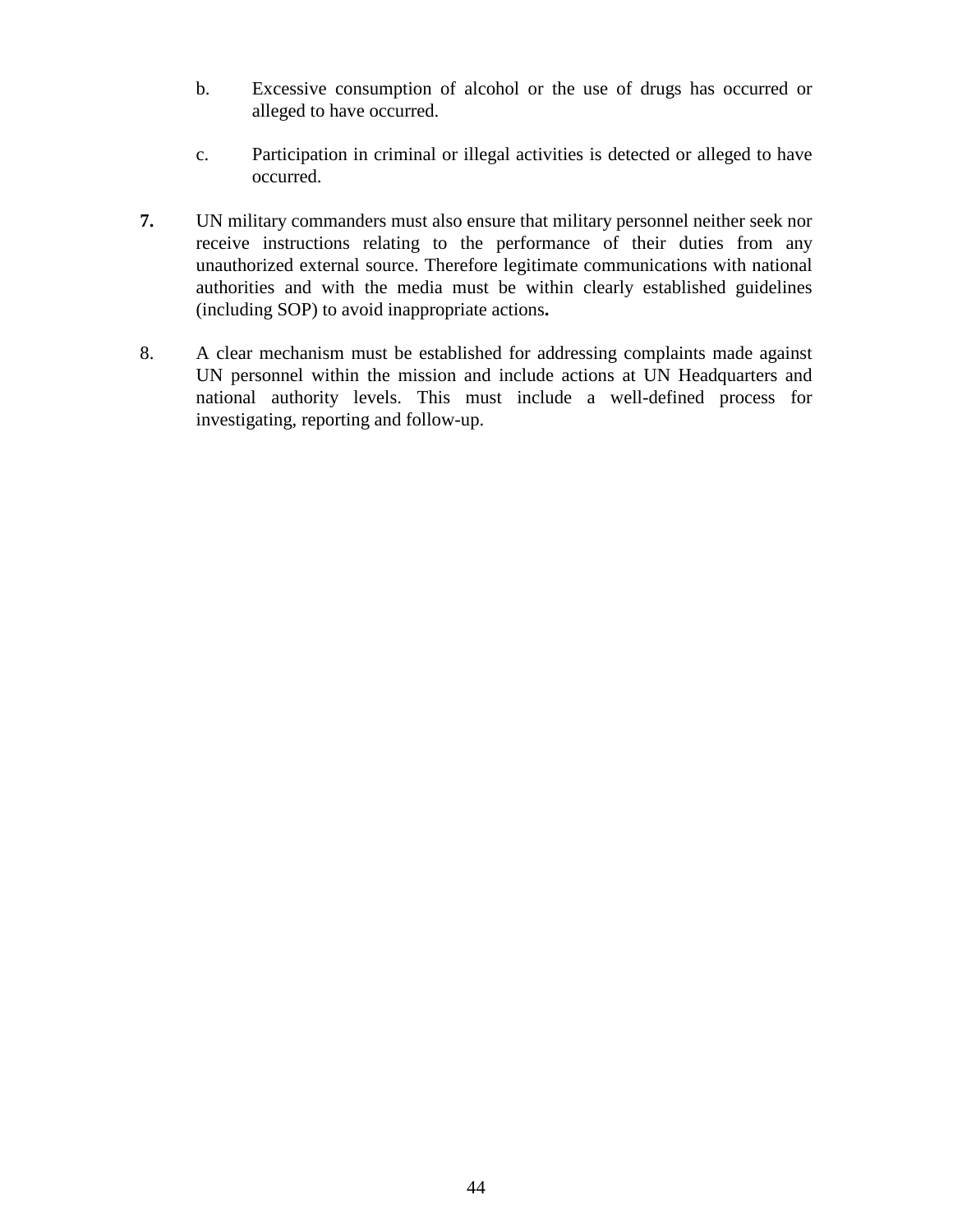# **Example of a Note Verbale initiated by United Nations Headquarters for Initial Deployment of UNMEM**

DPKO/MILAD/

The Secretariat of the United Nations presents its compliments to the Permanent Mission of [country's *name*] to the United Nations and has the honour to refer to your Government's contribution of Military Personnel to the United Nations Peacekeeping Mission in [*Mission's name*] (*Mission's acronym*).

The Secretariat has the honour to invite the Government of [country's *name*] to nominate [*number of United Nations Military Experts on Mission being requested*] suitably qualified officers, as mentioned below, — who are also proficient in written and spoken English (the language of the Mission) — to perform the task of  $(UNMOs,$ Military Advisers, Military Liaison Officers, etc.).

| Colonel            | <i>One</i> |
|--------------------|------------|
| Lieutenant-Colonel | <i>One</i> |
| Major              | Two        |

The Secretariat should be grateful if the Government of [country's *name*] could provide the names and the particulars of the nominated personnel by [date]. These officers are expected to serve for a period of one year [*or 00 months, if Mission's initial mandate is less than one year*] and should be prepared to move to the Mission area from [date]. The movement details will be co-ordinated between the Permanent Mission of [country's *name*] and the Secretariat.

The Secretariat avails itself of this opportunity to express its appreciation to the Permanent Mission of [country's *name*] to the United Nations for the continued support of the Government of [country's *name*] to United Nations Peacekeeping Operations and to renew the assurances of its highest consideration.

#### [*Date*]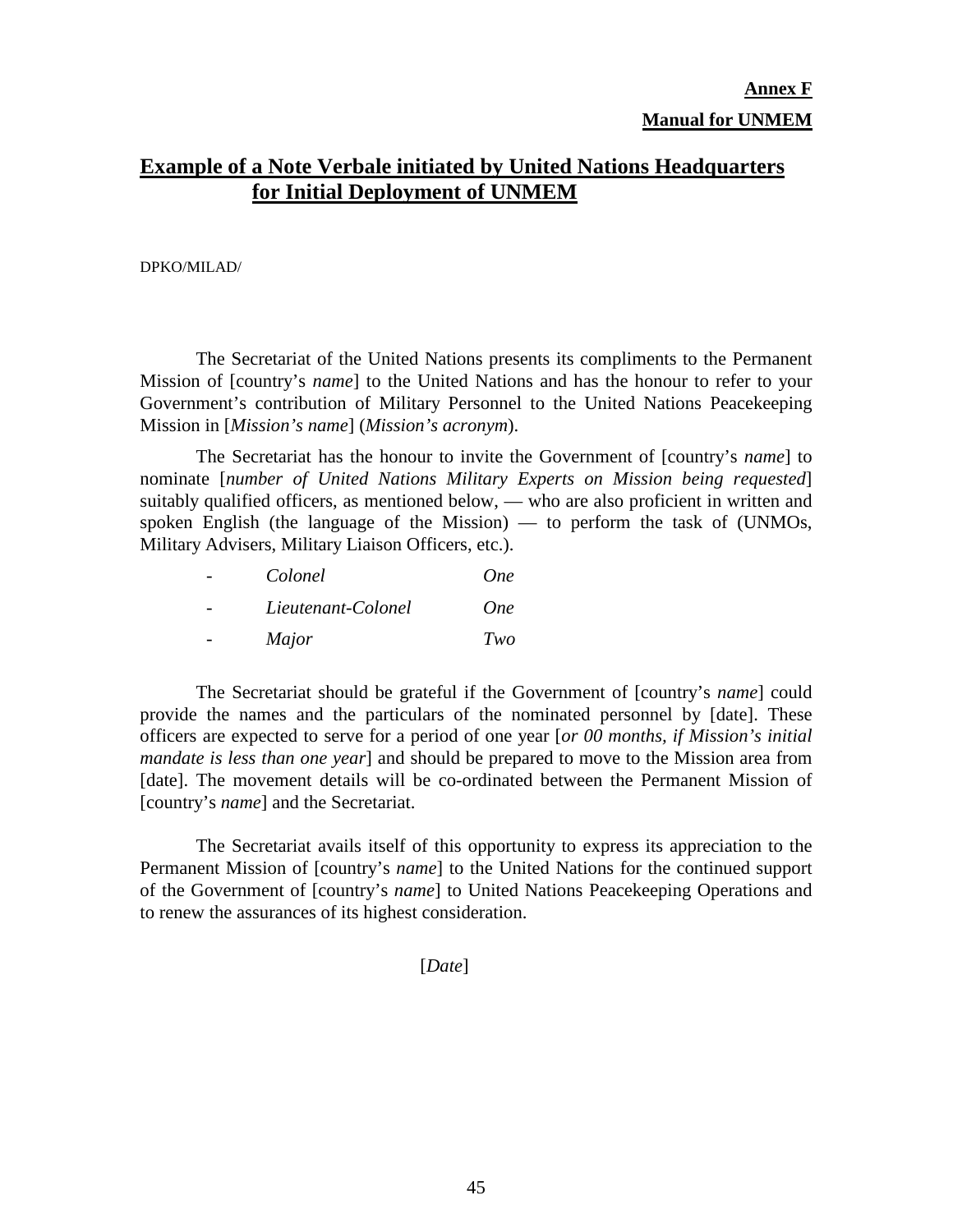# **Example of a Permanent Mission's Reply for Initial Deployment of Military Experts on Mission**

*[Permanent Mission letterhead]*

*[Military Adviser]* Department Peacekeeping Operations United Nations New York

#### **Subject: United Nations Military Observer for [***Name of United Nations Mission***]**

Reference: Your fax/letter DPKO/OMA [*No*.] of [*date*]

1. I wish to inform you that the *(country]* authorities have nominated the following military observers to be deployed in *[name of United Nations Mission].*

 [Ranks*, names, passport numbers and dates of birth of nominated United Nations Military Observers*]

2. Please find enclosed their *(or his/her)* curriculum vitae, *medical* documentation, certifying his/her fitness for United Nations service and his/her completed personal data for the travel itinerary form (S). They *(he/she)* are *(is)* ready to travel on *[date]* and it would be appreciated if the necessary travel arrangements could be made as soon as possible.

3. Regards.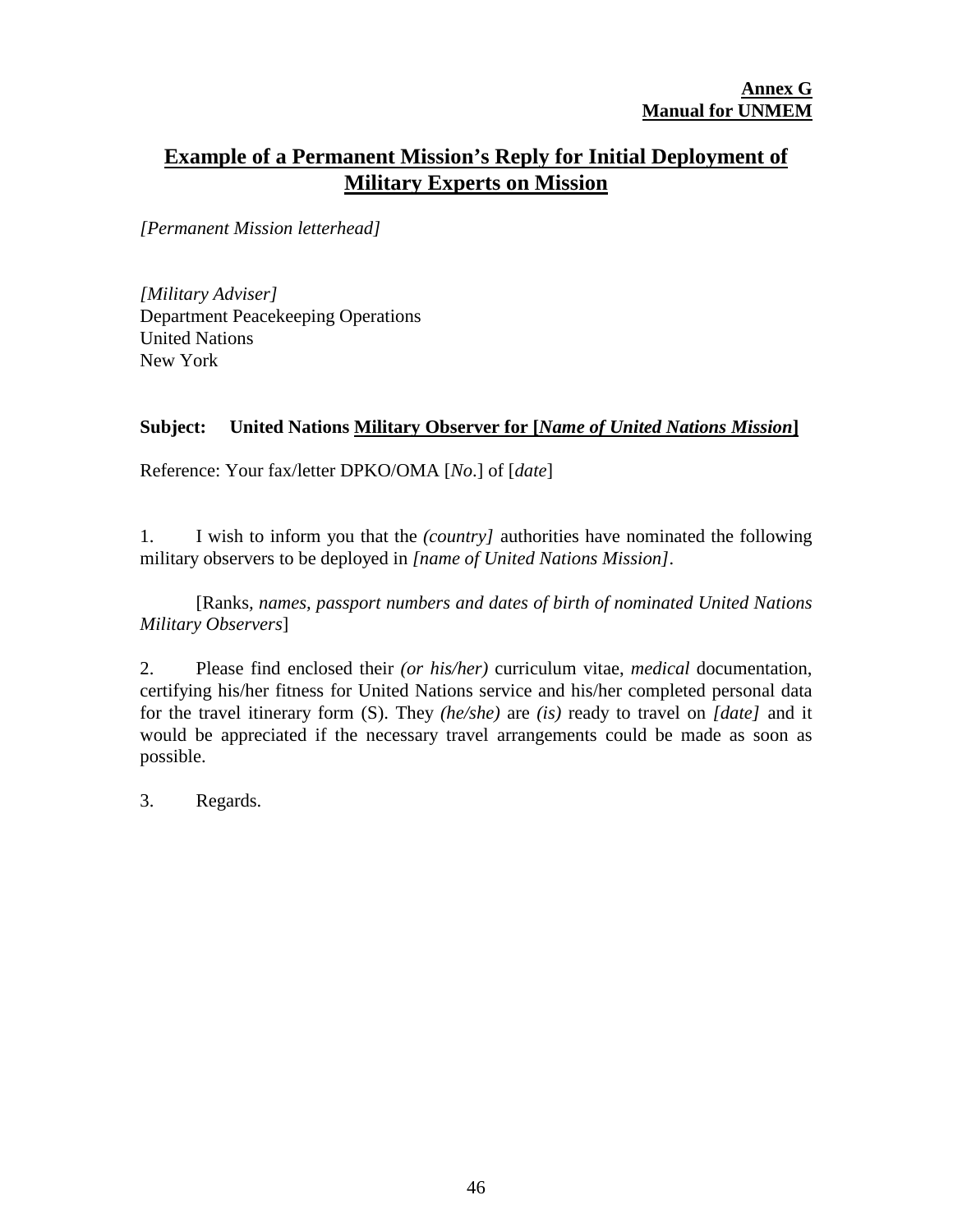# **Standard United Nations Personal Data for Travel Itinerary Form**

|                                                                                                  | (All dates should be in day/month/year format)                                                                                                                                                                                                                                                                                                |                                                                                                                                            |                                                                                                                        |  |  |
|--------------------------------------------------------------------------------------------------|-----------------------------------------------------------------------------------------------------------------------------------------------------------------------------------------------------------------------------------------------------------------------------------------------------------------------------------------------|--------------------------------------------------------------------------------------------------------------------------------------------|------------------------------------------------------------------------------------------------------------------------|--|--|
|                                                                                                  |                                                                                                                                                                                                                                                                                                                                               |                                                                                                                                            |                                                                                                                        |  |  |
|                                                                                                  |                                                                                                                                                                                                                                                                                                                                               |                                                                                                                                            | NAME: (Last)____________________________(First)______________(Middle)___________                                       |  |  |
|                                                                                                  | RANK: SERVICE: BRANCH:                                                                                                                                                                                                                                                                                                                        |                                                                                                                                            |                                                                                                                        |  |  |
|                                                                                                  |                                                                                                                                                                                                                                                                                                                                               |                                                                                                                                            |                                                                                                                        |  |  |
|                                                                                                  |                                                                                                                                                                                                                                                                                                                                               |                                                                                                                                            |                                                                                                                        |  |  |
|                                                                                                  |                                                                                                                                                                                                                                                                                                                                               |                                                                                                                                            | NAME OF UNITED NATIONS MISSION: University of the UNITED SATIONS MISSION:                                              |  |  |
|                                                                                                  | DATE OF DEPARTURE FROM HOME COUNTRY: \\cdot \\cdot \\cdot \\cdot \\cdot \\cdot \\cdot \\cdot \\cdot \\cdot \\cdot \\cdot \\cdot \\cdot \\cdot \\cdot \\cdot \\cdot \\cdot \\cdot \\cdot \\cdot \\cdot \\cdot \\cdot \\cdot \\c                                                                                                                |                                                                                                                                            |                                                                                                                        |  |  |
|                                                                                                  |                                                                                                                                                                                                                                                                                                                                               |                                                                                                                                            |                                                                                                                        |  |  |
|                                                                                                  | DATE OF ARRIVAL IN MISSION AREA: \[\]                                                                                                                                                                                                                                                                                                         |                                                                                                                                            |                                                                                                                        |  |  |
|                                                                                                  |                                                                                                                                                                                                                                                                                                                                               |                                                                                                                                            |                                                                                                                        |  |  |
|                                                                                                  |                                                                                                                                                                                                                                                                                                                                               |                                                                                                                                            | DETAILS OF DEPENDENTS PROPOSING TO JOIN OBSERVER IN MISSION AREA:                                                      |  |  |
|                                                                                                  | (Applicable only to pre-permitted United Nations Missions)                                                                                                                                                                                                                                                                                    |                                                                                                                                            |                                                                                                                        |  |  |
| <u> 1989 - Johann Barn, fransk politik (d. 19</u><br><u> 1990 - Johann Barn, mars ann an t-A</u> | NAME (last, first) RELATIONSHIP<br><u> 1980 - Jan Barbara Barbara, prima popular popular popular popular popular popular popular popular popular pop</u><br><u> Alexandria de la contenentación de la contenenta</u><br><u> 1990 - Johann Barn, mars and de Branch Barn, mars and de Branch Barn, mars and de Branch Barn, mars and de Br</u> | DATE OF BIRTH<br>$\frac{1}{\sqrt{2\pi}}$<br>$\frac{\frac{1}{2}}{\frac{1}{2}}$<br>$\frac{\frac{1}{2}}{\frac{1}{2}}$<br>$\frac{1}{\sqrt{2}}$ | <b>NATIONALITY</b><br><u> 2002 - Johann Storm, mars et al. (</u><br><u> 1990 - Johann Barbara, martxa alemani</u> ar a |  |  |
| NAME:<br><b>ADDRESS:</b>                                                                         | COUNTRY FOR TRAVEL COORDINATION (e.g. for visa purposes):                                                                                                                                                                                                                                                                                     |                                                                                                                                            | GOVERNMENT OR DEFENSE OFFICIAL TO BE CONTACTED IN HOME                                                                 |  |  |
|                                                                                                  |                                                                                                                                                                                                                                                                                                                                               |                                                                                                                                            |                                                                                                                        |  |  |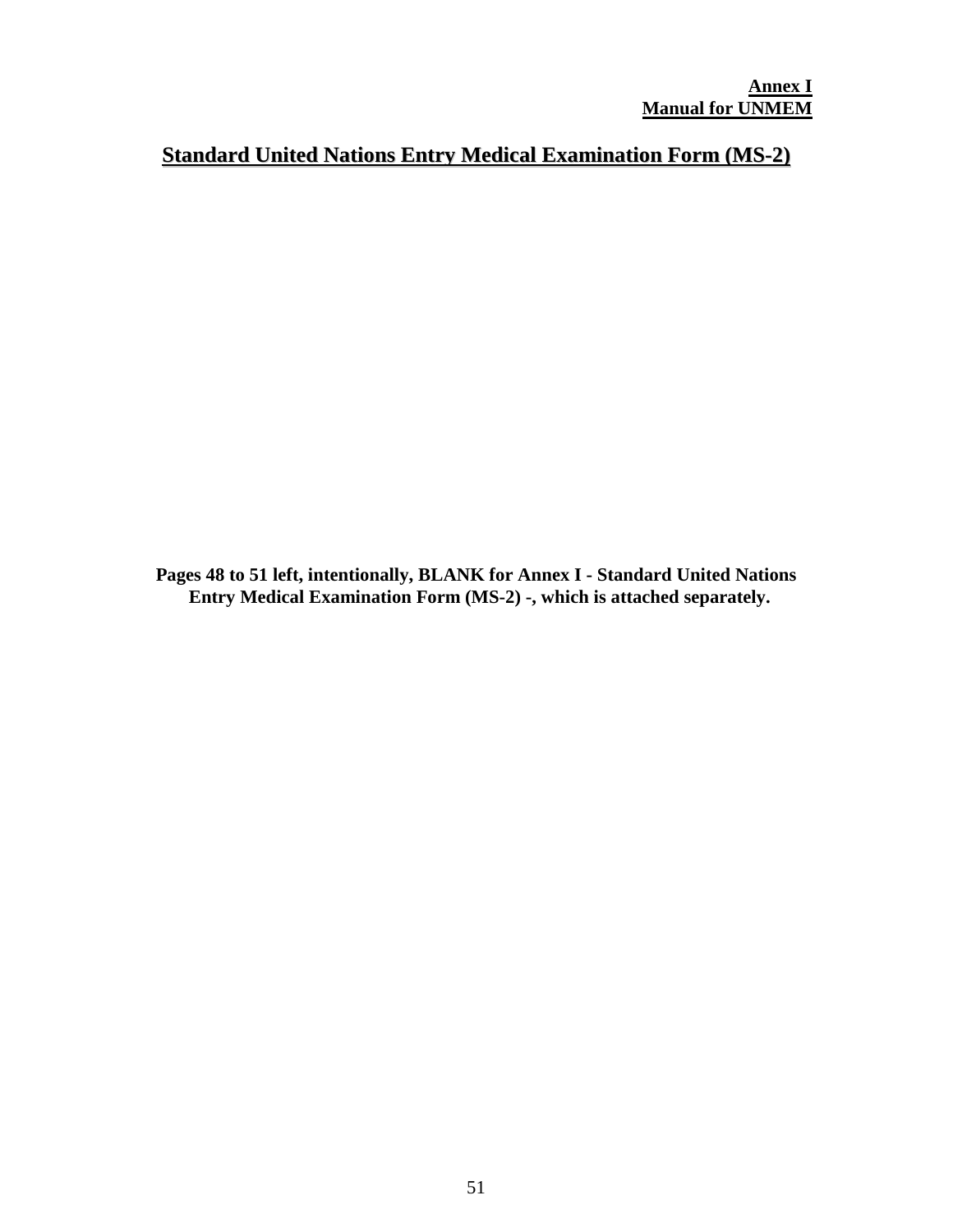# **United Nations Personal History Form for Military Personnel**

#### **UN Post Applied For:**

| Nominated Position: |                              |  |  |
|---------------------|------------------------------|--|--|
|                     |                              |  |  |
|                     | (include name of UN Mission) |  |  |

#### **Personal Data:**

| Family Name:  | First Name:     | Middle Name(s):     | Male/Female:                  |
|---------------|-----------------|---------------------|-------------------------------|
|               |                 |                     |                               |
|               |                 |                     |                               |
|               |                 |                     |                               |
| DOB dd/mm/yy: | Place of Birth: | Passport no         | Passport Expiry Date.         |
|               |                 |                     |                               |
|               |                 |                     |                               |
| Current Rank: | Nationality     | Date Last Promoted: | <b>Officer Service Since:</b> |
|               |                 |                     |                               |
|               |                 |                     |                               |
| Branch/Corps: |                 | Point of Departure: |                               |
|               |                 |                     |                               |
|               |                 |                     |                               |

#### **Contact details**(only required for officers to be interviewed by DPKO)

| Home Address:   | Phone:<br>Fax:<br>E-mail: |
|-----------------|---------------------------|
| Office Address: | Phone:<br>Fax:<br>E-Mail: |

#### **Service History:**

| <b>Current Appointment:</b> | <b>Short Description of Duties:</b> |
|-----------------------------|-------------------------------------|
|                             |                                     |
|                             |                                     |
|                             |                                     |

# **Last Five Years Military Appointments (excluding courses and UN service)**

| Appointment/Title | From       | То         | <b>Brief Description of Responsibilities</b> |
|-------------------|------------|------------|----------------------------------------------|
|                   | dd/mm/yyyy | dd/mm/yyyy |                                              |
|                   |            |            |                                              |
|                   |            |            |                                              |
|                   |            |            |                                              |
|                   |            |            |                                              |

# **Command Experience (Highlight any Operational Experience):**

| Date | Unit/Position | <b>Significant Unit Activities</b> |
|------|---------------|------------------------------------|
|      |               |                                    |
|      |               |                                    |
|      |               |                                    |
|      |               |                                    |
|      |               |                                    |
|      |               |                                    |

#### **Staff Experience:**

|      | $\bullet\cdot\cdot\cdot = \cdot\cdot\bullet\cdot\cdot\cdot\bullet\cdot\cdot\cdot\bullet\cdot$ |                    |
|------|-----------------------------------------------------------------------------------------------|--------------------|
| Date | Position                                                                                      | Operation/Activity |
|      |                                                                                               |                    |
|      |                                                                                               |                    |
|      |                                                                                               |                    |
|      |                                                                                               |                    |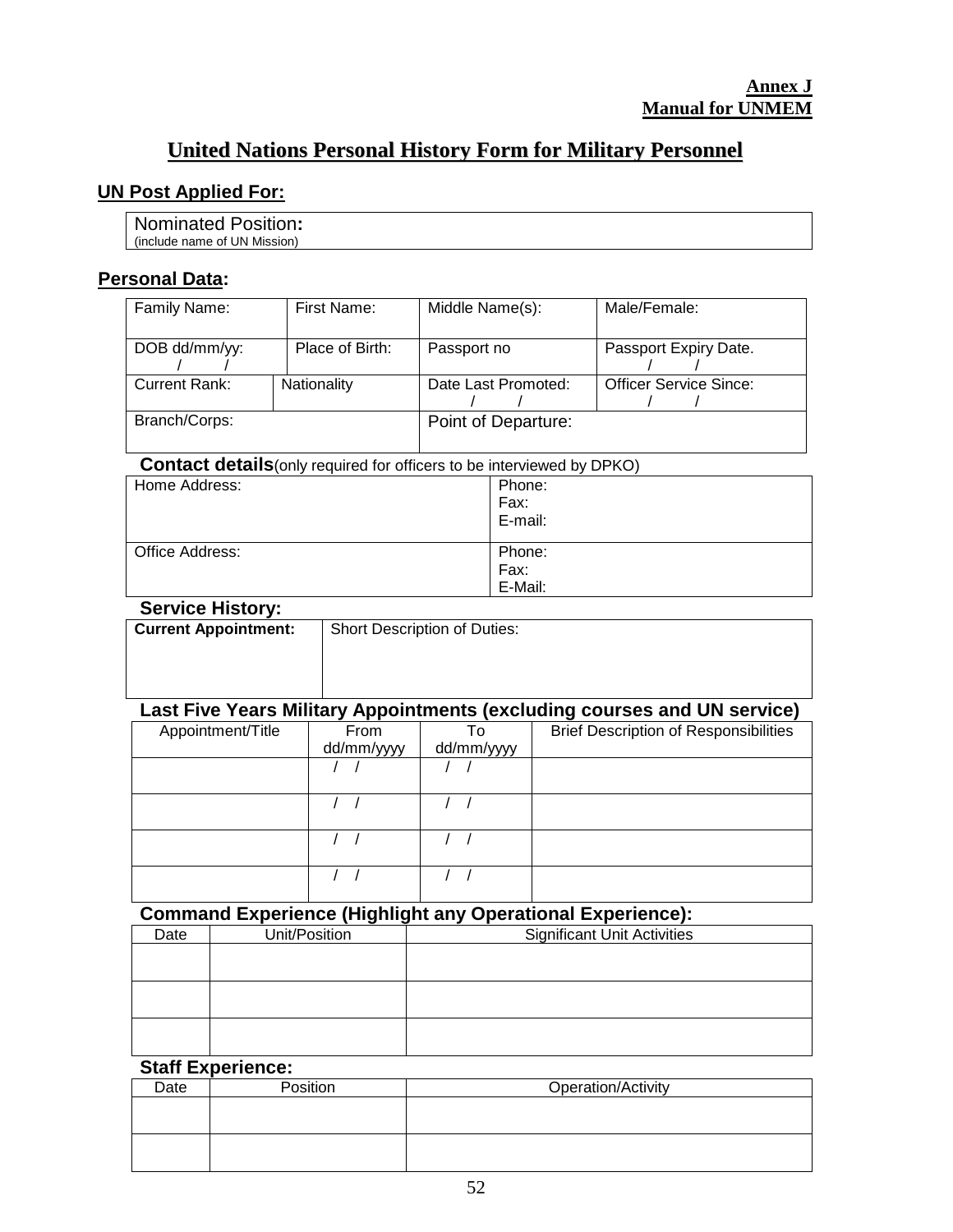Note: Details should include:

**The level of the appointment: Strategic** –above Corps, **Operational** - Corps or Division,**Tactical** - Brigade and below. **The specialization**: G1 –Personnel, G2, Intelligence, G3 – Operations, G4 – Logistics, G5 – Plans, G6 – Comms, G7 – Training, G9 – Civil Military Coordination.

#### **Previous UN Service:**

|      | - - - - - - - - - - - |             |    |            |
|------|-----------------------|-------------|----|------------|
| Year | Mission and Position: | <b>UNMO</b> | SC | Contingent |
|      |                       |             |    |            |
|      |                       |             |    |            |
|      |                       |             |    |            |
|      |                       |             |    |            |

#### **Non-UN Peace Support Operations Experience:**

| Date | Mission/Operation/Location | Position/Title | Description of Duties |
|------|----------------------------|----------------|-----------------------|
|      |                            |                |                       |
|      |                            |                |                       |
|      |                            |                |                       |
|      |                            |                |                       |

#### **General Information**

|           | Are there employment limitations? |  |  |  |  |
|-----------|-----------------------------------|--|--|--|--|
| No        | Yes - provide details:            |  |  |  |  |
|           |                                   |  |  |  |  |
|           | Are there travel limitations?     |  |  |  |  |
| <b>No</b> | Yes - provide details:            |  |  |  |  |
|           |                                   |  |  |  |  |

#### **Skills:**

Language Proficiency: For languages other than mother tongue, enter appropriate letter from coding below to indicate knowledge level.

| <b>Mother Tongue:</b> |            |       |      |       |
|-----------------------|------------|-------|------|-------|
| <b>OTHER LANGUAGE</b> | Understand | Speak | Read | Write |
|                       |            |       |      |       |
|                       |            |       |      |       |
|                       |            |       |      |       |
| $\cdots$              |            |       |      |       |

**CODE:** 

**A- Professional Fluency:** Able to work independently in the language, including the preparation of written reports and papers. Able to participate actively in and/or lead meetings conducted in the language.

**B- Working Knowledge:** Able to follow work-related discussions and participate in them, although command of grammar and syntax may be uncertain. Able to use the telephone, to read and understand work-related documents, and to draft basic correspondence.

**C- Limited Knowledge:** Able to understand simple conversations and written texts.

#### **Computer Skills:**

Software applications for which you have experience:

| Word          | Excel  | PowerPoint | Access         | Outlook | ∟otus         |
|---------------|--------|------------|----------------|---------|---------------|
| Yes/No        | Yes/No | Yes/No     | Yes/No         | Yes/No  | Yes/No        |
| $\frac{1}{1}$ | I/I    | $\mu$      | $\overline{u}$ | 1/I     | $\frac{1}{2}$ |

Other capabilities or experience

#### **Driving Skills:**

| Have you held a valid driver licence for the | Yes/No |
|----------------------------------------------|--------|
| . vears $^\circ$<br>last 2                   | ∥      |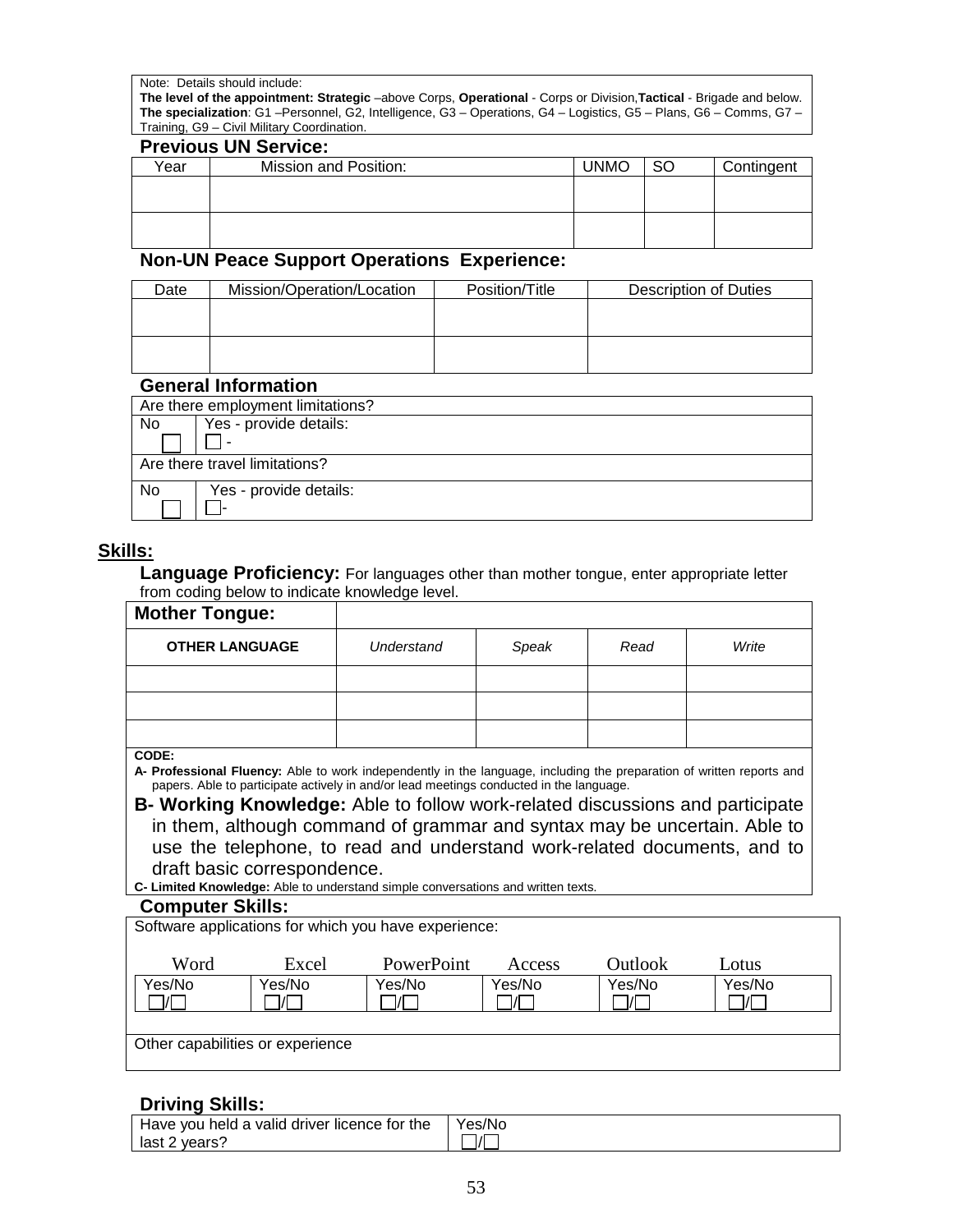| Are you able to drive a 4x4 vehicle<br>(manual)? | Yes/No |  |
|--------------------------------------------------|--------|--|
| <b>Other Qualifications/Experience</b>           |        |  |

### **Education:**

# **Civilian Education:**

|                                       | Date | Institution |
|---------------------------------------|------|-------------|
| Degree<br>(Bachelor of Arts, Science) |      |             |
| Master Degree/PhD                     |      |             |
| <b>Others</b>                         |      |             |

## **Key Military Courses:**

| Course                       | Date | Institution |  |  |  |
|------------------------------|------|-------------|--|--|--|
| Jr Command/Staff             |      |             |  |  |  |
| College (Capt level)         |      |             |  |  |  |
| <b>Command/Staff College</b> |      |             |  |  |  |
| (Major level)                |      |             |  |  |  |
| War College (i.e. NSSC,      |      |             |  |  |  |
| AMSC) (Lt Col & above)       |      |             |  |  |  |

#### **Other Military Courses (relevant to nominated position):**

| Course | Date |  | Institution |  |
|--------|------|--|-------------|--|
|        |      |  |             |  |
|        |      |  |             |  |

#### **Conduct and Discipline:**

| Are you under investigation for any  | Yes/No        |
|--------------------------------------|---------------|
| misconduct?                          | I/I           |
| Have you ever been convicted for any | Yes/No        |
| misconduct? (if yes give details)    | $\mathcal{U}$ |

#### **I confirm that above statements are true, complete and correct, without any misrepresentation and material omission**.

| Date: |  | Signature: |                                                                             |
|-------|--|------------|-----------------------------------------------------------------------------|
|       |  |            | .                                                                           |
|       |  |            |                                                                             |
| Date: |  | Signature: | Military Adviser/OIC Peacekeeping Affairs<br>.<br>Name:<br>Contact details: |

Permanent Mission of ……………………………………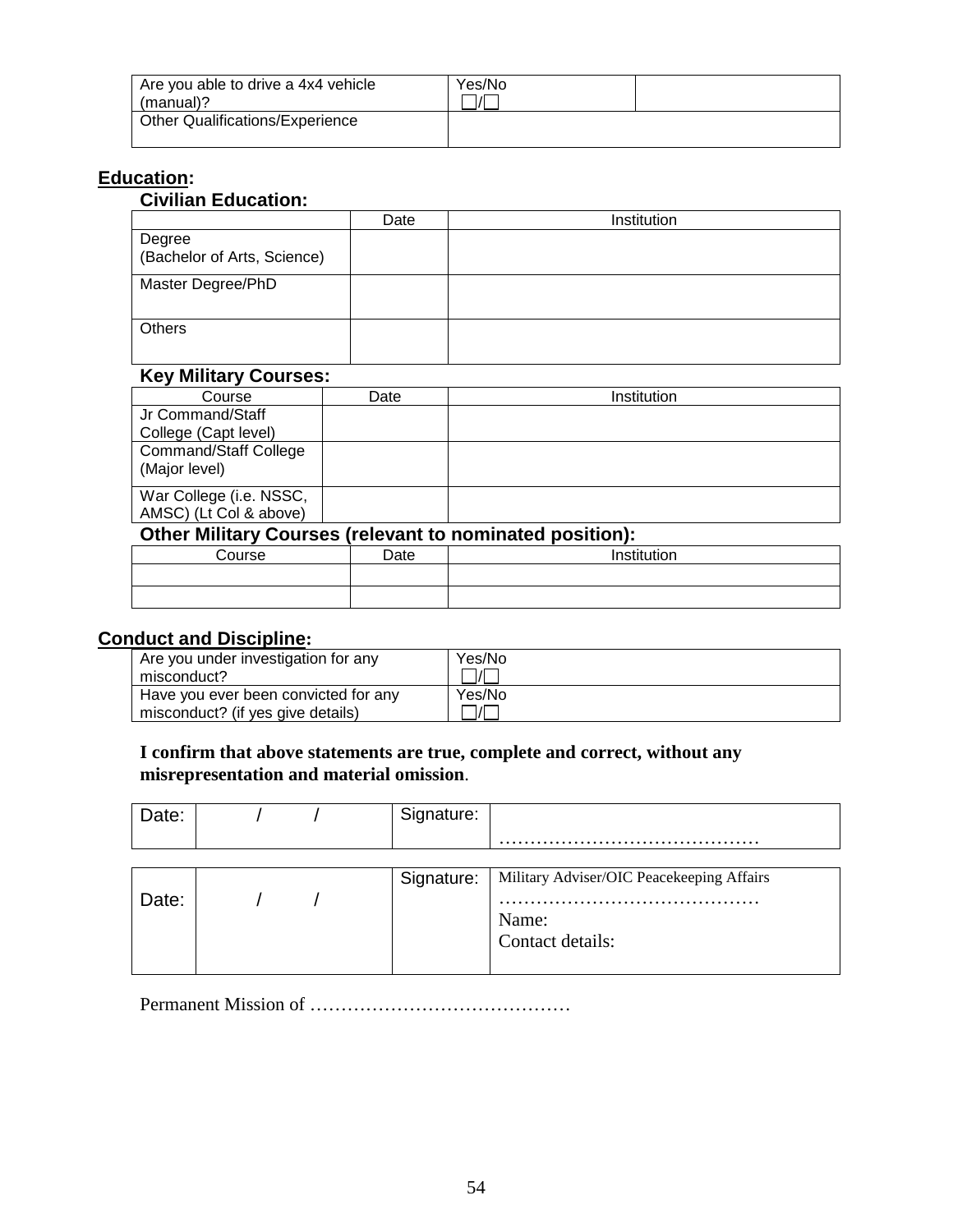# **Example of a United Nations Request for Rotation/Replacement**

## **OUTGOING FACSIMILE**

FILE REF: NO: DPKO/OMA/FGS/ [*NO*] DATE: *Day/Month/Year* 

**TO:**  THE PERMANENT MISSION OF

| THE PERMANENT MISSION OF<br><i>[COUNTRY]</i> TO THE UNITED NATIONS | [Rank] [Name], Military Adviser,<br>Department of Peacekeeping Operations<br>Tel: $(212)$ 963-2400 / 01 |
|--------------------------------------------------------------------|---------------------------------------------------------------------------------------------------------|
| <b>FAX NO:</b> $(212)$ [000-0000]                                  | FAX NO: (212) 963-9070/8116                                                                             |
| <b>SUBJECT:</b>                                                    | <b>REPLACEMENT OF [Observer's Name] - [Name of United Nations</b>                                       |
| <i>Mission</i> ]                                                   |                                                                                                         |
| ATTN:<br>[Rank and Name of the Military]                           | <b>ORIGINATOR:</b>                                                                                      |
| Adviser or Counsellor of the Permanent                             | [Name]                                                                                                  |
| <i>Mission</i> )                                                   | Force Generation Service,                                                                               |
|                                                                    | ROOM: [Number] TEL: (212) 963- [0000]                                                                   |
| TOTAL NUMBER OF TRANSMITTED PAGES INCLUDING THIS PAGE:             |                                                                                                         |

**FROM:**

1. The present tour of duty of [*rank initials, surname of the UNITED NATIONS MILITARY OBSERVER*] is due to expire on [*date*]. Consequently, we should be grateful if your Government could designate a replacement for this Military Observer. The replacement should be an officer in the rank of *[rank, i.e. Capt/Maj./Lt. Col.*] and should arrive in the Mission area on *[date].*

In line with the recommendations of SCR 1325 we would welcome the deployment of a female officer.

2. It would be appreciated if your reply, including a completed personnel data for travel itinerary form and medical certification, could be received at the Office of the Military Adviser, United Nations Headquarters, no later than *[date].*

3. UN Guidelines for Deployment, Rotation, Extension and Transfer of United Nations Military Observers in UNPKOs, [*month year*] and Guidelines for United Nations Military Observers in [*Name of United Nations Mission*], [*month year*] are already available in your Mission or [are *being forwarded under separate cover*].

4. Best regards.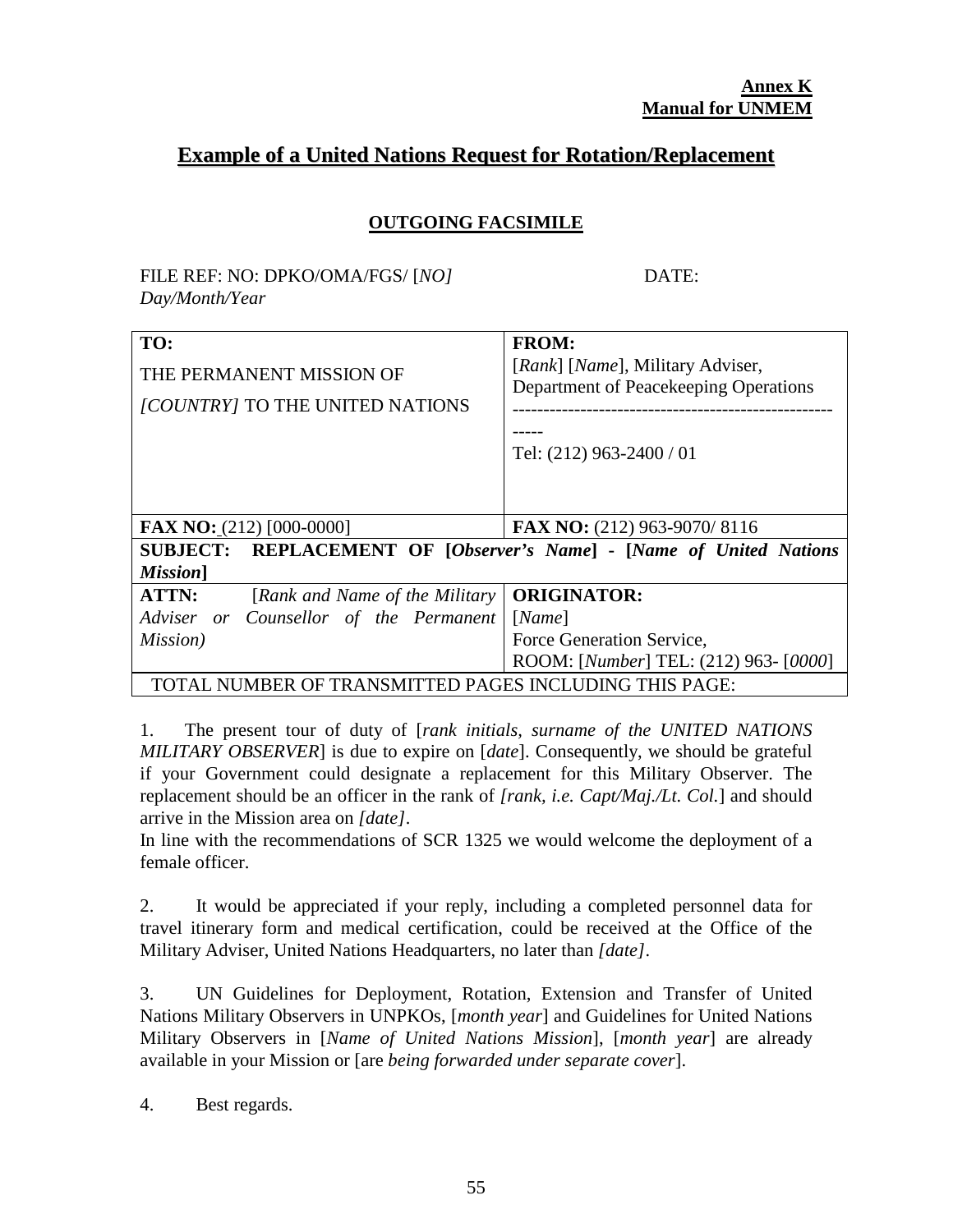### **Example of a Permanent Mission's Reply Concerning Replacement**

*[Permanent Mission letterhead]*

*[Military Adviser]* Department Peacekeeping Operations United Nations New York

#### **SUBJECT: Replacement United Nations Military Experts on Mission [***Name of United Nations Mission***]**

Reference: Your fax/letter DPKO/OMA/FGS [*No*.] of [*date*]

1. I wish to inform you that the *(country]* authorities have nominated *[rank initials, surname l* as a replacement for *[rank initials, surname]* currently serving in *[name of United Nations Mission].*

2. Please find enclosed his/her medical documentation certifying his/her fitness for United Nations service and his/her completed personal data for travel itinerary form. He/she is ready to travel on *[date]* and it would be appreciated if the necessary travel arrangements could be made as soon as possible.

3. Regards.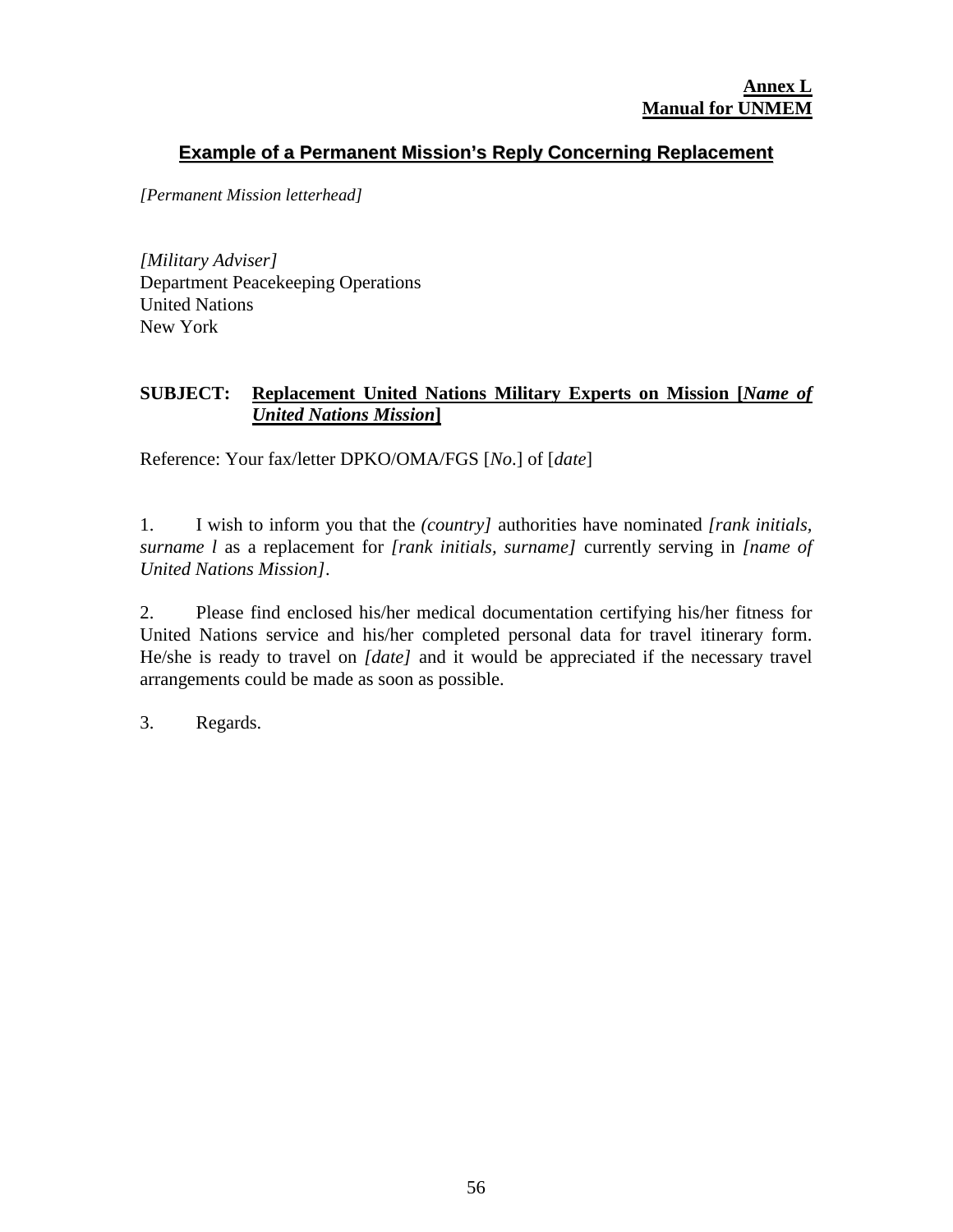# **Example of a United Nations Request for an Extension**

#### **OUTGOING FACSIMILE**

#### FILE REF NO*:* DPKO/OMA/FGS/[*No*] DATE:

| TO:                                                                               | <b>FROM:</b>                                                              |  |  |
|-----------------------------------------------------------------------------------|---------------------------------------------------------------------------|--|--|
| THE PERMANENT MISSION OF                                                          | [Rank] [Name], Military Adviser,<br>Department of Peacekeeping Operations |  |  |
| <i>[COUNTRY]</i> TO THE UNITED NATIONS                                            |                                                                           |  |  |
| FAX NO: (212) [000-0000]                                                          | FAX NO: (212) 963-9222                                                    |  |  |
| <b>EXTENSIONOF [UNITED NATIONS MILITARY Observer's Name]</b> -<br><b>SUBJECT:</b> |                                                                           |  |  |
| [Name of United Nations Mission]                                                  |                                                                           |  |  |
| <b>ATTN:</b><br>[Rank <i>and name</i> of the Military                             | <b>ORIGINATOR:</b>                                                        |  |  |
| Adviser or Counsellor of the Permanent                                            | [Name]                                                                    |  |  |
| Mission)                                                                          | Force Generation Service,                                                 |  |  |
|                                                                                   | ROOM: [Number] TEL: (212) 963- [0000]                                     |  |  |
| TOTAL NUMBER OF TRANSMITTED PAGES INCLUDING THIS PAGE:                            |                                                                           |  |  |

1*.* The United Nations wishes to extend the tour of duty *of [rank, initials, surname]* presently serving with *[name of United Nations Mission]* for a period of *[length of time].*  We should be grateful if your Government could agree to extend his/her tour of duty for the period indicated. The extension of the tour of duty has been recommended by *[name of United Nations Mission]*, due to operational requirements.

2. Should it not be possible to extend his/her tour of duty, we would appreciate it if your Government could designate his/her replacement. In line with our mandate from the Security Council and in order to respond effectively to operational requirements in peacekeeping missions, we would welcome the deployment of a female officer.

This replacement should be an officer in the rank of *[rank]* and, should arrive in the Mission area on *[date].* In case of replacement is being provided by your Country, your reply, including a completed personnel data for travel itinerary form and medical certification, at the Office of the Military Adviser, United Nations Headquarters, would be appreciated no later than *[date].*

3. Best regards.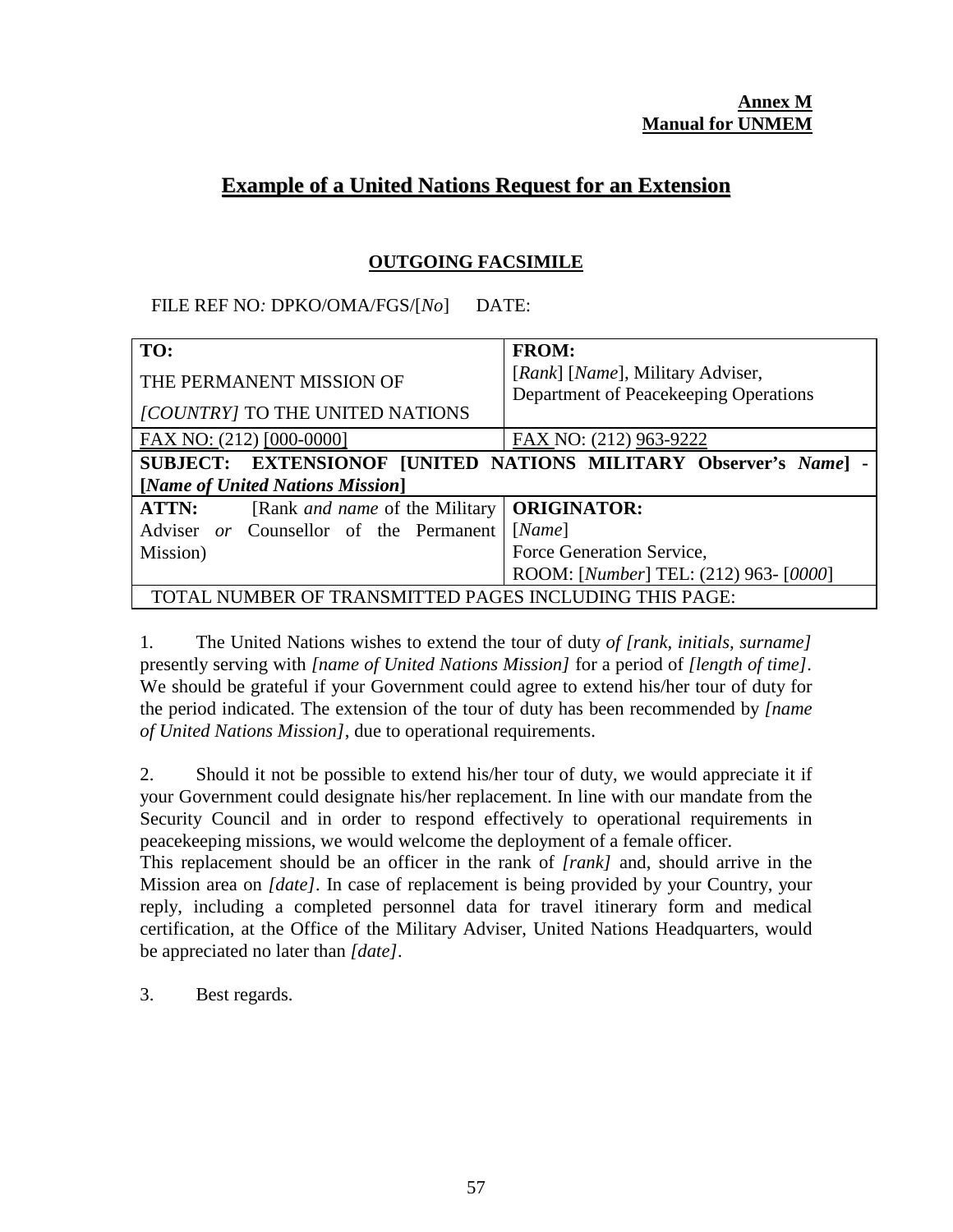# **Example of a Permanent Mission's Reply When an Extension is Denied**

*[Permanent Mission letterhead]*

Military Adviser Department Peacekeeping Operations United Nations New York

#### **SUBJECT: Extension Request** *[Name of United Nations Mission]*

Reference: Your fax/letter DPKO/OMA/FGS [*No*.] of [*date*]

1. I wish to inform you that the *[country]* authorities have decided not to grant an extension of *[rank, initials, surname]* currently in *[name of United Nations Mission]*. Consequently, [*rank, initials, surname]* has been nominated as his/her replacement.

2. Please find enclosed *[replacement's rank, initials, surname]* medical documentation certifying his/her fitness for United Nations service and his/her completed personal data for travel itinerary form. He/she is ready to travel on *[date]* and it would be appreciated if the necessary travel arrangements could be made as soon as possible.

3. Regards.

*[Can be sent either by fax or by letter]*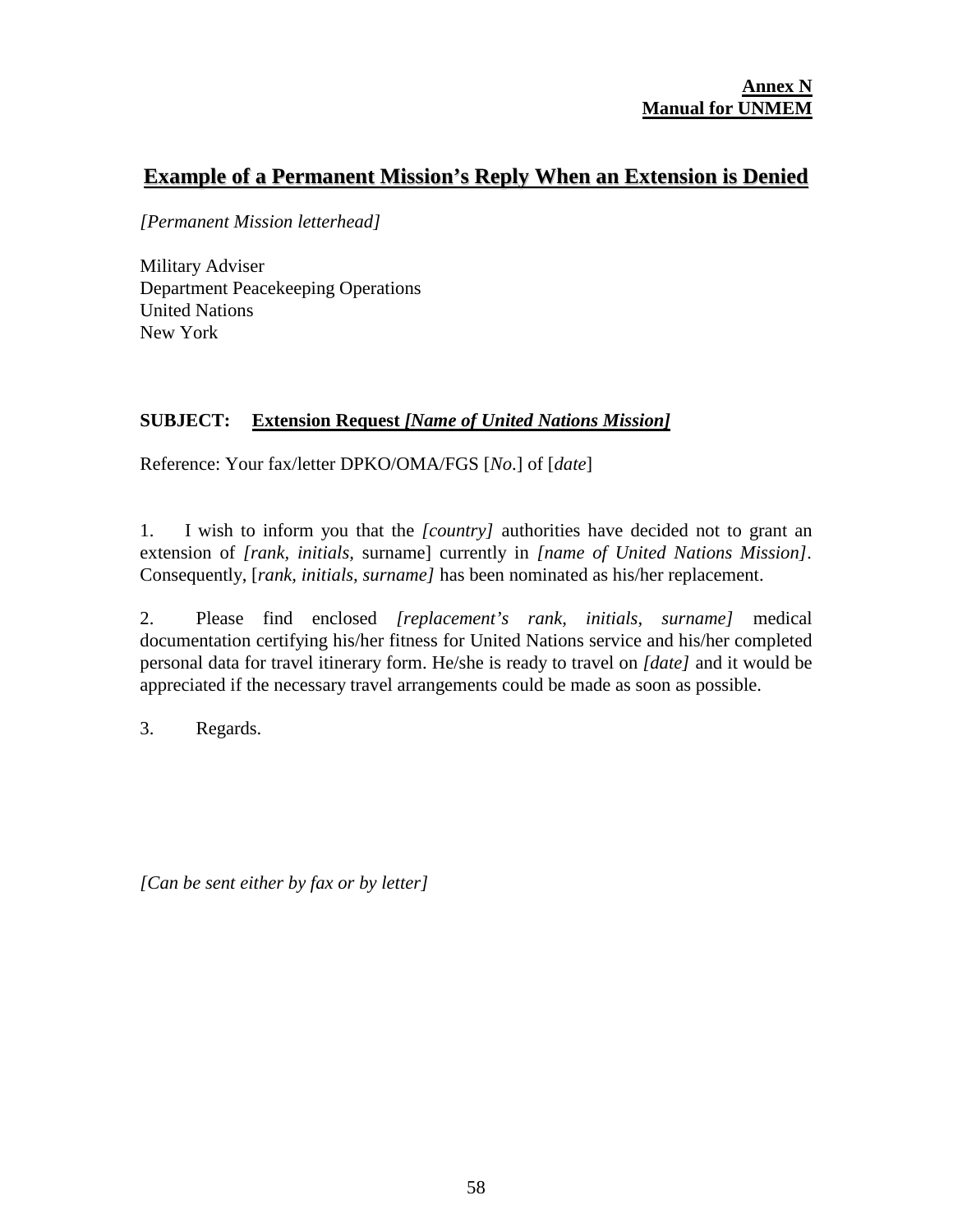# **Example of a Permanent Mission's Reply When an Extension is Approved**

*[Permanent Mission letterhead]*

Military Adviser Department Peacekeeping Operations United Nations New York

#### **SUBJECT: Extension Request** *[Name of United Nations Mission]*

Reference: Your fax/letter DPKO/OMA/FGS [*No*.] of [*date*]

1. I wish to inform you that the *[country]* authorities have approved an extension of *[length of time] for [rank initials, surname]* currently serving in *[name of United Nations Mission].* It would be appreciated that our Permanent Mission and *[name of United Nations* Mission] Headquarters are informed about the final decision of his extension.

2. Regards.

*[Can be sent either by fax or by letter]*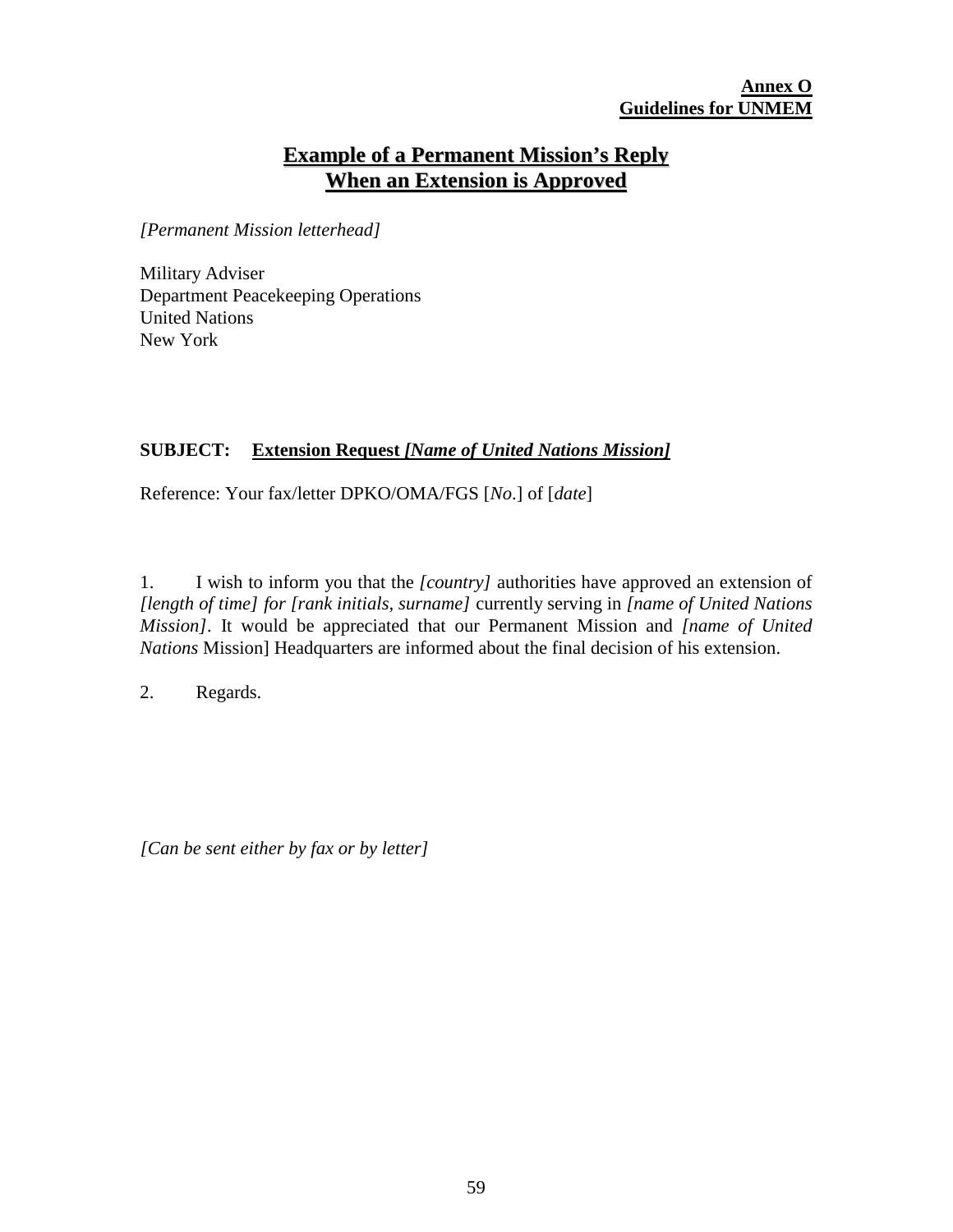#### **UNITED NATIONS MEDICAL STANDARDS FOR PEACEKEEPING OPERATIONS**

1. Personnel assigned to peacekeeping / special Missions are exposed to hazardous conditions not normally associated with peacetime service. Moreover, due to stressful and changed working environment, there is a potential of aggravation of any pre-existing medical conditions. Therefore, special considerations should be given to patients with a history of chronic medical problems.

#### Medical standards.

2. When examining members for service in a peacekeeping special Mission area, it must be borne in mind that they may be required to serve where unfamiliar diseases are endemic, where sanitation may be sub-standard and amenities few. They may be required to travel on foot and live in primitive conditions. Recreational facilities may be scarce.

3. Physicians shall make their assessment on the basis of medical history, physical examination, laboratory, EKG, and x-ray results, and an estimate of personality characteristics.

4. Special considerations shall be given to members with a history of the following conditions, who may function well in a relatively sheltered service environment, but may prove to be a medical liability in a peacekeeping Mission assignment:

- a. Physical Conditions The following conditions are generally considered as precluding service in peacekeeping areas, but must be carefully assessed on an individual basis, taking into account the severity of the condition and the particular geographic area for which the member is being examined;
	- i. Ischemic heart disease;
	- ii. Hypertension requiring medication;
	- iii. Diabetes;
	- iv. Malignancies;
	- v. History of gastro-duodenal ulcers a single instance of duodenal ulcer in the past should not preclude service in these areas;
	- vi. Ulcerative colitis;
	- vii. Asthma, chronic bronchitis and emphysema;
	- viii. Chronic nephritis and urinary lithiasis;
	- ix. Low back condition;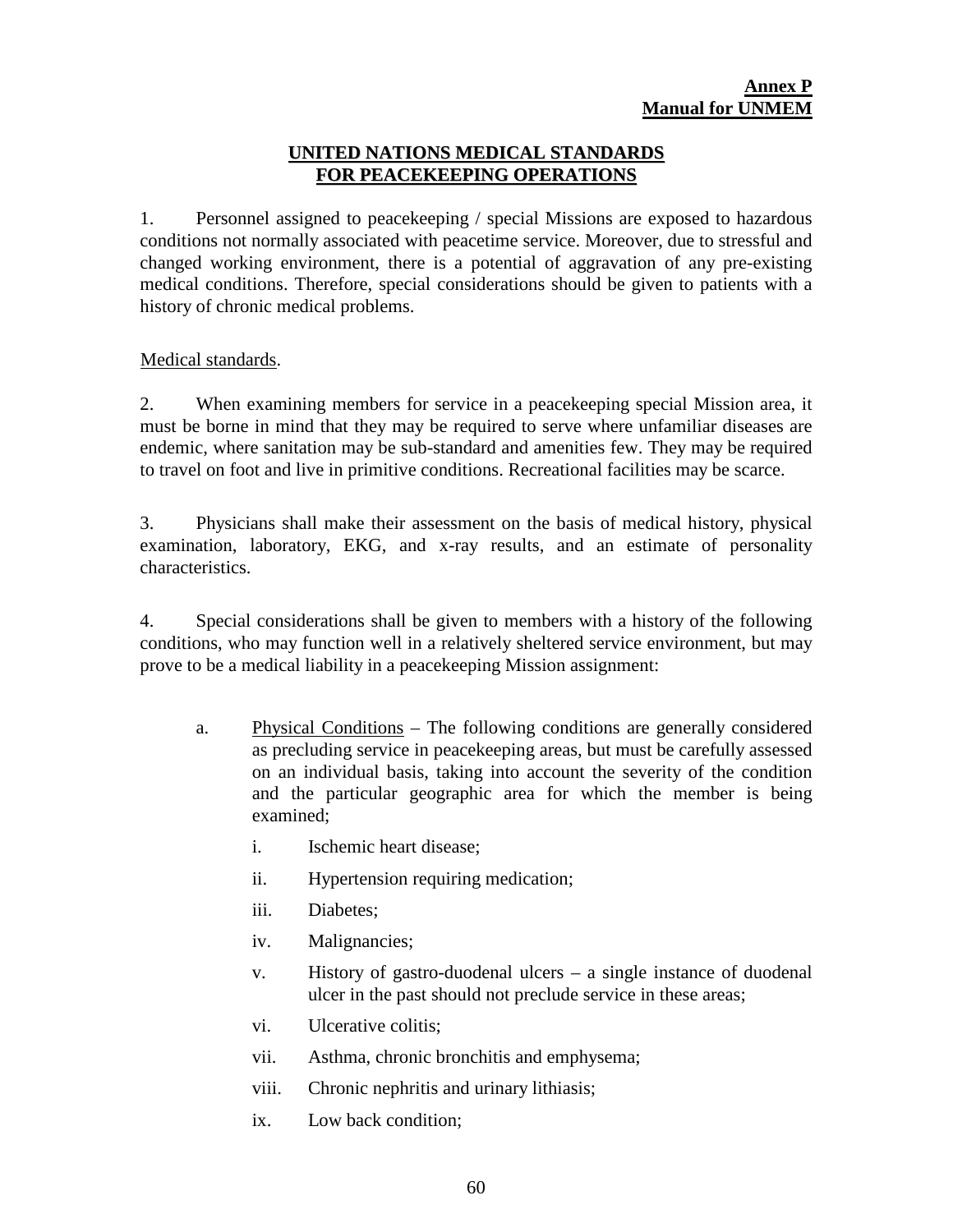- x. Skin disease, such as extensive eczema, cystic recurrent acne, and skin cancer;
- xi. Allergies requiring sustained supportive treatment;
- xii. Members on special continuing medication such as steroids, antituberculosis treatment, chemotherapy, anti-depressant and antipsychotic drugs;
- xiii. Endocrine disturbance such as hyperthyroidism;
- xiv. Member with known allergies to antimalarial medication;
- xv. Members with any immuno-compromised medical conditions such as HIV/AIDS.
- b. Psychiatric conditions Members, who in the past have had episodes of situational maladjustment, anxiety neurosis or neurosis with somatization should be very carefully evaluated. Members, who have been known to require minor tranquillisers for relatively long periods of time, should also be screened carefully.
- c. Alcohol The stress of deployment in these special areas and the environment of such areas are conditions favouring excessive consumption. Members who have a history of problems related to the use of alcohol or are known to be heavy drinkers should be screened carefully for service in these areas.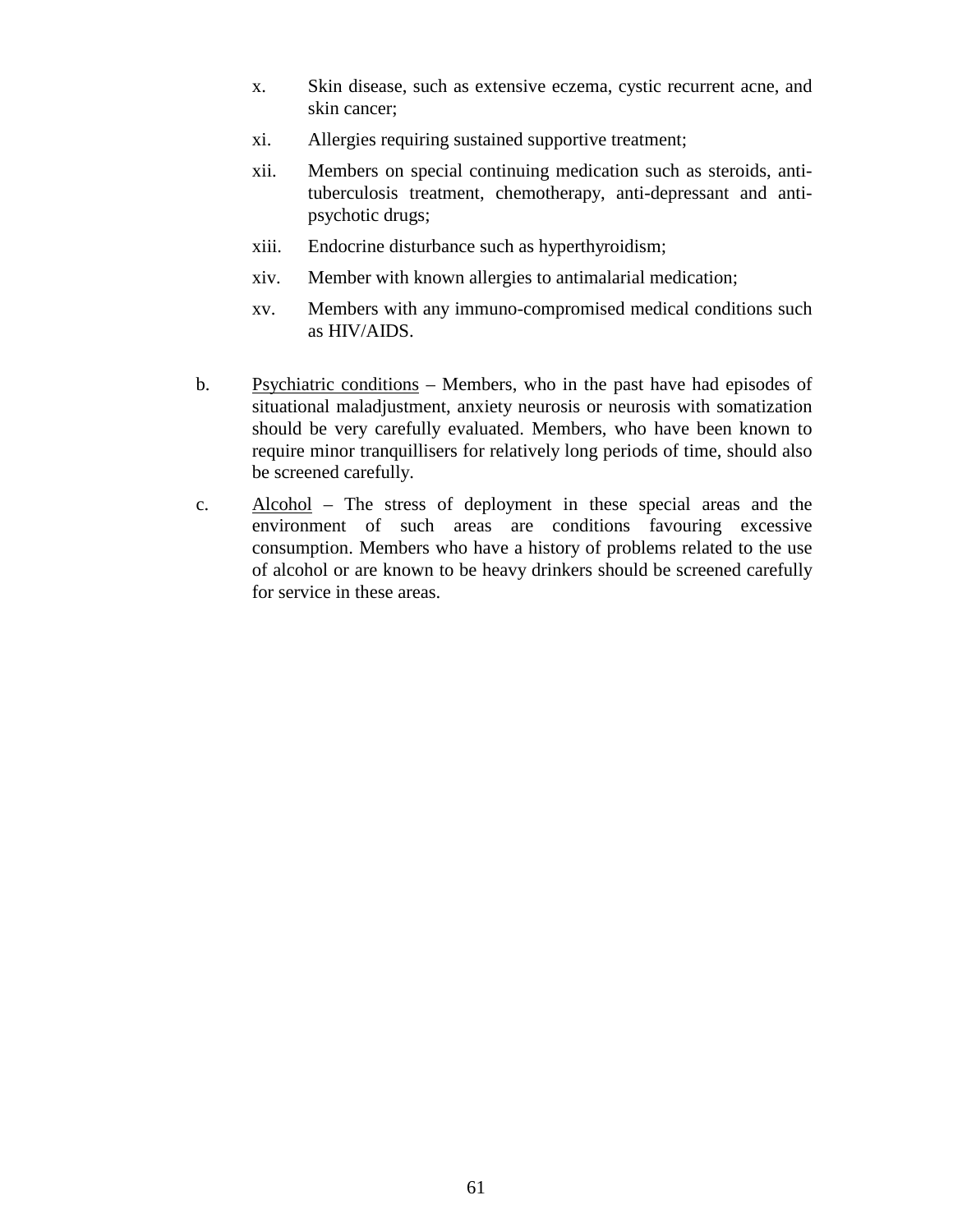## **IMMUNISATION, FIRST AID AND MEDICAL PROCEDURES**

#### 1. **Mandatory Immunisation:**

a. Standard childhood vaccinations (including required booster doses as per national schedule especially MMR, and Diphtheria.)

2. **Recommended Immunisation:** Specific immunisation requirements for each Mission are indicated in the Mission Guidelines. In general the following is recommended:

- b. Hepatitis A
- c. Hepatitis B
- d. Tetanus
- e. Polio
- f. Typhoid Fever
- g. Yellow fever
- h. Rabies
- i. Meningococcal

#### 3. **Immunisation Schedule:**

| <b>Disease</b>              | <b>Duration of</b><br><b>Protection</b> | Number of<br><b>Doses</b>             | <u>Timing between</u><br><u>doses</u>                            |  |
|-----------------------------|-----------------------------------------|---------------------------------------|------------------------------------------------------------------|--|
| <b>Tetanus Toxoid</b>       | 10 years                                | Booster-1,<br><b>Initial Series-3</b> | 1 month between 1st & 2nd dose,<br>1 year between 2nd & 3rd dose |  |
| Typhoid                     | 3 years                                 | Booster-1,<br><b>Initial Series-2</b> | 1 month between 1st & 2nd dose                                   |  |
| Poliomyelitis<br>$2nd$ dose | 10 years                                | Booster-1,                            | $6-8$<br>weeks between<br>1st $\&$                               |  |
|                             |                                         | Initial Series-3                      | 1 Year between 2nd & 3rd<br>dose                                 |  |
| Hepatitis A                 |                                         | <b>Initial Series-2</b>               | 1 year interval between 1st $\&$<br>(Havrix 1440) 2nd dose       |  |
| Hepatitis B                 | 3-8 year                                | Booster 1<br>Initial series-3         | 1 month between 1st & 2nd<br>dose                                |  |
|                             |                                         | <b>Initial Series-3</b>               | 5 months between 2nd & 3rd<br>dose                               |  |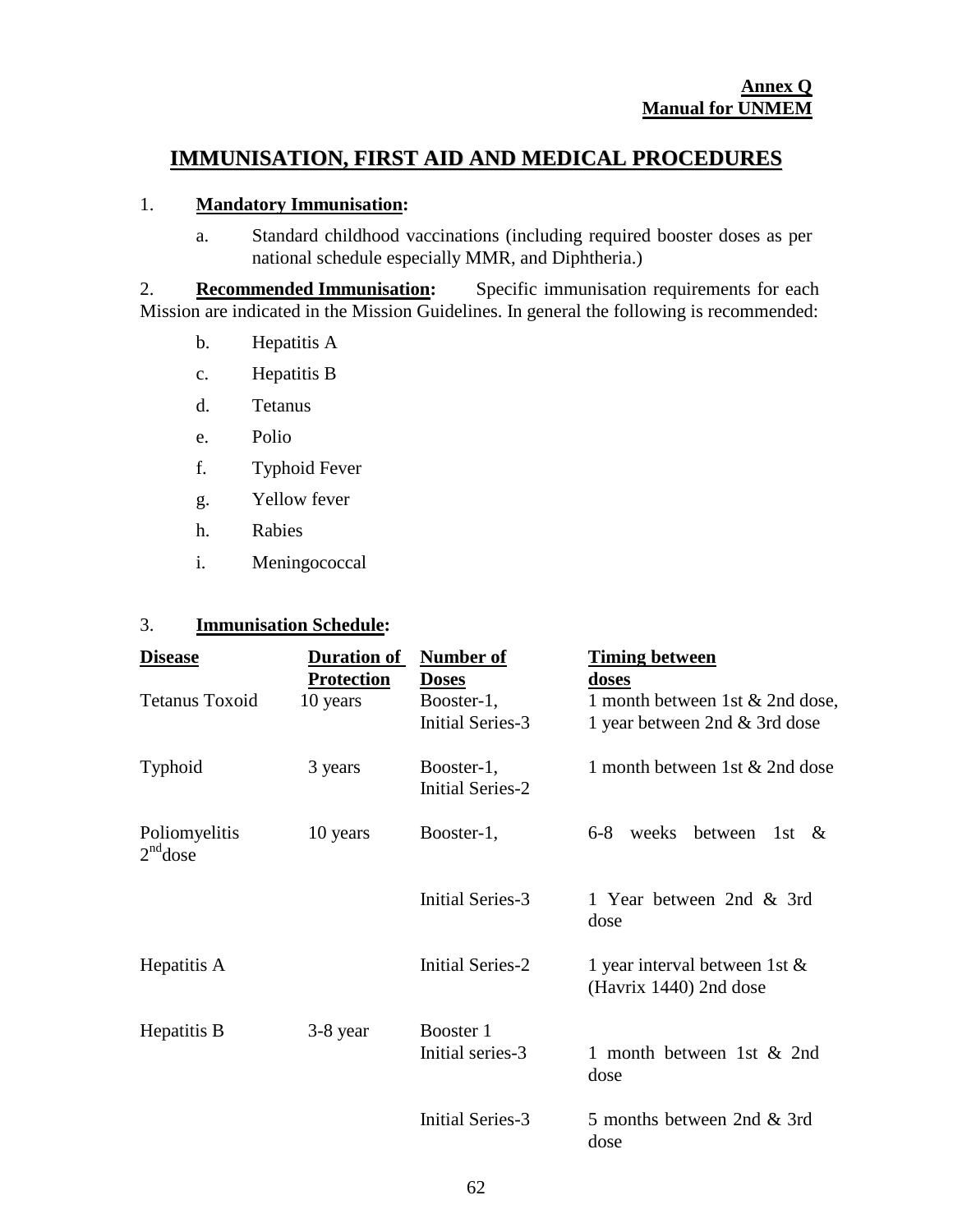#### 4. **Required Malaria Prophylaxis**

Mefloquine Phosphate tablets - 250 mg (brand name: LARIAM)

#### **Adult Dose**

MEFLOQUINE: – The adult dosage is 250 mg (one tablet) once a week. Mefloquine should be taken one week before leaving, weekly while in the malarious area of operation, and weekly four weeks after leaving the malarious area. Minor side affects one may experience while taking Mefloquine include gastrointestinal disturbances and dizziness. Personnel with a history of epilepsy, psychiatric disorder or hypersensivity should not use Mefloquine, and should not be deployed to the Mission anyhow. Take Mefloquine with a meal and, preferably, always at the same time. In case of high fever in the Mission area, consult the UN Medical Personnel.

5. **PERSONAL PROTECTION AGAINST MALARIA** All personnel should protect themselves effectively against mosquito bites. This should constitute the participant's first line of defence against malaria. Protecting oneself from insect or mosquito bites involves the following:

a. Wearing sufficiently thick, long-sleeved clothing and long trousers when out of doors after sunset.

b. Smearing an insect repellent, such as dimethyl phthalate or N, N-niethylmetatoluamide (DEET), on the parts of the skin remaining exposed, observing the manufacturer's precautions. Avoid applying high-concentration (greater than 35%) DEET;

c. Sleeping in properly screened rooms. If this is not possible, the use of a mosquito net is recommended. When using mosquito nets around the bed at night, care must be taken to tuck in the net carefully under the mattress whilst ensuring that the net is not torn and that there are no mosquitoes inside. Increased protection may be obtained by impregnating the net with permethrin or deltamethrin;

d. Using insecticide sprays to kill mosquitoes that may have entered in spite of screening.

e. Using mosquito coils.

#### 6. **UN MEDICAL SUPPORT FIRST-AID TRAINING FOR NON-MEDICAL PERSONNEL**

**Introduction.** There are, essentially, 3 levels of medical support in the UN medical support system for Peacekeeping Operations. They are:

- (1) Level I (First line or "Battalion" Level)
	- This is the first level where trained medical personnel (including a doctor) are present.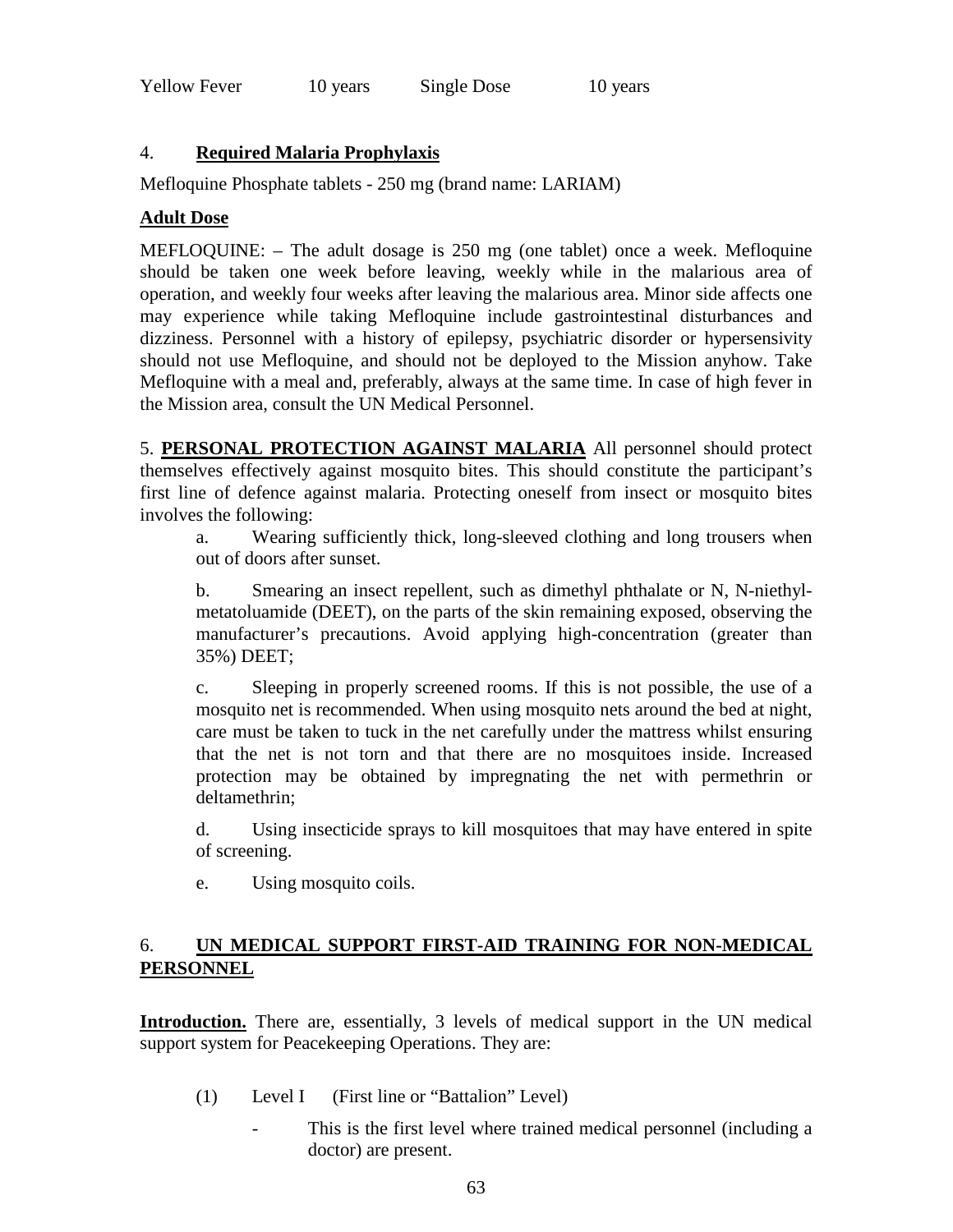- Organic medical teams of the field units usually provide this level of support.
- (2) Level II (Second Line or "Brigade/ Sector" Level Surgical facility)

This is a medical facility with limited specialist expertise and limited surgical capabilities. Life, limb and organ saving surgery can be performed here.

- (3) Level III (Third Line "Field Hospital")
	- This is a fully equipped and staffed multi-disciplinary field hospital.
		- All major medical and surgical specialties are provided for.

**Basic level** ("Soldier" level or "Buddy-Aid").

This comprises the immediate first aid provided by the nearest person on-site.

7. **Importance of "Buddy" Aid.** The initial treatment provided at the point of injury is a critical step in saving life, organ or limb. Often this is as basic as maintaining the airway to allow the casualty to breathe or a simple dressing to stop bleeding. A person trained in the basics of essential first aid can save a life and also to reduce the suffering of the sick or wounded. It is essential for all UN peacekeepers to have basic knowledge and skills in first aid. The responsibility for all basic training is National and all troops deployed in a Mission should be trained in first aid. In the Mission Troop Commanders and Medical Officers should initiate on-going training. All troops must carry personal field dressings. This paper will outline the essential components of "Buddy" Aid, which the Troops are expected to be trained in.

#### 8. **Components of Buddy Aid**;

- a. Cardio-Pulmonary Resuscitation (CPR)
	- How to perform "mouth-to-mouth" resuscitation and the use of a pock mask - How to perform cardiac or chest compression.
- b. Control of Haemorrhage (or bleeding)
	- How to apply pressure dressings and bandages to stop bleeding
	- How to prevent further bleeding
- c. Fracture Immobilisation
	- How to immobilise fractures in order to prevent further injury and to reduce pain
- d. Wound Dressing and Bandaging
	- How to dress various types of common wounds
	- How to dress wounds in various parts of the body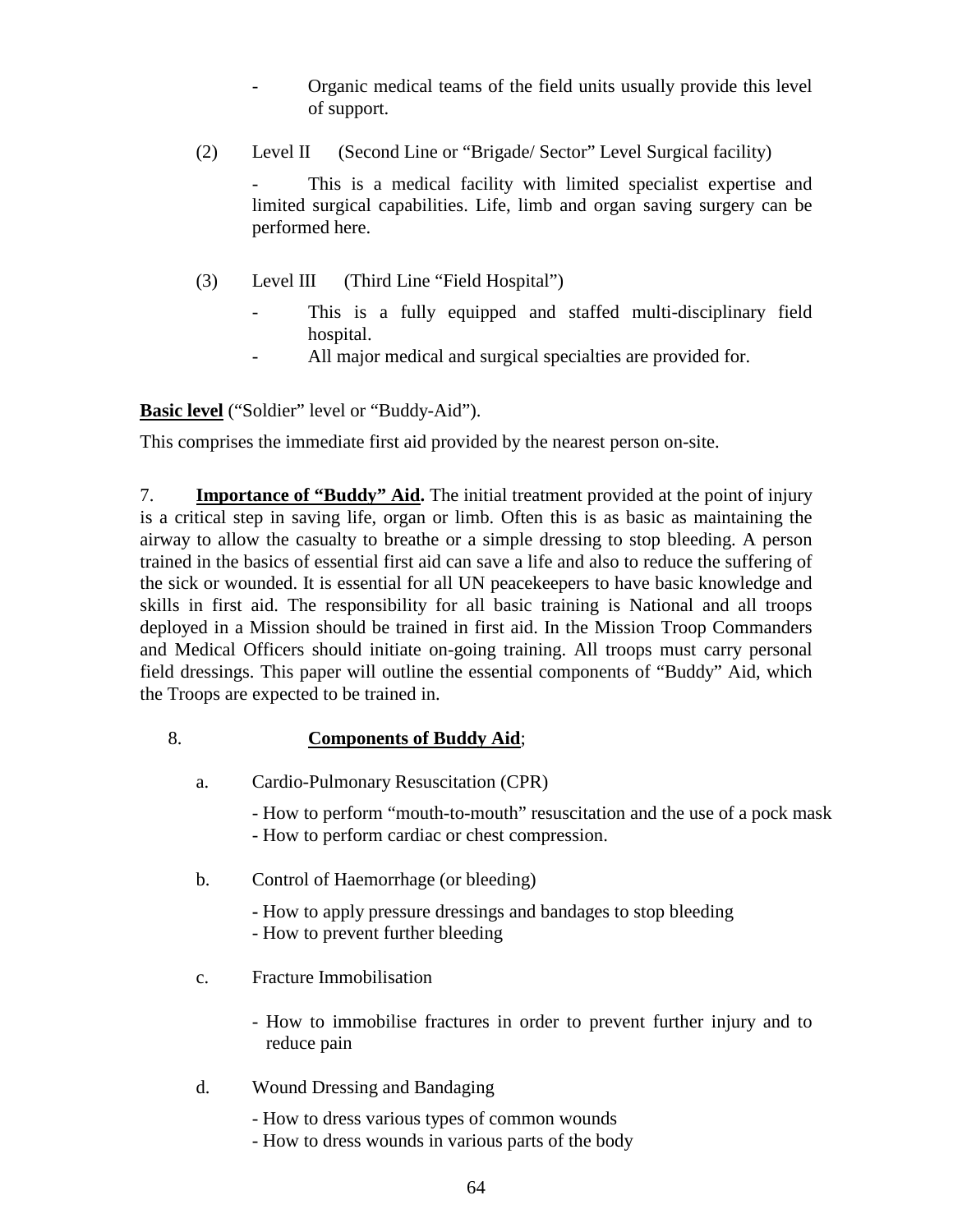- e. Casualty Transport and Evacuation
	- How to prepare a casualty for transportation
	- How to transport a casualty by stretcher
	- Improvised transportation in the absence of a stretcher
- f. Communications and Reporting
	- Procedures for reporting accidents and injuries
	- Procedures for activating medical personnel and ambulances
	- Procedures for activating air-evacuation (if applicable)

9. **Conduct of Training** The Buddy Aid training for peacekeepers should focus on practical aspects, covering just the bare essentials of theory. The trainees must have adequate practice to ensure skills proficiency. Experienced medical trainers must conduct training. All personnel must be familiar with all items found in standard first aid kits. Periodical continuation training must be conducted to ensure skills maintenance.

10. **Equipping of Peacekeeping Troops** All UNMEM must be equipped with 1 x personal field dressing. It is recommended that they be issued 1 x personal pocket mask (for "mouth-to-mouth" resuscitation). They should be proficient in the use of these items and must be aware of how to get re-supply should the items be used or damaged.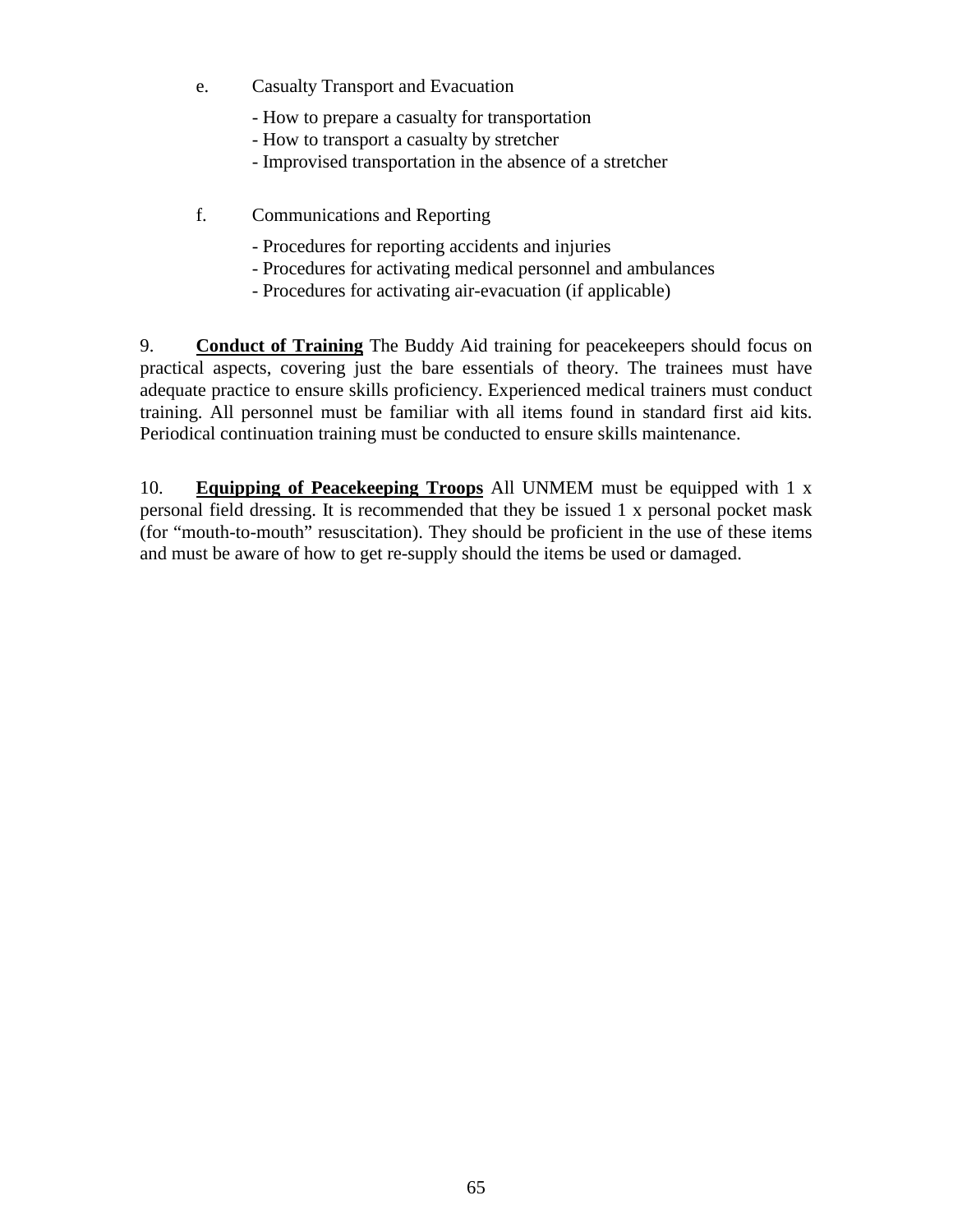# **CLOTHING AND EQUIPMENT GUIDE LIST**

| Service dress for staff officers (required)                                        | Raincoat/rain dress (required)                                                |  |  |  |  |  |
|------------------------------------------------------------------------------------|-------------------------------------------------------------------------------|--|--|--|--|--|
| Field service uniform (recommended)                                                | additional<br>Gloves<br>(required;<br>working<br>gloves)                      |  |  |  |  |  |
| Combat dress (required)                                                            | Boots (rubber)                                                                |  |  |  |  |  |
| Combat fatigues (required)                                                         | Pullovers (required)                                                          |  |  |  |  |  |
| Field working uniform                                                              | Undershirts and shorts (required)                                             |  |  |  |  |  |
| Ties (when part of the uniform)                                                    | Shorts (required)                                                             |  |  |  |  |  |
| Shoes (service uniform)                                                            | Socks (cotton, nylon, wool) (required)                                        |  |  |  |  |  |
| Boots (good leather) (required)                                                    | Pyjamas (recommended)                                                         |  |  |  |  |  |
| Bush shirts (khaki or green drill)                                                 | Towels (required)                                                             |  |  |  |  |  |
| Sleeping mat                                                                       | Toiletries (required)                                                         |  |  |  |  |  |
| Sleeping bag (with liner) (required)                                               | Sports clothes and shoes                                                      |  |  |  |  |  |
| repellent<br>Mosquito<br>net<br>and<br>(recommended)                               | Flashlight with spare batteries (required)                                    |  |  |  |  |  |
| Web belt and haversack (required)                                                  | Water bottles (thermos type)                                                  |  |  |  |  |  |
| Binoculars (absolute necessity)                                                    | Sun glasses                                                                   |  |  |  |  |  |
| Compass (required)                                                                 | Torch (battery operated)                                                      |  |  |  |  |  |
| Protractor (1:50,000 inches) (required)                                            | Survival kit (whistle, mirror, recommended)                                   |  |  |  |  |  |
| Map case (required)                                                                | First-aid kit (required)                                                      |  |  |  |  |  |
| Permanent/ washable ink markers, fine<br>point (to work overlays) (recommended)    | Hearing protection (required)                                                 |  |  |  |  |  |
| Combat helmet (required)                                                           | Dust goggles and dust mask (required)                                         |  |  |  |  |  |
| Armoured vest (required) Protective Body<br>Armour/Fragmentation jackets/vests (1) | Sun glasses (required)                                                        |  |  |  |  |  |
| Respirator (gas mask) and suit                                                     | Civilian clothes, including sports jacket and<br>slacks, are also recommended |  |  |  |  |  |

**(**1) All UNMEM are to be fully equipped in accordance with Annex R and their national scales of issue, including helmets and protective body armour/fragmentation jackets/vests. All UNMEM should be equipped with a blue helmet, or provided with a blue helmet cover. This is a national responsibility. The appropriate range of items of clothing should be provided for the prevailing and anticipated weather conditions.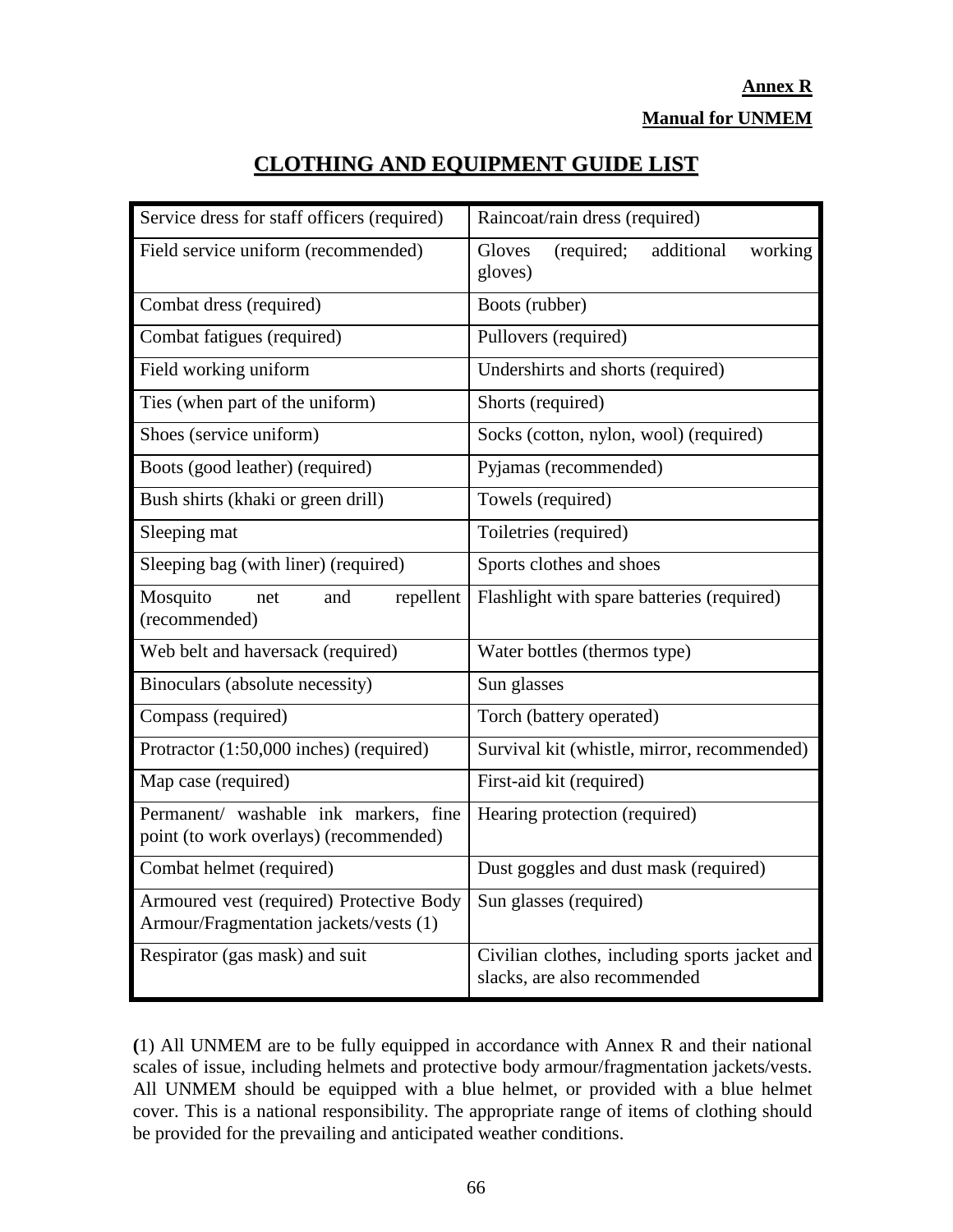# **UNITED NATIONS COMPENSATORY TIME OFF (CTO) POLICY FOR UNMEM**

1. The purpose of this policy is to introduce a revised CTO policy for the UNMEM and civilian police officers serving in peacekeeping operations and other field Missions. It replaces current provisions as well as any other schemes or local arrangements of CTO and constitutes the only policy governing CTO in respect of UNMEM.

#### The Hours of Work

2. The FC/CMO shall establish the hours of work and official holidays for UNMEM / police officers, in consultation with the DMS/CMS. An equitable duty schedule is organized to meet operational and administrative requirements of the Mission.

3. Normally UNMEM / UNPOL are required to work on Saturdays, Sundays and official holidays. In order to compensate for the weekends and holidays worked compensatory time off **(CTO)** should be granted.

#### Five-Day Workweek

4. If the operational requirements of the Mission allow the establishment of a fiveday workweek, no CTO would be granted. It should be noted that the scheduled days off in the course of a month's duty roster are not compensatory time off; they are simply days off in lieu of weekends / holidays.

#### CTO Granted Only on the Basis of Continuous Active Duty

5. CTO can only be granted, if operational reasons require active duty of UNMEM or UNPOL on a continuous basis, including Saturdays, Sundays and official holidays. Thus, if the Mission HQ officers, or any other UNMEM, enjoy weekends and holidays off, they do not qualify for CTO which requires *continuous active duty*, where the service otherwise breaks only for sick leave or annual leave.

6. CTO would normally apply only in those Missions and those locations / functions in which a continuous and active duty for UNMEM / UNPOL is an essential requirement, i.e., in isolated locations, patrol duties, observation posts, law enforcement etc., which do not allow for a regular workweek with scheduled days off.

#### Purpose of CTO

7. CTO is granted to UNMEM/UNPOL to provide them with the opportunities for rest after a particularly demanding period of continuous service. CTO shall be authorized by the FC/ CMO subject to operational requirements and exigencies of the service.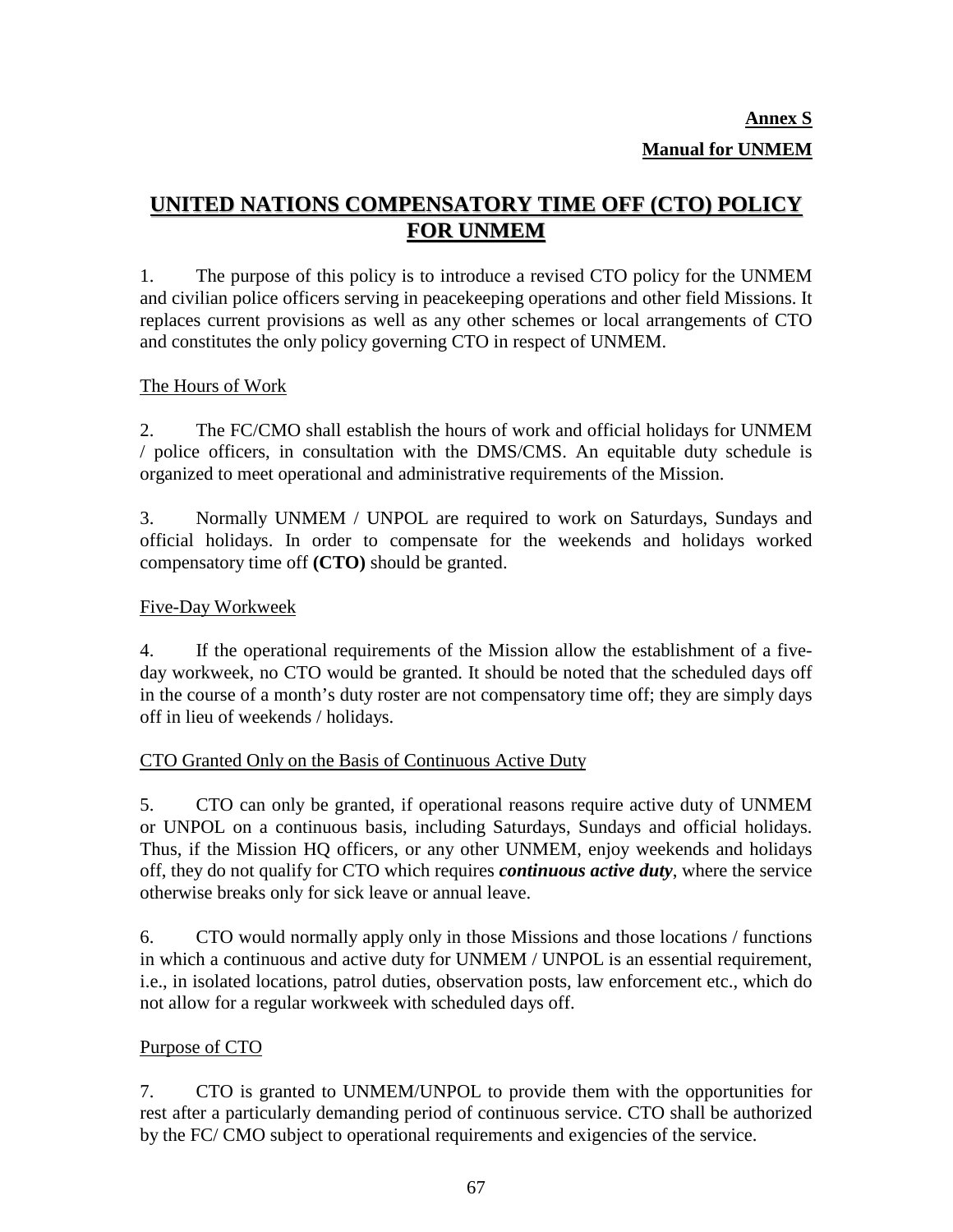#### Granting of CTO

8. At the discretion of the Chief of Staff, the FC/CMO or the Police Commissioner, UNMEM / UNPOL who are required to be on duty on a continuous basis including weekends and official holidays may be granted CTO with MSA as follows:

9. CTO is granted on a pro-rata basis: for every five days of continuous duty / service, one CTO day is earned. For periods of less than five days, compensatory time off is earned in fractions (x 0.2), which can be accumulated to make a whole day. A maximum of 56 CTO days may be granted in a one-year period, and no more than 12 CTO days may be taken at any one time. CTO can only be granted and taken when the exigencies of the service so permit.

#### CTO and Annual Leave

10. CTO may be taken in conjunction with leave. The annual leave is accrued at the rate of two and a half (2.5) days per month. Annual leave can be accrued up to a maximum of 20 days, on the understanding that it is to be taken as actual leave without cash compensation in lieu of leave not used.

11. Based on the operational requirements, the FC/CMO shall organize the duty roster and establish appropriate procedures for the advance approval of UNMEM's CTO. It is up to the Mission to decide whether CTO is granted in fractions or any other arrangement is applied, e.g. one day given after five (5) working days, two (2) days after ten working days, six (6) after 30 days. This would offer a modicum of flexibility to the field Missions in awarding CTO**.** 

#### Advance CTO – Payment of MSA

12. CTO must be earned before it is granted. Accordingly there can be no granting of advance CTO**.** MSA is payable for all CTO days whether taken inside or outside the Mission area.

13. The CTO must be taken within the regular tour of duty. The tour of duty shall not be extended in order to facilitate taking such time off. UNMEM may, however, be granted up to ten (10) days of accrued CTO / annual leave in the last month of their tour of duty in order to complete all arrangements, including travel and baggage formalities, prior to their departure from the Mission area. No annual leave or cash compensation in lieu of CTO is granted. However, granting CTO / annual leave during the last month of duty should be kept to a minimum and no annual leave / CTO is granted or should be taken during the last week of duty. This is to ensure that the personnel return to the Mission area for important checkout and repatriation travel purposes. Hence, CTO may not be taken in conjunction with repatriation.

#### Travel Days

14. There is no provision for travel days in connection with accrued CTO and / or annual leave spent inside or outside the Mission area.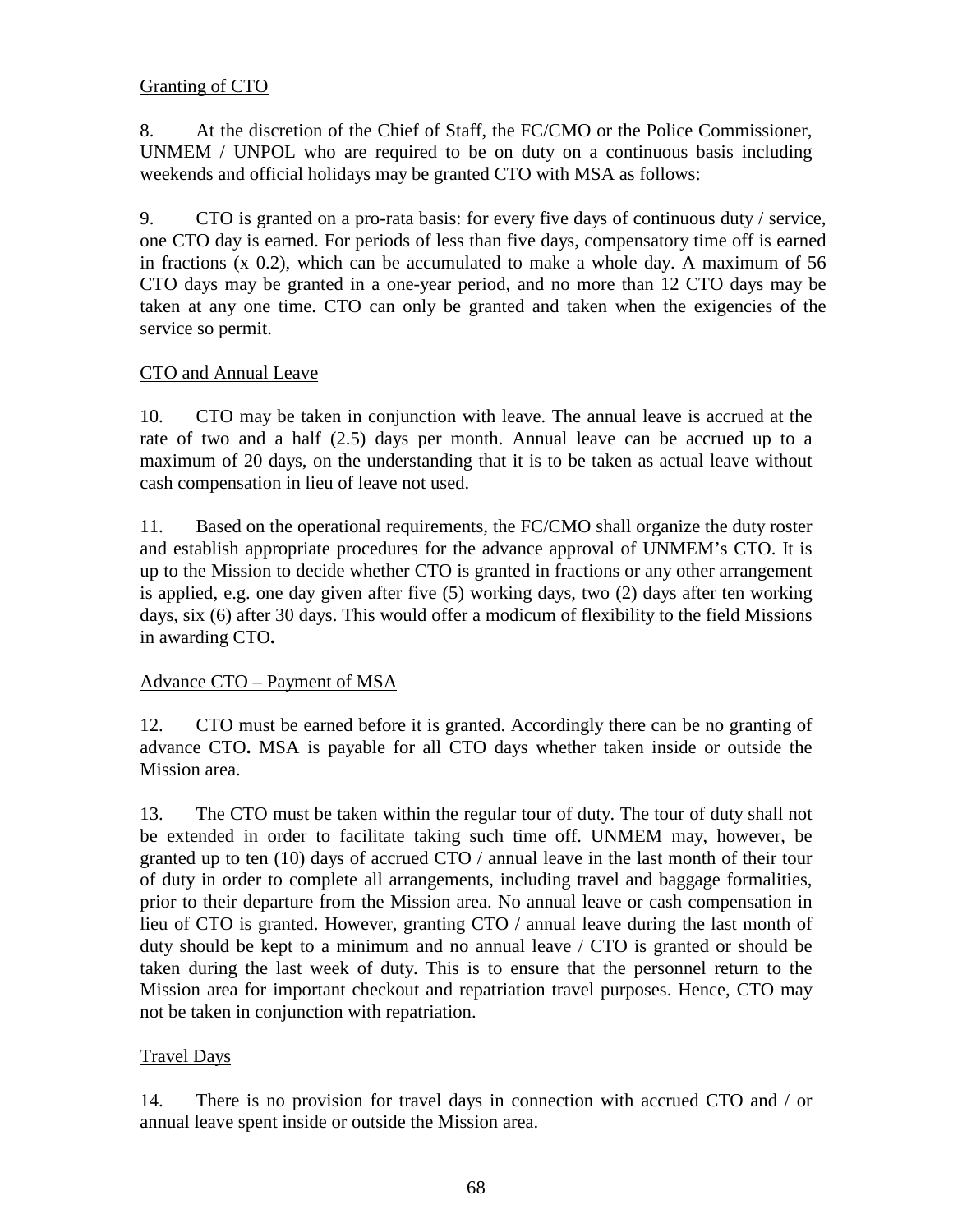#### Oversight of Attendance Records and Granting of CTO

15. The DMS/CMS is responsible for the administrative and financial certification as well as proper implementation of UN policies, rules and regulations in the Mission. He/she oversees the efficient use of UN resources. Given that there are financial implications in granting CTO**,** the DMS/CMS, or his/her representative, should also review the recording of UNMEM attendance records and ensure the proper administration of the CTO arrangements.

16. While the FC/CMO grants CTO**,** oversight is the responsibility of the DMS/CMS. The latter or his/her representative shall establish procedures and develop internal guidelines within the Mission in order to ensure adherence to policies and procedures. Verification of granting CTO / annual leave for UNMEM should be conducted prior to the departure of the personnel in question from the Mission area. Attendance and CTO records should always be kept current for review and audit purposes.

17. Any deviations from the standard policy without prior authorization will result in recovery actions against individual UNMEM and the application of rules governing financial responsibility of approving officers. All Missions are to ensure that any SOPs or other internal Mission instructions/directives are in line with the above stated policy and that they are copied to the Military Adviser's office/ CivPol Unit and to DFS.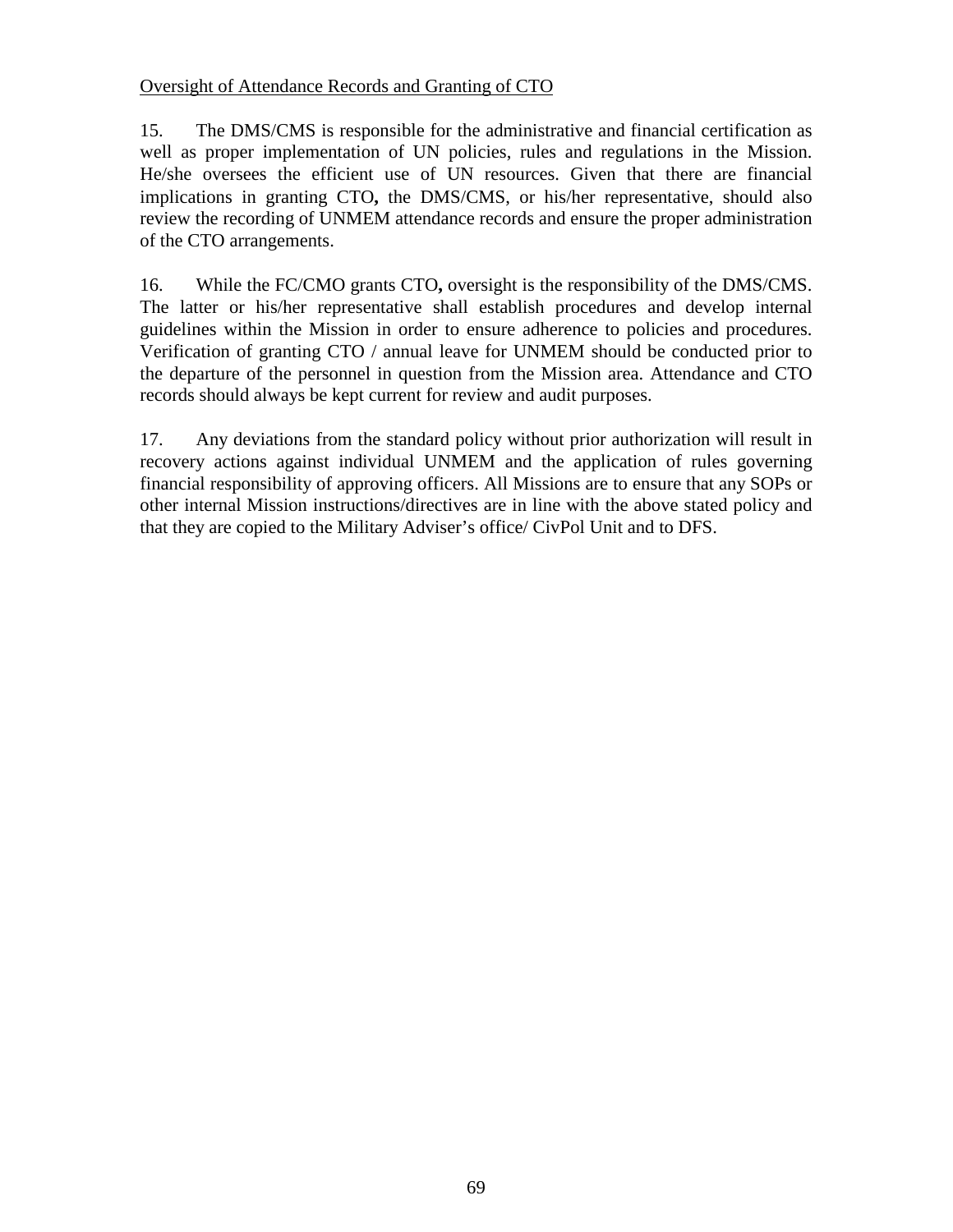**UNITED NATIONS NATIONS** (Full name of Mission in English) (Full name of Mission in French)

#### **PERFORMANCE EVALUATION FORM FOR THE UNITED NATIONS MILITARY EXPERTS ON MISSION**

#### **UNITED NATIONS OFFICER INFORMATION**

**Last Name:** 

**First Name:** Middle Name

**Nationality:** 

**ID Card No:** 

#### **APPRAISAL PERIOD**

FROM: TO:

**APPOINTMENTS HELD AND DUTIES PERFORMED DURING THE PERIOD (with dates)**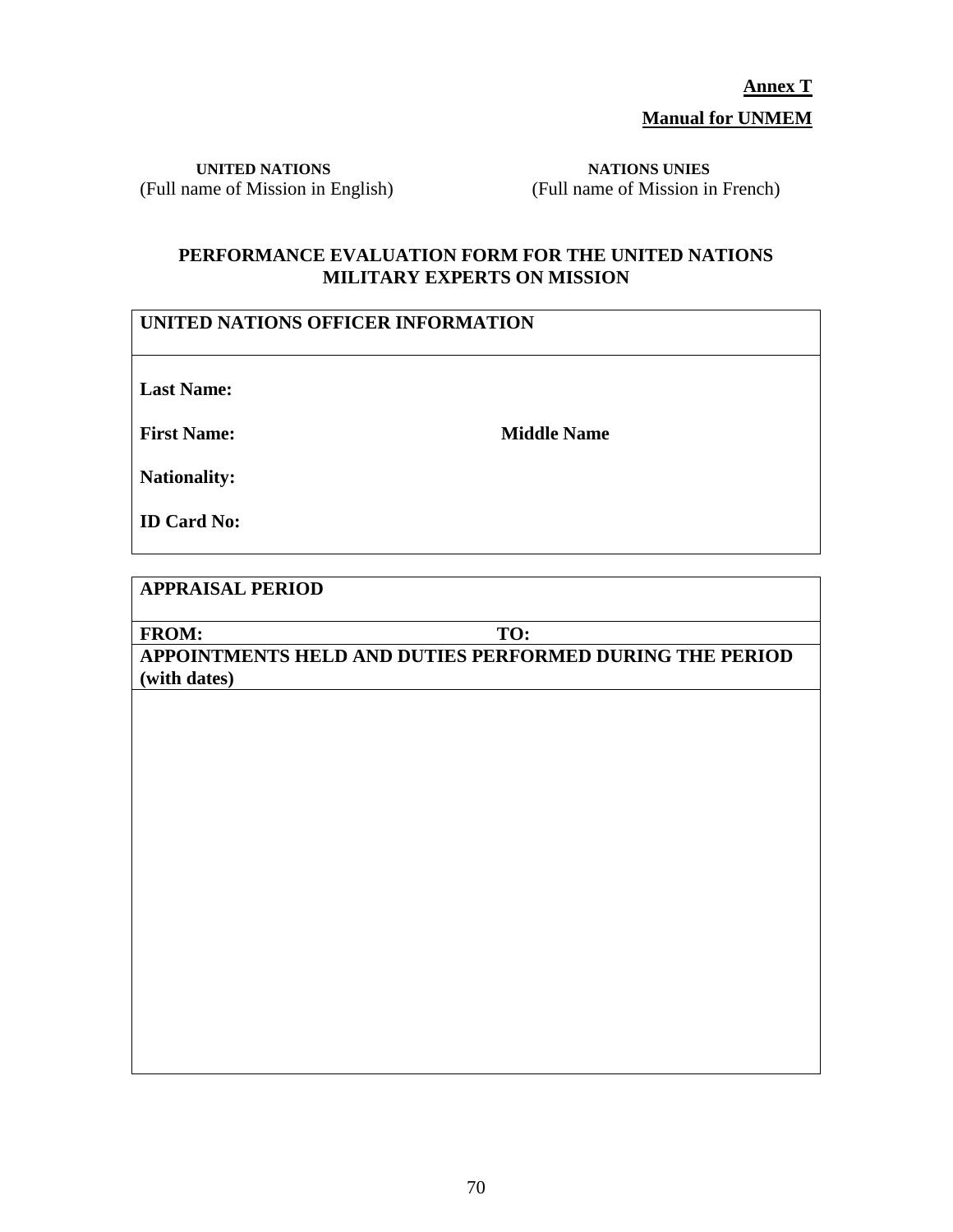| <b>CORE VALUES</b>                    | 1            | $\overline{2}$ | 3 | 4 |
|---------------------------------------|--------------|----------------|---|---|
| <b>Integrity</b>                      |              |                |   |   |
| <b>Professionalism</b>                |              |                |   |   |
| <b>Respect for Diversity/Gender</b>   |              |                |   |   |
| <b>CORE COMPETENCIES</b>              | $\mathbf{1}$ | $\overline{2}$ | 3 | 4 |
| Communication                         |              |                |   |   |
| <b>Teamwork</b>                       |              |                |   |   |
| <b>Planning and Organizing</b>        |              |                |   |   |
| <b>Accountability</b>                 |              |                |   |   |
| <b>Creativity</b>                     |              |                |   |   |
| <b>Client Orientation</b>             |              |                |   |   |
| <b>Technological Awareness</b>        |              |                |   |   |
| <b>Commitment to Continuous</b>       |              |                |   |   |
| <b>Learning</b>                       |              |                |   |   |
| <b>MANAGERIAL COMPETENCIES</b>        | $\mathbf{1}$ | $\overline{2}$ | 3 | 4 |
| <b>Managing Performance</b>           |              |                |   |   |
| <b>Vision</b>                         |              |                |   |   |
| Leadership                            |              |                |   |   |
| <b>Building Trust</b>                 |              |                |   |   |
| <b>Judgment/Decision-making</b>       |              |                |   |   |
| <b>Empowering Others</b>              |              |                |   |   |
| <b>JOB-RELATED COMPETENCIES</b>       | $\mathbf{1}$ | $\overline{2}$ | 3 | 4 |
| (Provide evaluations only for         |              |                |   |   |
| competencies selected as relevant for |              |                |   |   |
| the post occupied)                    |              |                |   |   |
| <b>Job-related competencies</b>       |              |                |   |   |
| 1.                                    |              |                |   |   |
| 2.                                    |              |                |   |   |
| $\overline{\mathbf{3}}$ .             |              |                |   |   |
| 4.                                    |              |                |   |   |

#### **REPORTING OFFICER RATINGS 1-4: 1 - Unsatisfactory; 2 – Developing; 3 – Fully Competent; 4 - Outstanding**